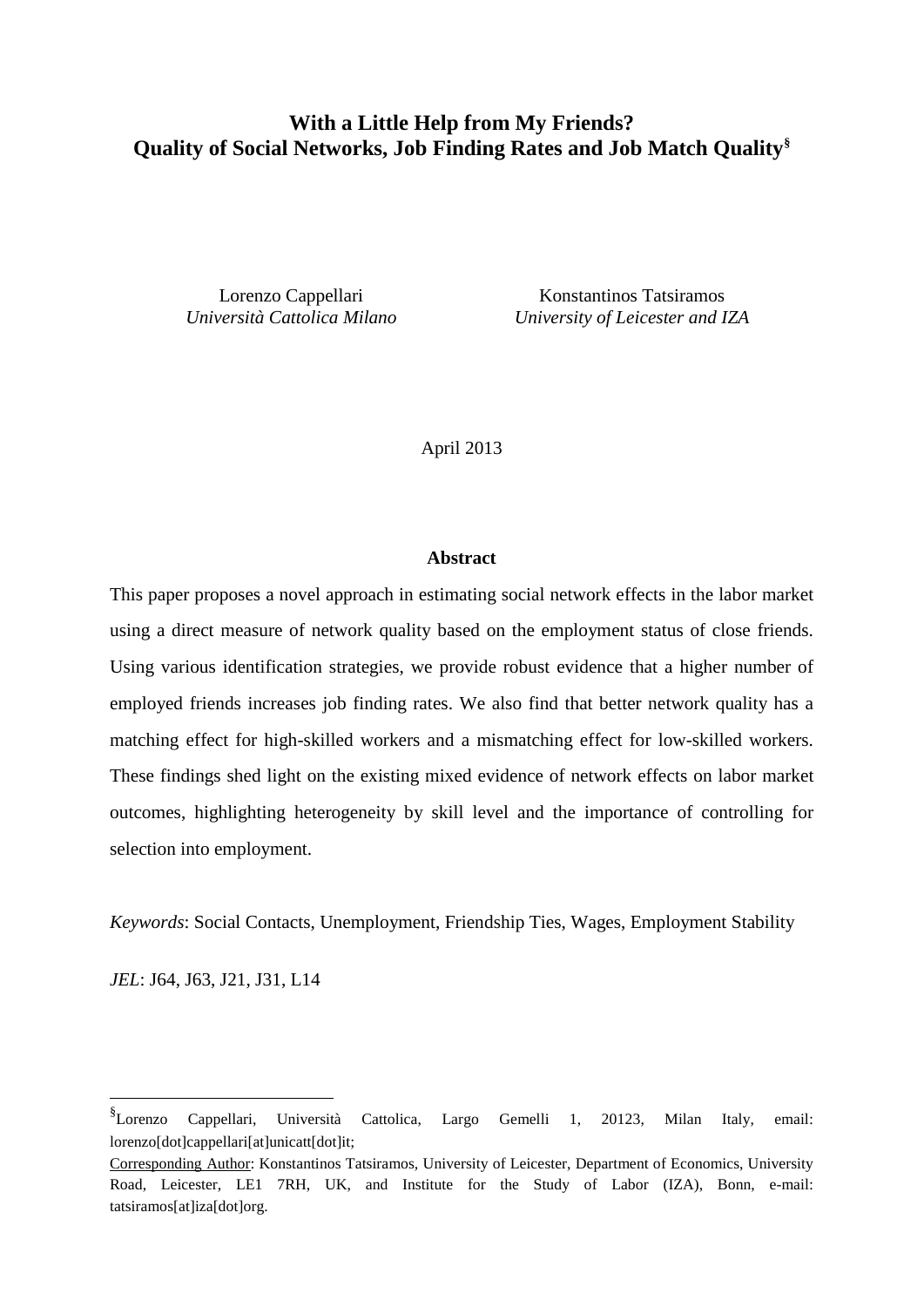## **1. Introduction**

Search in the labor market involves the acquisition of information by both employers and workers. Informal contacts through social networks have long been considered an important source of information in the job search process. Survey evidence gathered across countries and over time has consistently indicated that between one third and one half of job matches are created through friends and relatives.<sup>[1](#page-1-0)</sup> By transmitting information, social contacts can help resolve the uncertainty about unobserved attributes for both sides of the market. Based on the belief that people tend to refer others who are similar to themselves, referrals through current employees can be used by firms as a screening device for the unobserved worker quality (Saloner, 1985; Montgomery, 1991; Galenianos, 2012), or can inform workers and firms about the quality of the match (Simon and Warner 1992; Mortensen and Vishwanath, 1994; Dustmann et al., [2](#page-1-1)011; Brown et al., 2012).<sup>2</sup> In both cases, by resolving the uncertainty in the matching process, referrals through social networks can be associated with better job matches through higher wages and lower job separations.

In this paper, we propose a novel approach in estimating social network effects in the labor market using longitudinal information on friendship ties and individual labor market outcomes from the British Household Panel Survey (BHPS). We construct a measure of network quality based on the employment status of the respondents' three closest friends and we examine its effects on job finding rates and job match quality. The proposed measure of network quality is related to a number of recent theoretical studies which model explicitly the structure of the network and consider the employment status of network members as the key ingredient for understanding the effectiveness of social contacts as a job search channel (e.g. Calvó-Armengol, 2004; Calvó-Armengol and Jackson, 2004; Bramoullé and Saint-Paul, 2009; Galeotti and Merlino, 2010). The main insight from this literature is that a higher employment rate within the network of social contacts increases the chances of a successful

<span id="page-1-0"></span><sup>&</sup>lt;sup>1</sup> See Ioannides and Loury (2004) and Topa (2011) for extensive surveys of the existing literature.

<span id="page-1-1"></span><sup>&</sup>lt;sup>2</sup> Saloner (1985) develops a model of screening using referees who compete with each other. The analysis of Montgomery (1991) is based on a model of adverse selection, while Galenianos (2012) develops an equilibrium search model. Mortensen and Vishwanath (1994), Fontaine (2007) and Cahuc and Fontaine (2009) also consider the role of social networks using an equilibrium search model. Simon and Warner (1992), Dustmann et al. (2011) and Brown et al. (2012) consider referrals as providing a productivity signal in a model of job matching and turnover and derive the implications for wages and job turnover.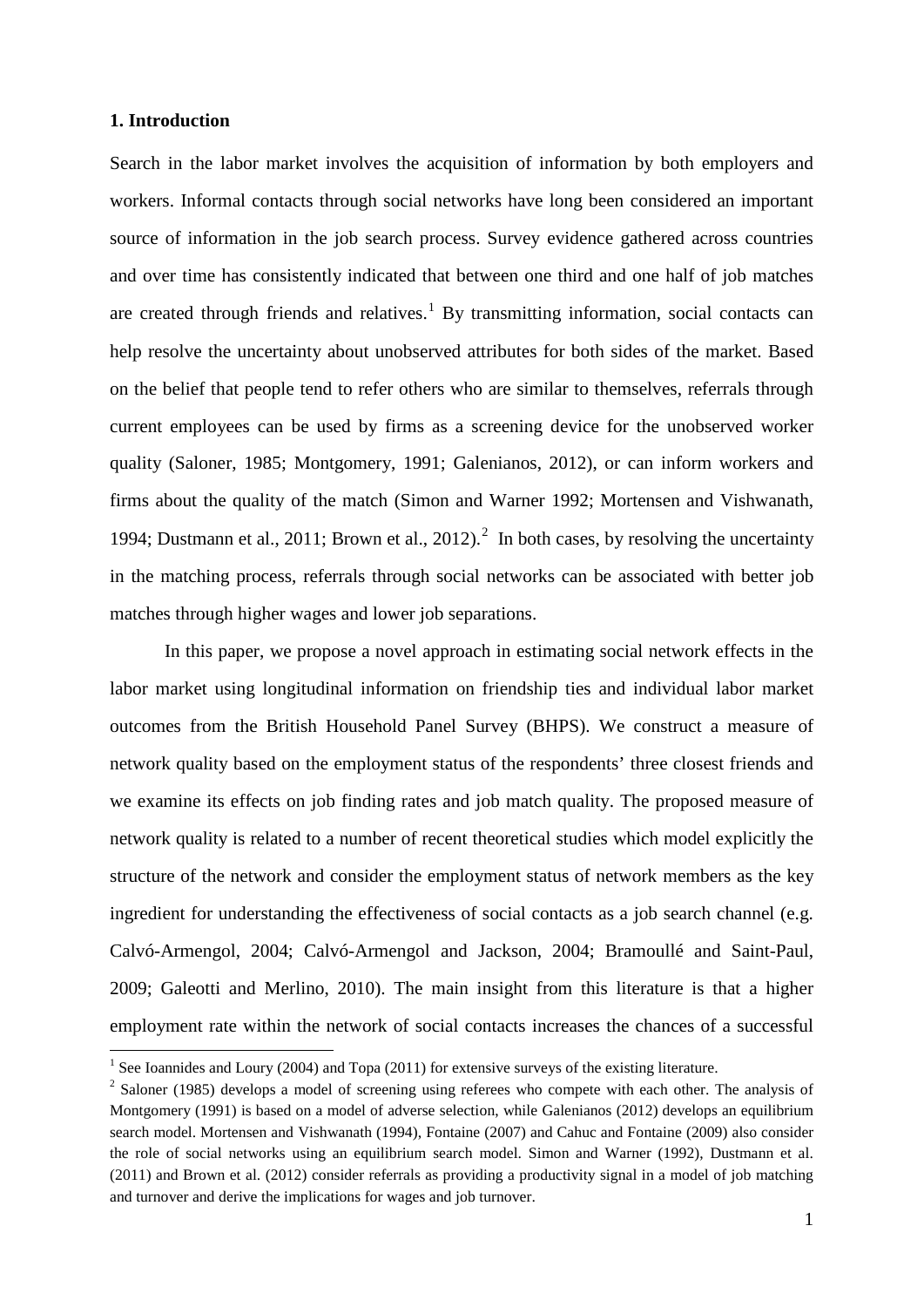job match for non-employed network members through the transmission of information about job opportunities. This generates a positive correlation between the employment rate in the network and the job finding rate of non-employed network members.<sup>[3](#page-2-0)</sup>

There are two main objectives of the paper. The first is to estimate the effect of network quality on the transition from non-employment to employment. The second is to estimate the effect of network quality on job match quality (measured through wages and employment stability) among those who find a job, taking into account selection into employment. To our knowledge, this is the first study on the effect of friendship ties on labor market outcomes using longitudinal data, which addresses selection issues and offers direct empirical evidence to the recent theoretical literature emphasizing the importance of the employment rate within the network of social contacts.<sup>[4](#page-2-1)</sup>

Previous empirical research on network effects is based either on survey information on the usage of informal search methods, such as friends and relatives, or on administrative records in which networks are defined indirectly using observable proxies, such as neighborhood, firm, or ethnicity. The approach proposed in this paper combines elements from these two strands of the literature for the definition of the relevant network and the measure of network quality.

Similar to studies based on survey data on the usage of friends and relatives as a search method, the relevant network is defined directly using friendship ties and not through the use of network proxies.<sup>[5](#page-2-2)</sup> As noted by Topa (2011), one limitation of studies using surveys on the usage of informal channels is that the analysis is based on those who are already employed, which can be a selected group among those who are searching for a job. In addition, workers who report that they found their current job through friends and relatives are those who accepted the job opportunity offered through their informal contacts and may rejected other possible offers arriving from formal search channels (Montgomery, 1992). By

<span id="page-2-3"></span><span id="page-2-0"></span> $3$  See Jackson (2011) and Zenou (2012) for recent reviews of networks including labor markets.

<span id="page-2-1"></span><sup>&</sup>lt;sup>4</sup> Positive correlations between friends' employment and unemployment exits in the BHPS have been reported by Hannan (1999).

<span id="page-2-2"></span><sup>&</sup>lt;sup>5</sup> Holzer (1988) shows that there is a positive link between having more employed friends and searching for a job through friends; more employed friends lower the cost of using friends and relatives as a search method, which leads to a higher use of this search method.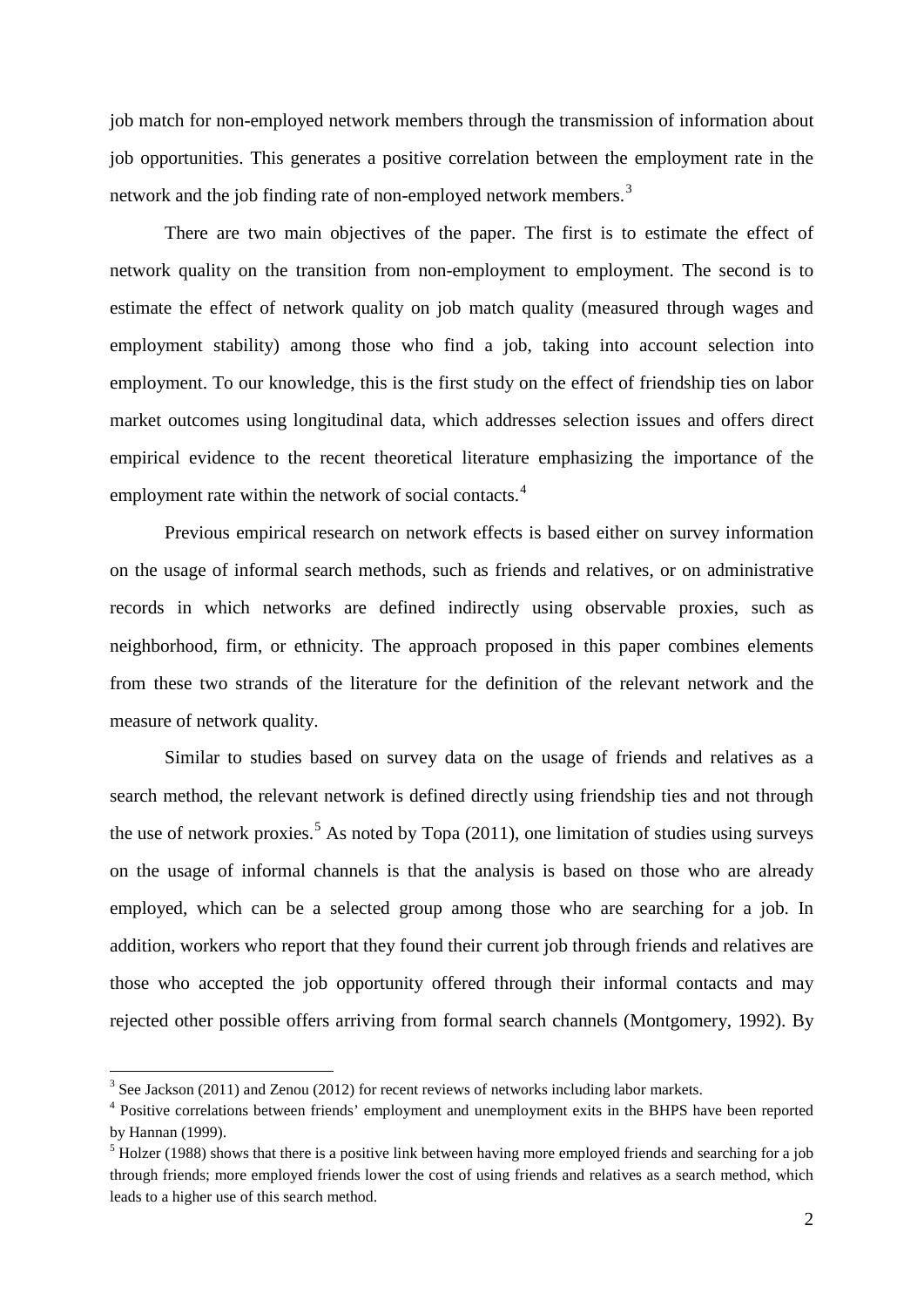modeling the transition into employment, we are able to take into account selection due to unobservables when estimating the effect of network quality on job match quality among those who find a job. This is important because focusing on the effect of network quality on labor market outcomes only for the sample of those employed might lead to biased estimates due to unobserved heterogeneity, which can vary by labor market status. The existing evidence for the effect of having found a job through friends and relatives on wages is mixed, with some studies finding positive effects (e.g. Simon and Warmer, 1992; Marmaros and Sacerdote, 2002; Loury, 2006), while others finding negative effects (e.g. Pistaferri, 1999; Bentolila et al., 2010, Goel and Lang, 2012), or both (Pellizzari, 2010).

Similar to studies using network proxies to define the relevant network, we observe the quality of the network through the employment rate of social contacts. As discussed above, theoretically this is considered to be the central measure of network effectiveness. Studies in this literature include Topa (2001), Weinberg et al. (2004), Bayer et al. (2008), Hellerstein et al. (2011) and Schmutte (2010), who use geographic proximity at the neighborhood level; Cingano and Rosolia (2012), who define networks at the firm level; Edin et al. (2003), Munshi (2003) and Beaman (2012), who define networks based on immigrants' ethnic origin; and Dustmann et al. (2011), who use information on both firms and ethnicity. Differently from these studies, we do not assume that agents are connected within the boundaries of the network proxy; rather, we directly observe network linkages through friendship ties.<sup>[6](#page-2-3)</sup>

Identifying network effects on labor market outcomes can be challenging due to correlated effects that are induced by non-random selection into networks and the presence of common shocks.<sup>[7](#page-3-0)</sup> We address the potential endogeneity of network quality by using three

 <sup>6</sup> Kramarz and Nordström Skans (2011) investigate the role of fathers on the employment and earnings of their children, where the network defined at the family level is also directly observed. Wahba and Zenou (2005) consider the effect of network quality, which they proxy with the local unemployment rate or the number of family members in the labor force, on the probability of using friends and relatives for those employed but they do not consider labor market outcomes.

<span id="page-3-0"></span><sup>&</sup>lt;sup>7</sup> Manski (1993) discusses these two issues in the context of social interactions (i.e. the effect of average group behavior on individual behavior). Moreover, his paper shows that estimation of the classical linear-in-means model of social interactions is also complicated by simultaneity issues, the so-called "reflection" problem. A large literature has developed focusing on the identification of social interactions (see e.g. Manski, 1993, Moffitt, 2001, Bramoullé et al., 2009, and the comprehensive review by Blume et al., 2011). In this paper we do not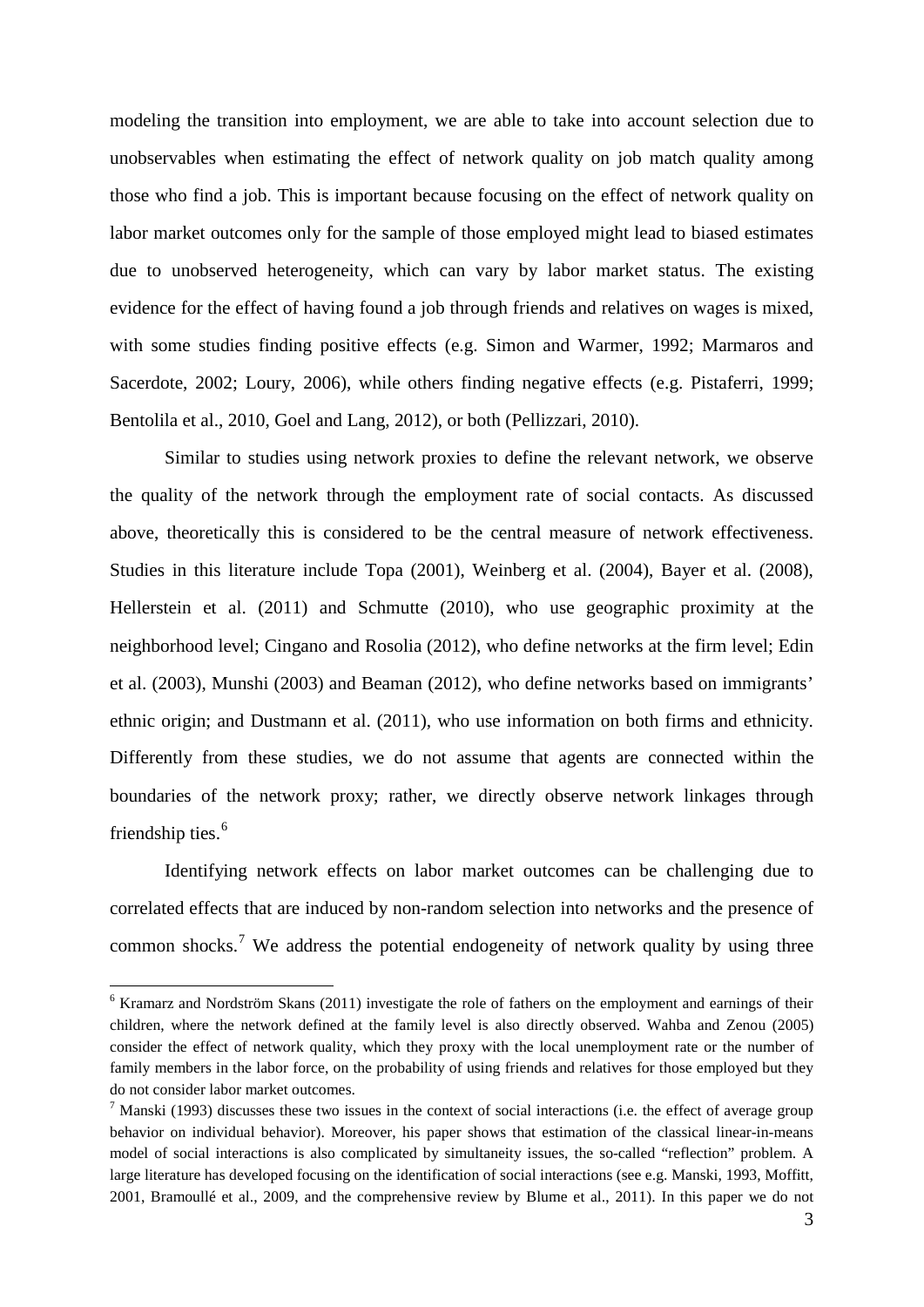different estimation strategies, each of which is based on a different set of identifying assumptions. The first is a fixed-effects estimator, which partials out time-invariant unobserved heterogeneity exploiting the availability in the data of multiple non-employment spells and time variation of network quality. The second is a semi-parametric correlated random effects estimator of the transition into employment, which also allows taking into account selection into non-employment and models the correlation of network quality with unobserved heterogeneity. The third is an instrumental variable (IV) estimator, which controls for non-random selection and other correlated effects due to all sources of unobserved heterogeneity, not only time-invariant ones.

We find that better network quality increases the transition probability from nonemployment to employment. One additional employed friend increases the probability to find a job by about 3.1 percentage points, which is robust across various specifications and estimation methods employed to address the potential endogeneity of network quality. The magnitude of this effect corresponds to an increase in the job finding rate by as much as 15 percent. Regarding job match quality, we provide evidence that ignoring selection into employment can lead to seriously biased estimates, and that the effects vary by skill level and type of relationship. After controlling for selection, high-skilled individuals whose employed friends are non-relatives earn higher wages and experience more stable employment (a matching effect). In contrast, low-skilled individuals whose employed friends are relatives experience a wage penalty and lower employment stability (a mismatching effect).

The matching effect may be more important for high-skilled workers because heterogeneity in productivity driven by unobserved worker attributes can be more relevant for high than low-skilled individuals (Antoninis, 2006). More heterogeneity leads to increased uncertainty for the employer, which can be better resolved by referrals from close friends who are more likely to know the productivity of each other within their network, rather than by relatives who are less likely to be in the same occupation or profession (Tassier and Menczer, 2008). The mismatching effect may be more important for low-skilled workers because they

<u>.</u>

estimate social interactions, but similarly to other recent papers on labor market networks, such as Dustmann et al. (2011) and Cingano and Rosolia (2012), we focus on the effect of network characteristics (the stock of employed social contacts) on individual employment dynamics.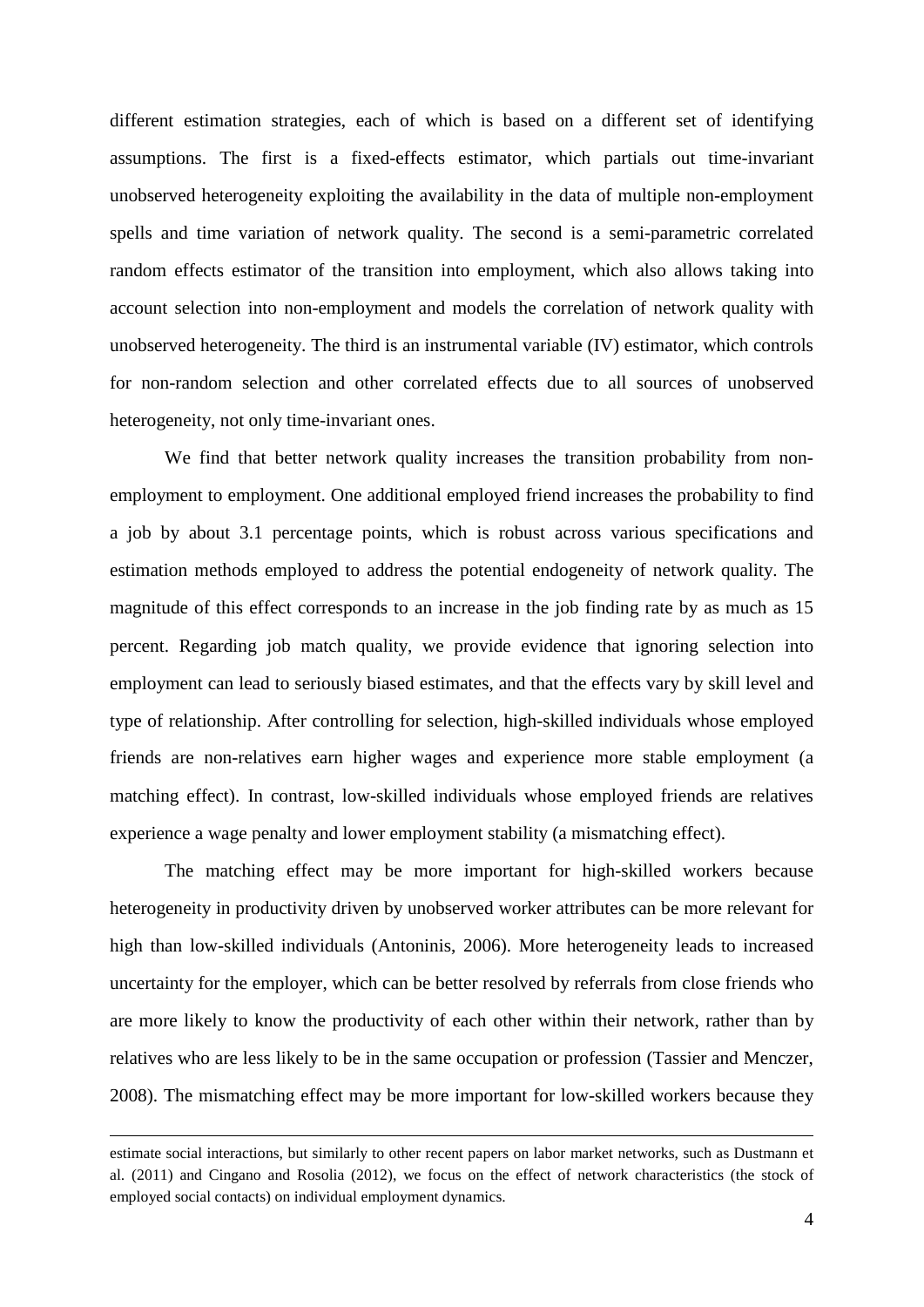are more likely to rely on relatives as a last resort due to limited access to job opportunities through other channels (Loury, 2006). Because relatives are less likely to be in the same occupation as the job-seeker, this can lead to a mismatch between the occupation and the abilities of the worker (Bentolila et al., 2010).

Our findings help shedding light on the mixed evidence of the existing literature on the use of social contacts as a search channel, highlighting heterogeneity by skill level and the importance of controlling for selection into employment. For example, Simon and Warner (1992) find a positive wage premium for a sample of high qualified individuals, which is consistent with our finding of a wage premium for high-skilled workers. On the other hand, Bentolila et al. (2010) find a wage penalty, which they explain by the mismatch argument between the occupation of the social contacts and the abilities of the worker. Also, Kramarz and Nordström Skans (2011) find that school graduates of lower ability are more likely to find a job through their parents but with a wage penalty. The evidence from these studies is consistent with the wage penalty we find for low-skilled workers with a better network quality of relatives.

While the portion of friends' network that is the closest to survey respondents is observed in the data, i.e. the three closest friends as reported by interviewees, information on weaker social contacts is not available from the survey. This type of limitation is common with a number of recent studies, which use self-reported information on friends derived from survey questionnaires where there is an upper bound on the total number of friends that can be reported (see e.g. Calvó-Armengol et al. 2009; and Conti et al. 2012). By observing only strong social ties it is not possible to consider whether weak ties matter more than strong ties, as discussed especially in sociology (see e.g. Granovetter, 1995). Indeed, if it is weak ties that matter for finding a job, then the approach taken in this paper based on strong ties would provide a lower bound to the network effect. In any case, the view that weak ties are what matters for finding a job and for labor market outcomes is not consensual and has been challenged by empirical papers producing evidence of strong ties effects (see e.g. Cingano and Rosolia, 2012 and Kramarz and Nordström Skans, 2011).

The remainder of the paper is organized as follows. Section 2 describes the data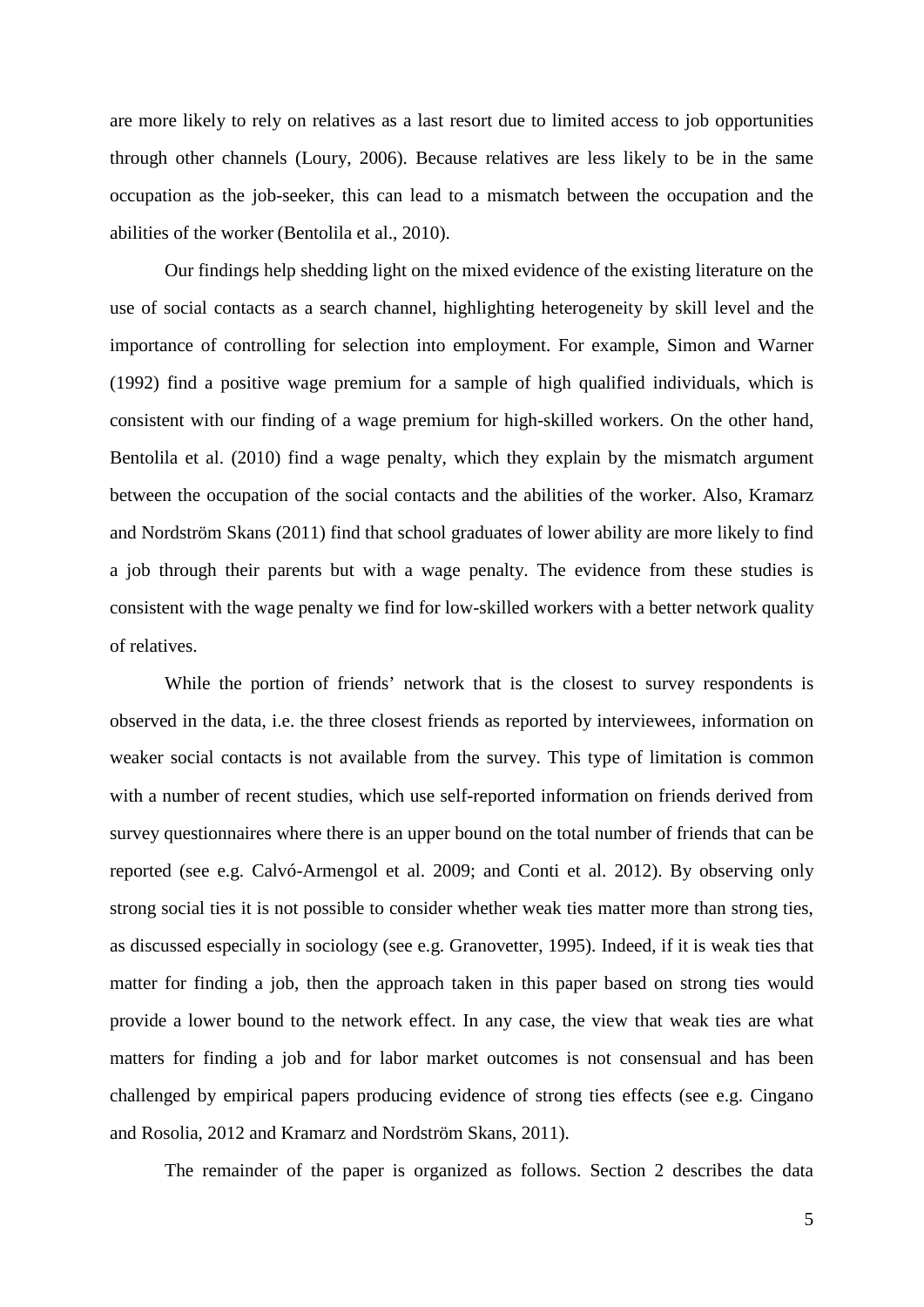source, the sample, and presents some descriptive statistics. Section 3 discusses the empirical approach for identifying the effect of network quality on the transition into employment and the results are reported in Section 4. Section 5 presents the analysis and the results for the effect of network quality on job match quality. Section 6 concludes.

#### **2. Data and Descriptive Statistics**

## **2.1 Data**

We exploit longitudinal data on friendship ties and individual labor market outcomes from the British Household Panel Survey (BHPS). The BHPS is an annual survey representative of British households running since 1991, which covers many aspects of life including social ones. Information about social networks is gathered through a special questionnaire section on 'Social support networks', which was introduced in 1992 and administered at each even wave since then. Survey participants are asked to report information on their three closest friends, with friends' rankings chosen by the respondents.<sup>[8](#page-6-0)</sup> Each respondent provides information for each of the 1st, 2nd and 3rd closest friend. The information includes gender, age, employment status, residential proximity, friendship duration (years knowing the person), frequency of contact and whether the friend is a relative.

Using the information on friends' employment status we can distinguish between employed and non-employed friends. Aggregating the employment status over the three friends, we define network quality as the number of employed friends (varying from zero to three friends). In essence, what we observe is the part of the network closest to the BHPS respondent (the three closest friends) and the employment intensity within that portion.

The longitudinal design of the BHPS allows observation of the respondents' labor market outcomes over time and thence of individual transitions across labor market states. BHPS respondents provide information on friends at each even-numbered wave; the employment status of friends at even-numbered waves can therefore be related to the employment transition of each respondent between even and an odd-numbered waves. The

<span id="page-6-0"></span><sup>&</sup>lt;sup>8</sup> Questions on friends are introduced by the following general statement: "Here are a few questions about your friends. Please choose the three people you consider to be your closest friends. They should not include people who live with you but they can include relatives."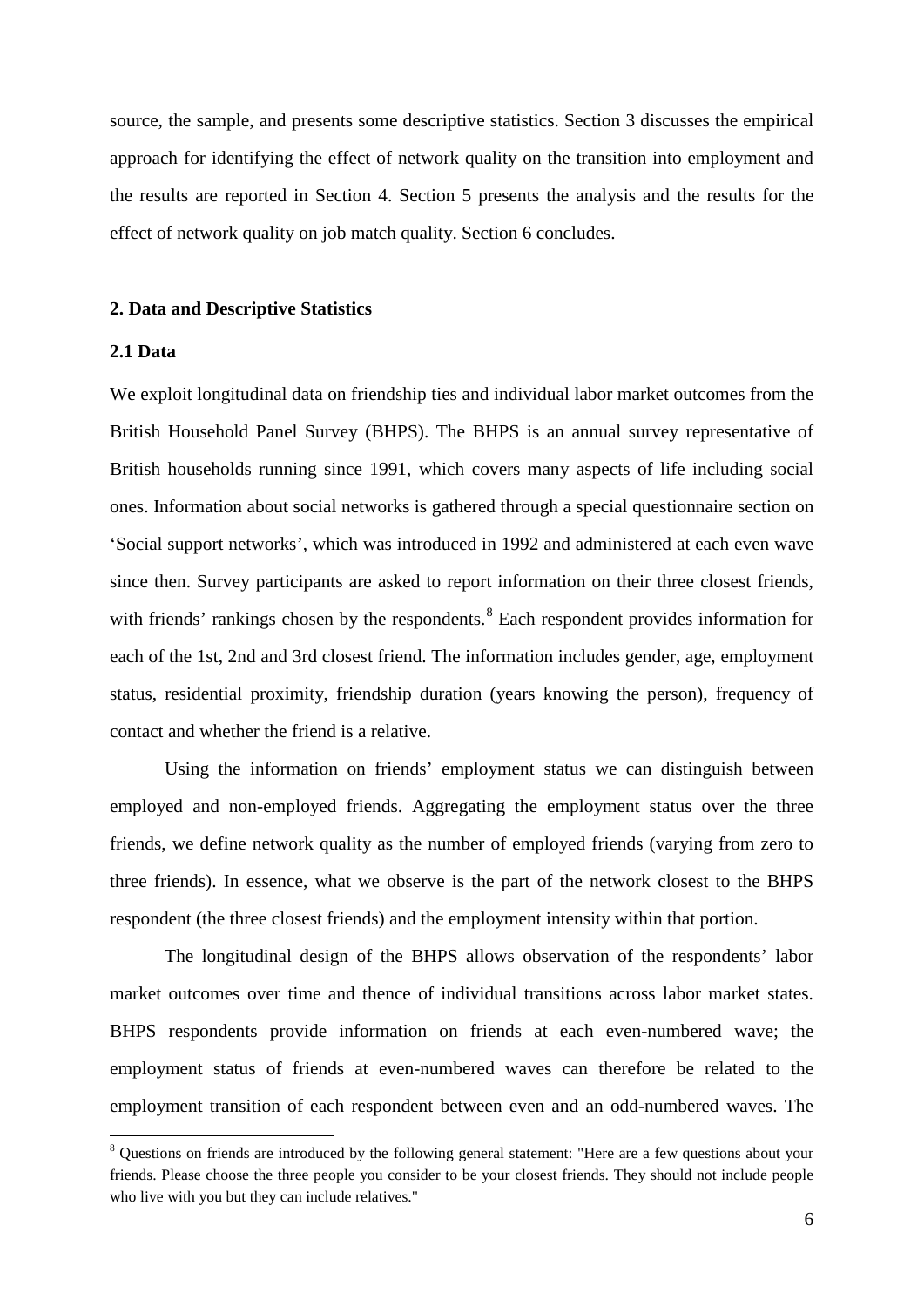data are drawn between 1992 and 2007, the latter being the latest odd-numbered wave available in the BHPS, whereas the former is the first wave in which information on friends is available. We select a sample of respondents aged 18-65 who are not in full time education at any even-numbered wave and for whom we observe the employment status. In order to consider friends of working age, the sample is restricted to individuals with friends within the 18-65 age range. $9$ 

The BHPS is not the only data source that reports information on friends' networks. The German Socio-Economic Panel (GSOEP) also collects information on respondents' friends, including their labor market status. However, the questions on friends in the GSOEP questionnaire were not asked systematically as in the case of the BHPS and occurred only in 4 out of the now 29 waves of the survey. In the US, the Add Health Survey collected information on a cohort of school students and their friends within schools in 1994. Follow up surveys on the original cohort were conducted at approximately seven-year intervals. Relative to the BHPS, Add Health offers a wider coverage of the relevant network (up to 10 friends); however, its focus on a very specific cohort of adolescents and its sparse periodicity prevents its use for population-wide representative studies of yearly job finding rates and employment outcomes. Friends nominations are available also in the Wisconsin Longitudinal Study in which respondents were asked to name their three best friends when they were at high school.

## **2.2 Descriptive Statistics**

The sample selection criteria described in the previous section lead to a sample of 35,518 observations (person spells), among which 7,213 are observed in non-employment. As shown in column 1 of Table 1, the mean number of employed friends is 2.4 in the full sample (Panel A) and 1.8 in the sample of non-employed (Panel B). The table also compares the mean number of employed friends between individuals who report having any new friend among

<span id="page-7-0"></span><sup>&</sup>lt;sup>9</sup> Alternatively, restricting the sample of respondents to those aged 18-50 in order to avoid early retirement issues, or considering friends without an upper bound age restriction at 65, leads to very robust results compared to the ones presented in Sections 4 and 5. Information about all three friends is reported by the vast majority of respondents (92%) and the analysis is based on these cases. The results are also robust when including the few cases reporting less than three friends (adding dummies for missing friends in the set of controls).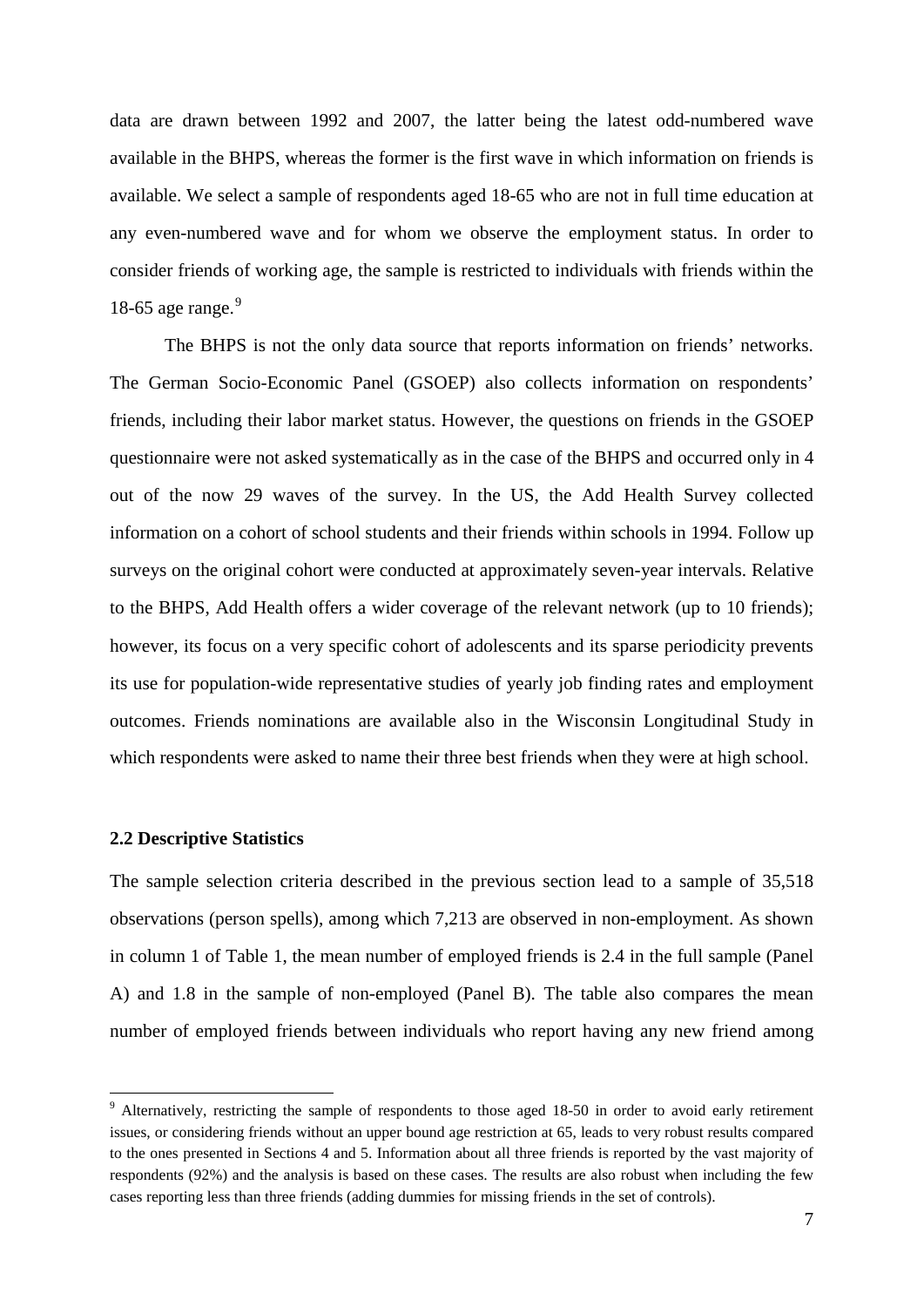their three closest friends to those who do not have any new friend.<sup>[10](#page-8-0)</sup> The difference in the mean number of employed friends between the two groups of individuals is very small and it is not statistically different from zero (column 4). This suggests that, although the network of close friends is not fixed, new friends are not selected based on their employment status.

Based on the non-employed sample, the average yearly transition rate from nonemployment to employment is 21.16 percent, which is increasing with the number of employed friends. While the transition rate is only about 10 percent for those with no employed friends, the job finding rate increases to about 16 percent with one employed friend, to 21 percent with two, and to almost 30 percent with three employed friends.

## **3. Empirical Approach**

The aim of the paper is to identify the effect of network quality on the probability of finding a job and on job match quality (wages and employment stability). In this section, we focus on the estimation of the transition into employment, while we discuss the estimation for job match quality in Section 5.

The main issue that needs to be addressed is the potential endogeneity of network quality. Unobserved individual characteristics might be correlated both with the number of employed friends and the own probability of becoming employed. For instance, individuals who are more attached to the labor market might have a higher propensity to find a job and at the same time have friends who are more likely to be employed. This would lead to an upward bias in the effect of network quality. To address this endogeneity issue we consider three alternative estimation strategies, which rely on different identifying assumptions: a fixed effect estimator, a semi-parametric correlated random effects estimator and an instrumental variables (IV) estimator.

The transition probability from non-employment to employment is defined as:

$$
p_{NE} \equiv \Pr(E_{i,t+1} = 1 | E_{i,t} = 0) = F(\alpha_{NE} + X'_{i,t} \beta_{NE} + \delta_{NE} N E F_{i,t} + \eta_{NEi}),
$$
(1)

<span id="page-8-0"></span> $10$  Each respondent answers the following question for each of the three friends: "About how long have you know him or her?" with possible answers "Less than 1 year ", "1-2 years", "3-10 years", "10 years or more". A friend is defined as "new" if he or she is known for less than 1 year.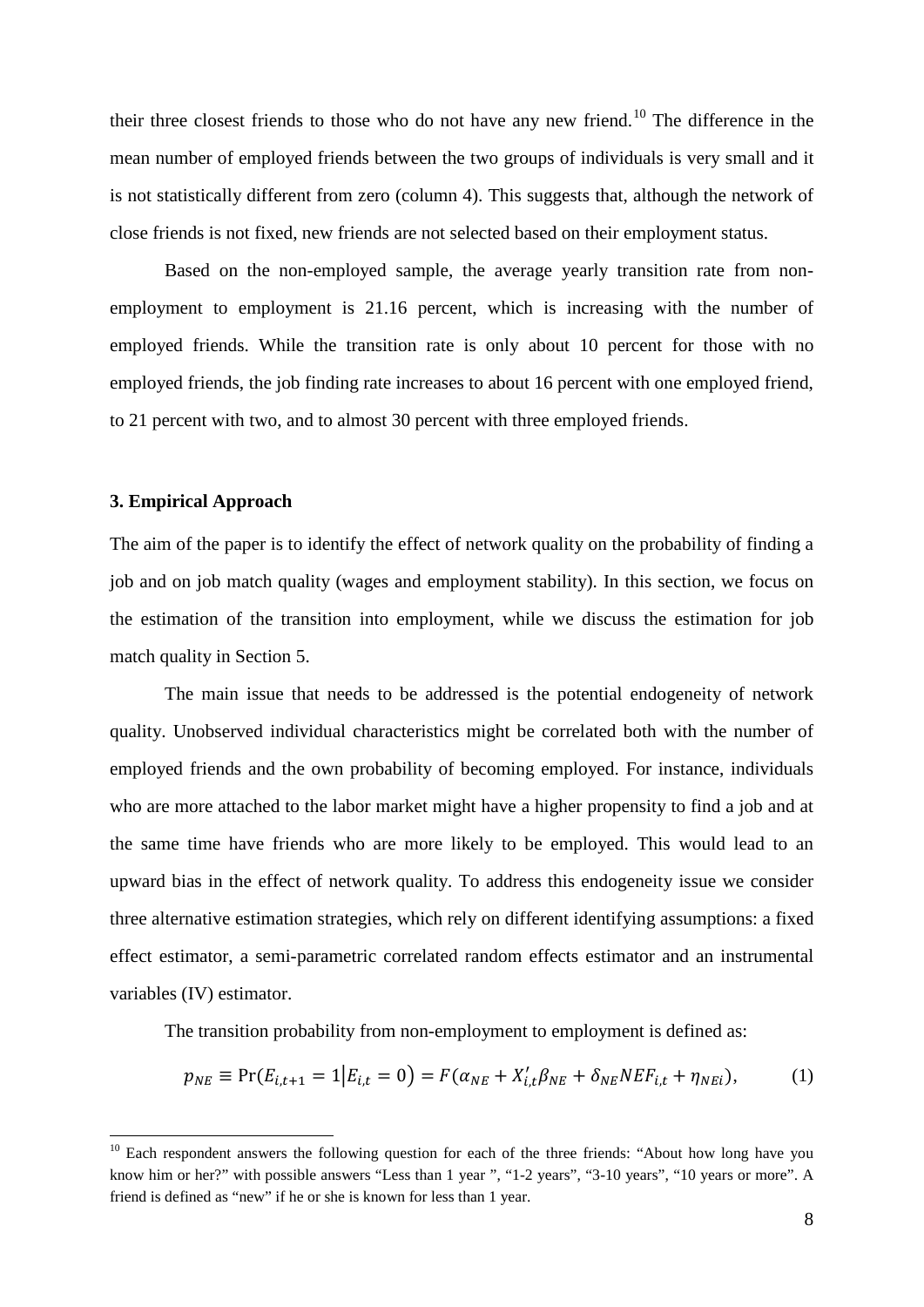where  $t = 1992, 1994 \dots 2006, E_{i,t}$  is a dummy indicator of respondent's *i* employment status in year  $t$  and  $F(.)$  is a function which is either linear or logistic, the latter accounting for the limited dependent nature of the outcome variable. The employment dummy takes the value one for respondents who are either full-time employees, part-time employees or selfemployed, and the value zero for those who are either unemployed (ILO definition), or out of the labor force. The main variable of interest is the number of employed friends of individual i in year t, denoted as  $NEF_{i,t}$ , which takes values from 0 to 3. The vector of individual characteristics  $X_{i,t}$  includes time-varying and time-invariant regressors. The time-varying regressors include the local unemployment rate defined at the travel-to-work area (TTWA) level, splines of five age groups (18-24, 25-34, 35-44, 45-54, 55-65), splines for the elapsed duration in non-employment (at 20th, 40th, 60th, 80th percentile of the duration distribution), and dummies for the region of residence, the survey year, living as a couple, having one, two, three or more children, experiencing health problems, depression and being a smoker.<sup>[11](#page-9-0)</sup> The time-invariant regressors include dummies for gender, education (highest qualification attained) and ethnicity (categorized in six groups). The vector  $X_{i,t}$  also includes the available individual demographic characteristics for each of the three friends: splines of five age groups (18-24, 25-34, 35-44, 45-54, 55-65) and gender dummies.<sup>[12](#page-9-1)</sup> Finally,  $\eta_{NEi}$  denotes timeinvariant unobserved heterogeneity influencing the transition from non-employment to employment and  $\alpha_{NE}$  is a constant term.

## **3.1 Fixed Effects**

We first adopt a fixed effects estimator (either linear or logistic) for estimating equation (1), which eliminates the unobserved individual time-invariant effect  $\eta_{NEi}$ . The transition probability is estimated by considering individuals not in employment at time  $t$  and modeling their employment status in  $t + 1$ , where t is an even wave. To integrate out individualspecific effects, we pool the data across all even waves and we exploit the multiple non-

<span id="page-9-0"></span><sup>&</sup>lt;sup>11</sup> In the UK, TTWAs are designed to represent local labor markets in terms of areas where the bulk of the resident population also work within the same area. There are 247 such areas.

<span id="page-9-1"></span> $12$  Table A1 contains descriptive statistics of all the covariates.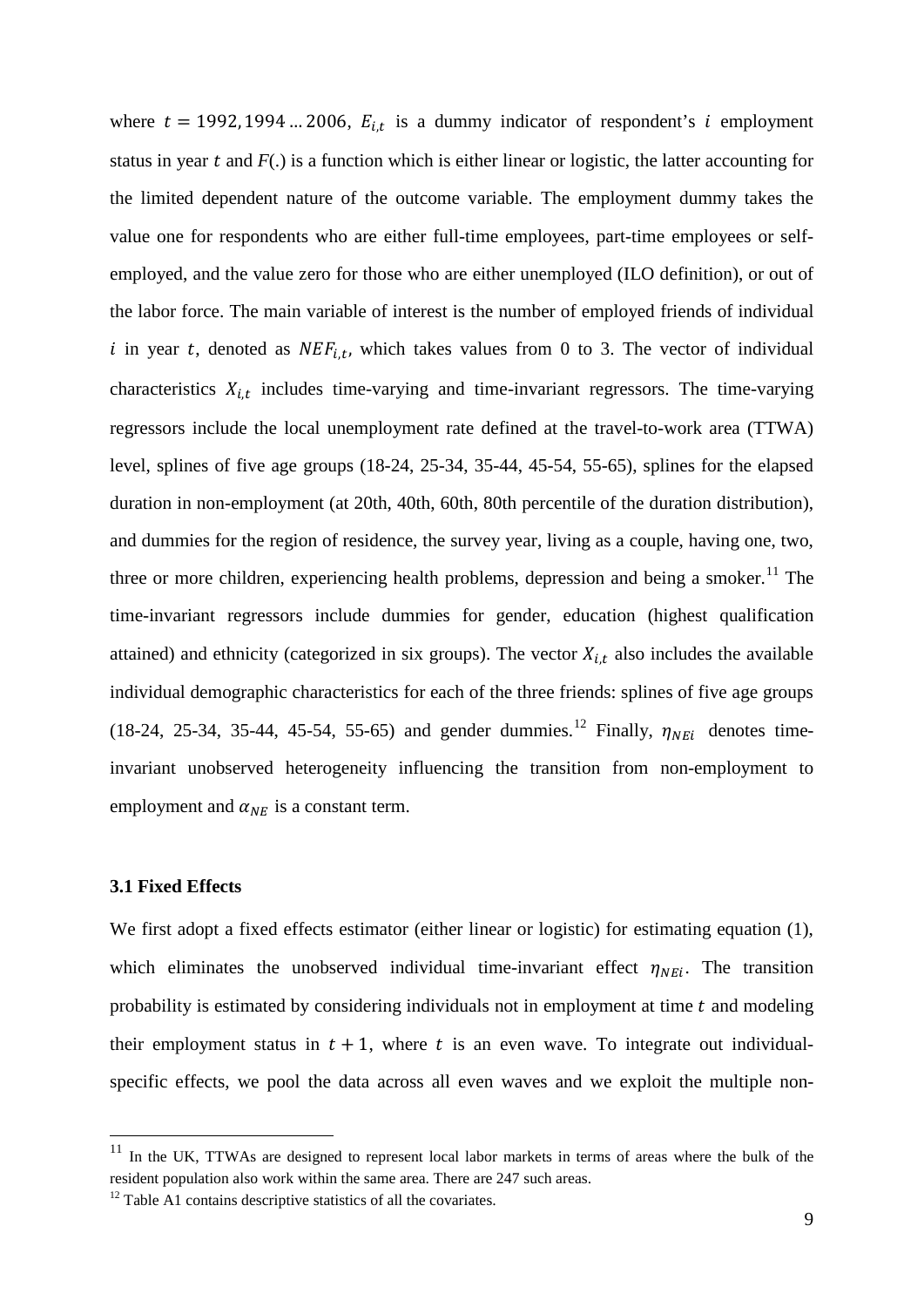employment spells that are observed for about half of the non-employed respondents in the sample. This provides us with within-individual variation in the number of employed friends over time and across these spells, which is exploited to control for time-invariant unobserved heterogeneity that might be correlated with the main variable of interest, the number of employed friends.

In this context, fixed effect estimates can be biased for at least three reasons. First, bias can arise by selecting the sample based on the employment status ( $E_{it} = 0$ ), which can be endogenous in the presence of serial correlation of the employment process, a form of initial conditions issue (Heckman, 1981). We deal with the endogenous selection in nonemployment with the estimator which we present in Section 3.2. Second, individuals in the sample who experience multiple spells of non-employment are likely to be negatively selected in the sense of being less employable and, therefore, experience a lower transition into employment. In this sense, fixed effects provide a lower bound estimate of the network effect. Third, biased estimates can occur if the employment status of friends depends on past values of the dependent variable. For instance, if individuals with low values of  $\eta_{NEi}$  who remain non-employed are more likely to select their friends based on their employment status, then ignoring this dependence will bias the effect of the number of employed friends. While possible in principle, there are a number of reasons that this form of bias is less likely to be an important concern in our setting. First, we are focusing on networks of close friends who are more likely to be formed for purposes not related exclusively to job search. Second, the descriptive statistics of Table 1 suggest that non-employed respondents who change friends do not select their new friends based on their employment status, which confirms the conjecture that friendship formation among close friends is not driven by employment considerations. Finally, we provide evidence based on an instrumental variable estimator in which the employment status of friends varies exogenously. This addresses endogeneity both due to potential correlation with the unobserved determinants of the outcome, and with reverse causality coming from past values of the dependent variable. We discuss this in Section 3.3.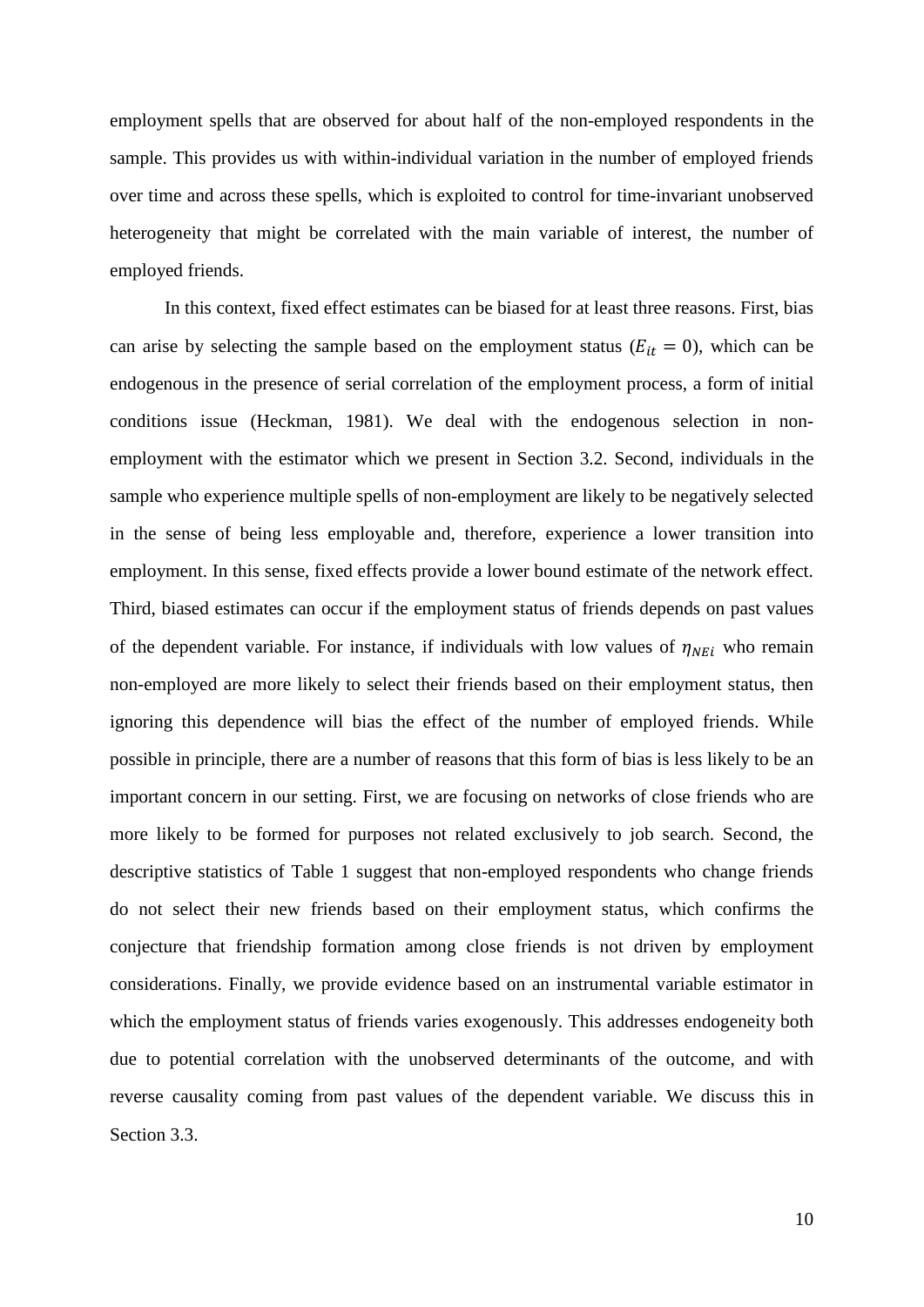#### **3.2 Semi-Parametric Random Effects**

The second approach in estimating the transition into employment relies on a random effects estimator, which, rather than eliminating time-invariant unobserved heterogeneity through within-individual differencing, provides estimates of the parameters of its distribution. Differently from fixed effects, the sample is not selected based on the employment status (non-employment) of the respondent. Instead, we consider the full sample of respondents and we model selection into employment via the following initial condition equation:

$$
p_N \equiv Pr(E_{i,t} = 0) = F(\alpha_N + X'_{i,t}\beta_N + \delta_N N E F_{i,t} + \theta_N u_{it-1} + \eta_{Ni}),
$$
 (2)

where the lagged unemployment rate in the travel to work area  $(u_{it-1})$  is included to proxy the accumulation of past unemployment shocks that may affect employment status prior to the transition. The term  $\eta_{Ni}$  denotes time-invariant unobserved heterogeneity influencing selection into non-employment.

Equations (1) and (2) are estimated jointly by maximum likelihood allowing for correlated unobserved heterogeneity across the two outcomes. The main advantage of this estimation approach is that it takes into account selection into employment, which can be endogenous due to the dynamic nature of the employment process. Consistency of random effects estimators is based on the assumption of independence between regressors and the unobservables, which amounts at assuming that the number of employed friends is exogenous. This assumption is relaxed by means of a correlated random effects specification, in which the random effects are allowed to depend on the time averages of time-varying regressors, including the number of employed friends and other individuals and friends' characteristics (see Mundlak, 1978; Chamberlain 1984) as follows:

$$
\eta_{NEi} = \bar{X}'_i \lambda_{NE} + \omega_{NEi} ; \qquad \eta_{Ni} = \bar{X}'_i \lambda_E + \omega_{Ni} .
$$

The vector  $\bar{X}_i$  collects the individual averages of time varying regressors including the number of employed friends (*NEF*), which are computed across all panel waves and are, therefore, constant across transitions. After controlling for time averages (especially the mean number of employed friends each individual has over the years of the sample), the remaining unobservables  $\omega$  are assumed to be orthogonal to the current number of employed friends and the other regressors.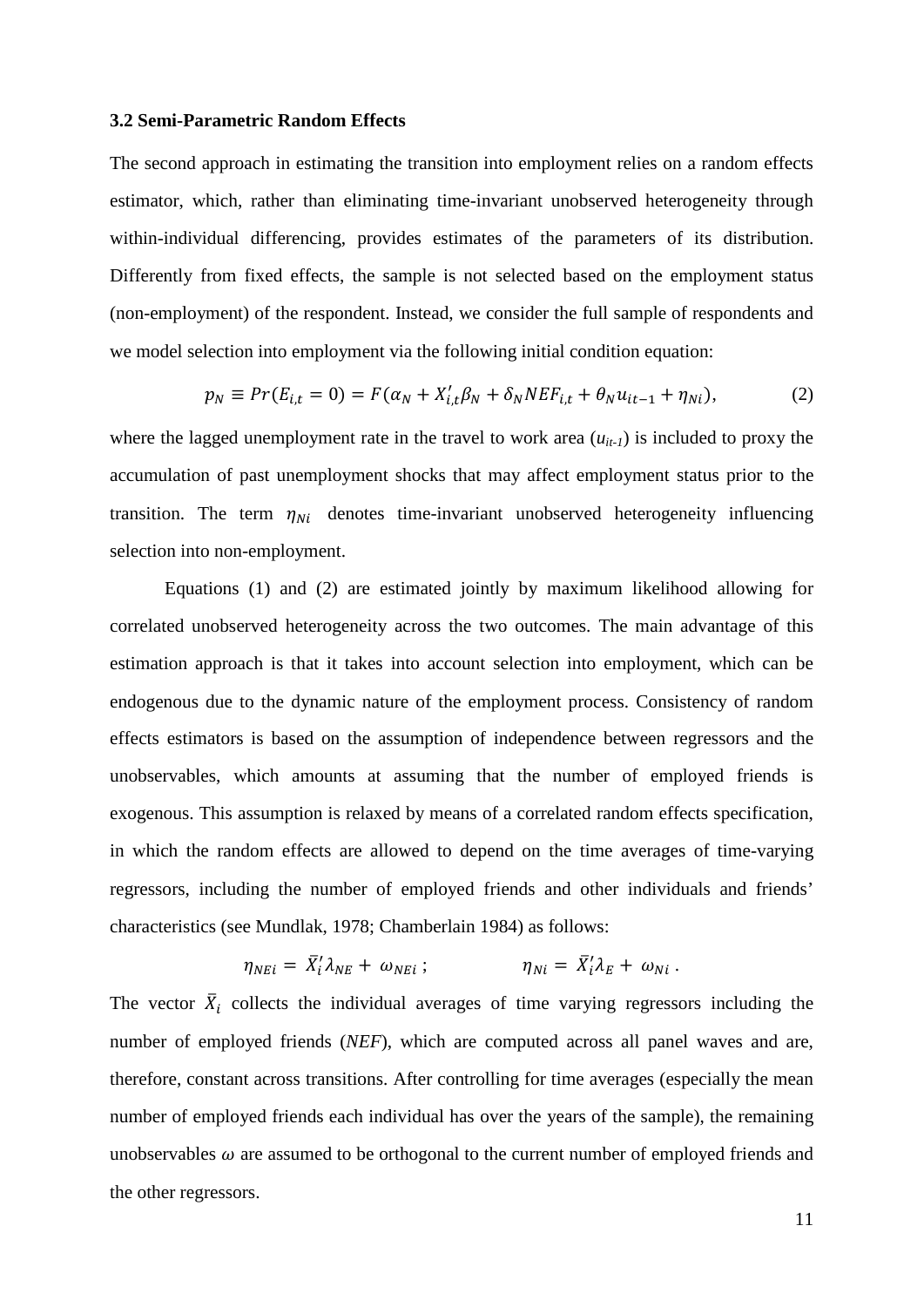One concern with this model might be that identification of the cross-equation correlation of unobservables is mainly driven by the functional form of the model. However, as discussed by Mroz and Savage (2006) this is more serious if the model includes only timeinvariant variables. Exogenously time-varying regressors like the local unemployment rate provide a more robust source of identification. Identification is also enhanced by the variation coming through the multiple spells of non-employment that are observed in the data. Furthermore, we impose relatively mild assumptions on unobserved heterogeneity, which is modeled in a flexible way assuming a discrete distribution following Heckman and Singer (1984). More specifically, the unobserved heterogeneity is defined as a discrete distribution with the support points denoted by  $(\omega_{NEm}, \omega_{Nm})$  and the corresponding probability mass given by  $P(\omega_{NEi} = \omega_{NEm}, \omega_{Ni} = \omega_{Nm}) = \pi_m$ . Each unobserved factors is assumed to be timeinvariant and individual specific for each outcome. The sample likelihood is given by

$$
L = \prod_{i=1}^{N} \sum_{m=1}^{M} \pi_m l_{im},\tag{3}
$$

where the individual likelihood contribution  $l_{im}$ , given the observed and unobserved characteristics is given by

$$
l_{im}(Z_i, \omega_{NEi}, \omega_{Ni}) = (p_{NEm})^{\tau_{ne}} (1 - p_{NEm})^{(1 - \tau_{ne})} (p_{Nm})^{\tau_n} (1 - p_{Nm})^{(1 - \tau_n)}, \qquad (4)
$$

where  $p_{NEm}$  and  $p_{Nm}$  denote probabilities evaluated at the mass points,  $\tau_{ne}$  is a dummy for  $E_{i,t+1} = 1$  in the sample with  $E_{i,t} = 0$ ,  $\tau_n$  is a dummy for  $E_{i,t} = 0$ , and  $Z_i$  includes the controls of equations (1) and (2) plus the individual averages of time-varying regressors. Since the specification for each equation includes a constant, for identification one mass point of each unobserved factor is normalized to zero. The function  $F$  in equations (1) and (2) is assumed to be logistic.

#### **3.3 Symmetric Network – Instrumental Variables**

The third approach to address the endogeneity of network quality in estimating the transition into employment is based on the IV method. Relative to the two previous approaches, with the IV method we can address the endogeneity due to non-random selection and other correlated effects coming from all sources of unobserved heterogeneity, not only time-invariant ones.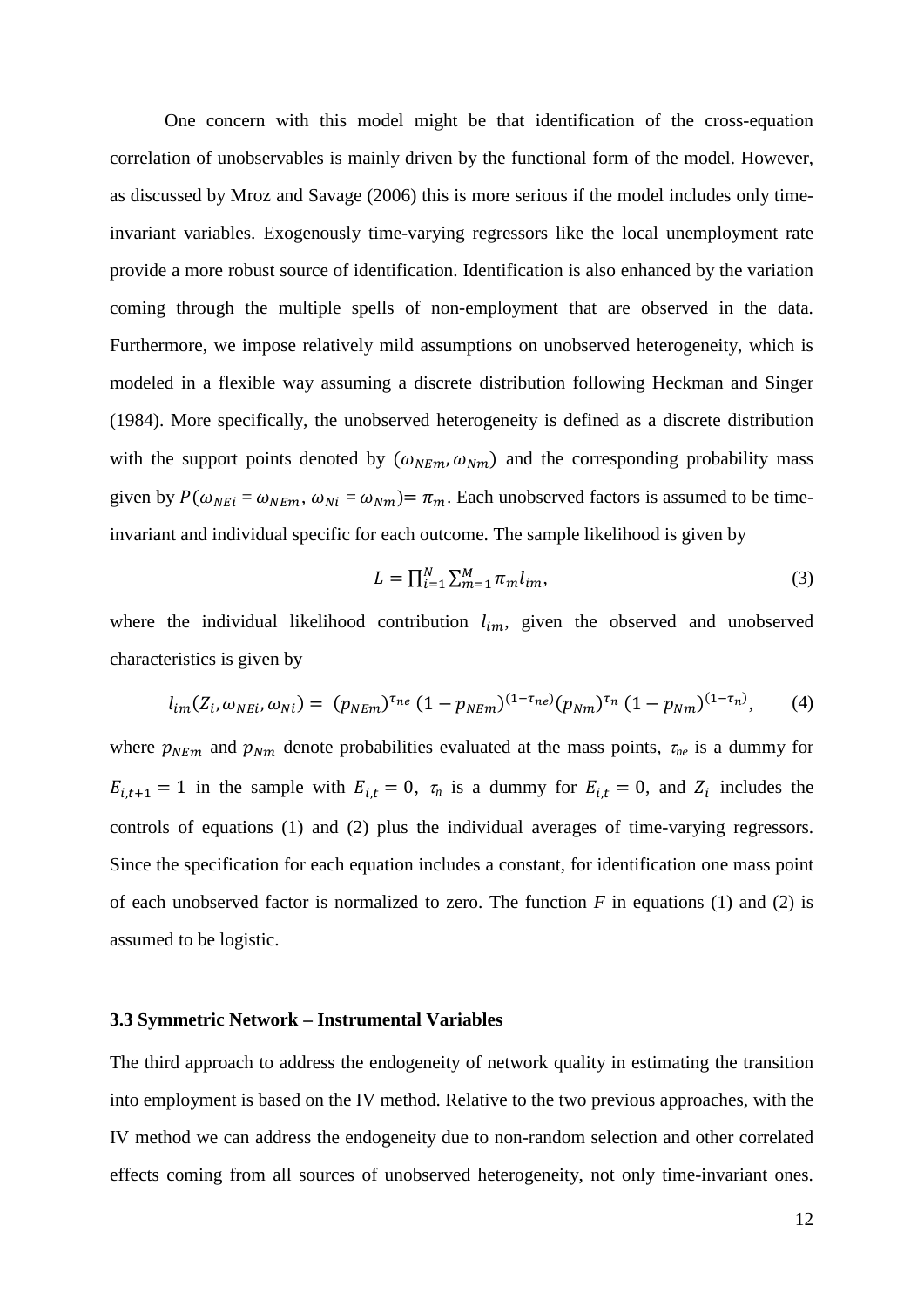The IV estimator requires exogenous variation in the employment status of the respondent's friends, which is difficult to obtain because of the limited information on friends' characteristics in the BHPS. To circumvent this limitation and recover the required variation, we consider the transition equation (1) from the friends' perspective and estimate its symmetric version. That is, instead of estimating the effect of friends' employment status on the respondent's transition, the symmetric transition focuses on the effect of the employment status of the respondent on the employment transition of the *first closest non-employed friend*. [13](#page-13-0) In this symmetric version, the potentially endogenous variable is now the employment status of the BHPS respondents, not that of their friends, and the wealth of information on respondents' characteristics can be exploited for deriving a valid instrument, as explained later in the section.

Strictly speaking, estimating this symmetric transition requires observation of friends' identity in order to follow their employment status over time, which is not provided by the data. To circumvent this limitation, the analysis is based on the first closest friend assuming that his or her identity is the same over the transition period. The plausibility of this assumption is assessed in Section 4.3 by investigating the sensitivity of the results for a fixed network of friends.

Let  $FE_{i,t}$  be a dummy for whether the first closest friend is employed in year t, the symmetric transition equation is defined as:

$$
p_{FE} \equiv Pr(FE_{i,t+2} = 1|FE_{i,t} = 0) = F(\alpha_{FE} + X'_{i,t}\beta_{FE} + \delta_{FE}E_{i,t} + \eta_{FEi}).
$$
 (5)

This transition is estimated on the sample of respondents whose first closest friend is nonemployed at time t ( $FE_{i,t} = 0$ ). The dependent variable is a dummy which takes the value one if the respondent's first friend makes a transition from non-employment to employment between time t and  $t + 2$ , and zero otherwise. We consider a 2-year transition because the information on friends in the survey is only available every two years. Equation (5) is similar to the transition equation (1) with the difference that it refers to the transition from nonemployment to employment of the first closest friend and, therefore, it depends on the

<span id="page-13-0"></span><sup>&</sup>lt;sup>13</sup> We thank Nikos Askitas for his suggestion to consider the symmetric model.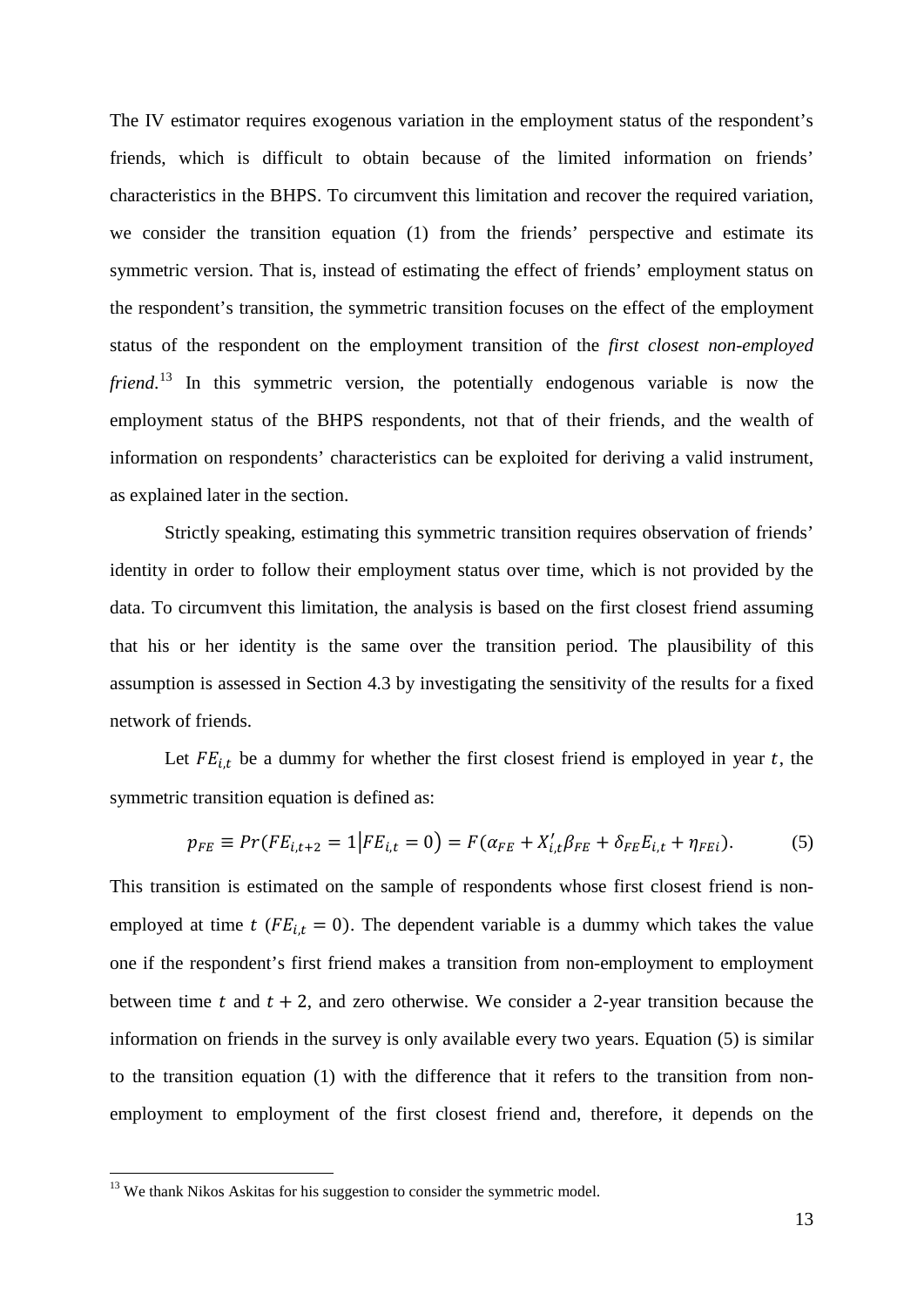employment status of the respondent denoted by  $E_{i,t}$ . The vector X includes all available friend characteristics (age, gender), and the respondents' characteristics such as education, family structure, health status, experiencing depression, smoking and region of residence, which are included in the specification as proxies for the unobserved characteristics of the friend.

The advantage of focusing on the symmetric transition is that we can obtain a valid instrument for their potentially endogenous employment status  $(E_{i,t})$  by exploiting the abundance of information about the respondents in the BHPS. We use two sources to construct the instrument. The first is whether the respondent experiences health problems. The second is the answer to the following question: "*Does your health limit the type of work or the amount of work you can do*?" The instrument for the potentially endogenous employment status of the respondent is the *onset* of a health problem, between the previous and the current interview, which limits the work activities of the respondent. The instrument, which is denoted by  $WL_{i,t}$ , is a dummy taking the value one for the respondents who experienced the onset of health related work limitations between  $t - 1$  and  $t$ , and zero otherwise. The instrumenting equation determining the endogenous employment status of the respondent is given by:

$$
p_{E_{IV}} \equiv \Pr(E_{i,t} = 1) = F(\alpha_{E_{IV}} + X'_{i,t} \beta_{E_{IV}} + \theta_{E_{IV}} WL_{i,t} + \eta_{E_{IV}i}).
$$
\n(6)

The onset of a health related work limitation is expected to have a negative effect on the probability of the respondent to be employed in the current period. The identifying assumption is that the onset of a health related work limitation for the respondent in the past period has no direct effect on the employment transition of the closest friend in the current period.

Due to the limited dependent nature of both the dependent variable and the instrumented variable, equations (5) and (6) are estimated jointly by maximum likelihood allowing for unrestricted correlation between the unobserved characteristics  $(\eta_{FEi, \eta_{E_{IV}}i})$  using a discrete distribution. The construction of the likelihood is similar to the one for the random effects estimator presented in Section 3.2.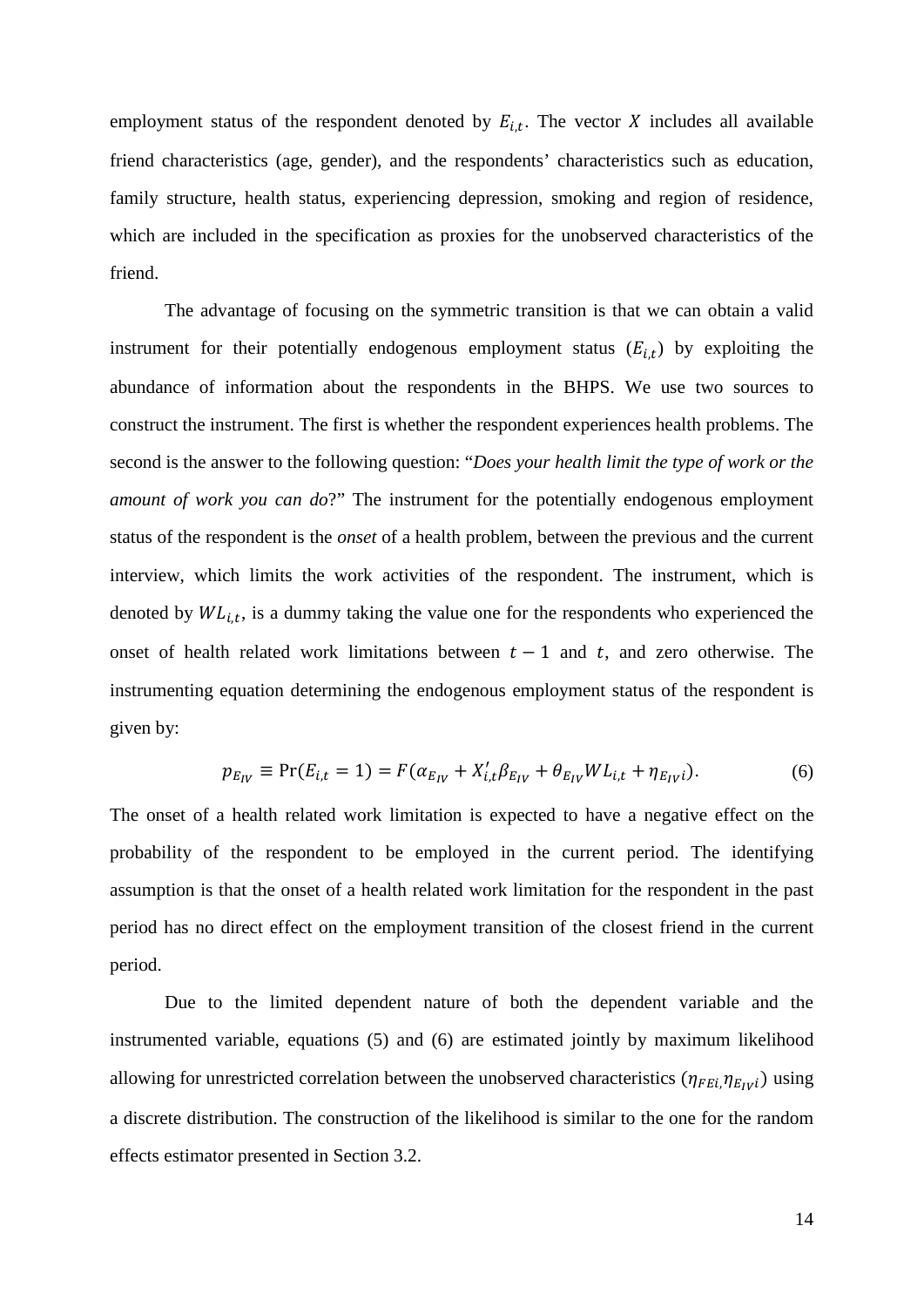The identifying assumption of this estimator would be violated if the health status of the respondent and that of her first friend are correlated. In that case, the unobserved health status of the best friend would be correlated with the instrument (the onset of health limitations for the respondent).. We address this issue by including indicators for the current (at time  $t$ ) level of respondent's health among the regressors in the transition equation. By controlling for the current health status we are able to capture the potential correlation in health between the respondent and the first friend.

### **4. Estimation Results - Transition into Employment**

In this section we present the results for the effect of network quality on the transition into employment for the three empirical approaches: the linear fixed effects estimator (in Section 4.1), the semi-parametric random effects estimator (in Section 4.2) and the symmetric IV estimator (in Section 4.3). We start by presenting the estimates from a pooled OLS regression, which includes individual and friends characteristics but ignores the potential endogeneity of network quality and does not control for selection into non-employment. Estimating the transition equation (1) as a linear probability model, Table 2 shows that there is a positive and significant association between the number of employed friends and the transition into employment. The coefficient estimate suggests that one additional employed friend increases the job finding probability by 4 percentage points  $(p.p.)$ .<sup>[14](#page-15-0)</sup>

#### **4.1 Fixed Effects Estimates**

As discussed in Section 3.1, the first approach we adopt to address the endogeneity of network quality due to its potential correlation with unobserved heterogeneity is to estimate the transition equation (1) with fixed effects. Once we control for individual time-invariant unobserved heterogeneity, the coefficient of the number of employed friends in the linear fixed effects estimation in Table 2 is reduced from 0.040 to 0.018 (or an increase of 1.8 p.p. in the transition probability for an additional employed friend). Identification in the fixed effects

<span id="page-15-0"></span><sup>&</sup>lt;sup>14</sup> Estimating a specification with dummies for the number of friends employed (one, two, or three employed friends relative to no employed friends) leads to results that are very much in line with the ones in the text.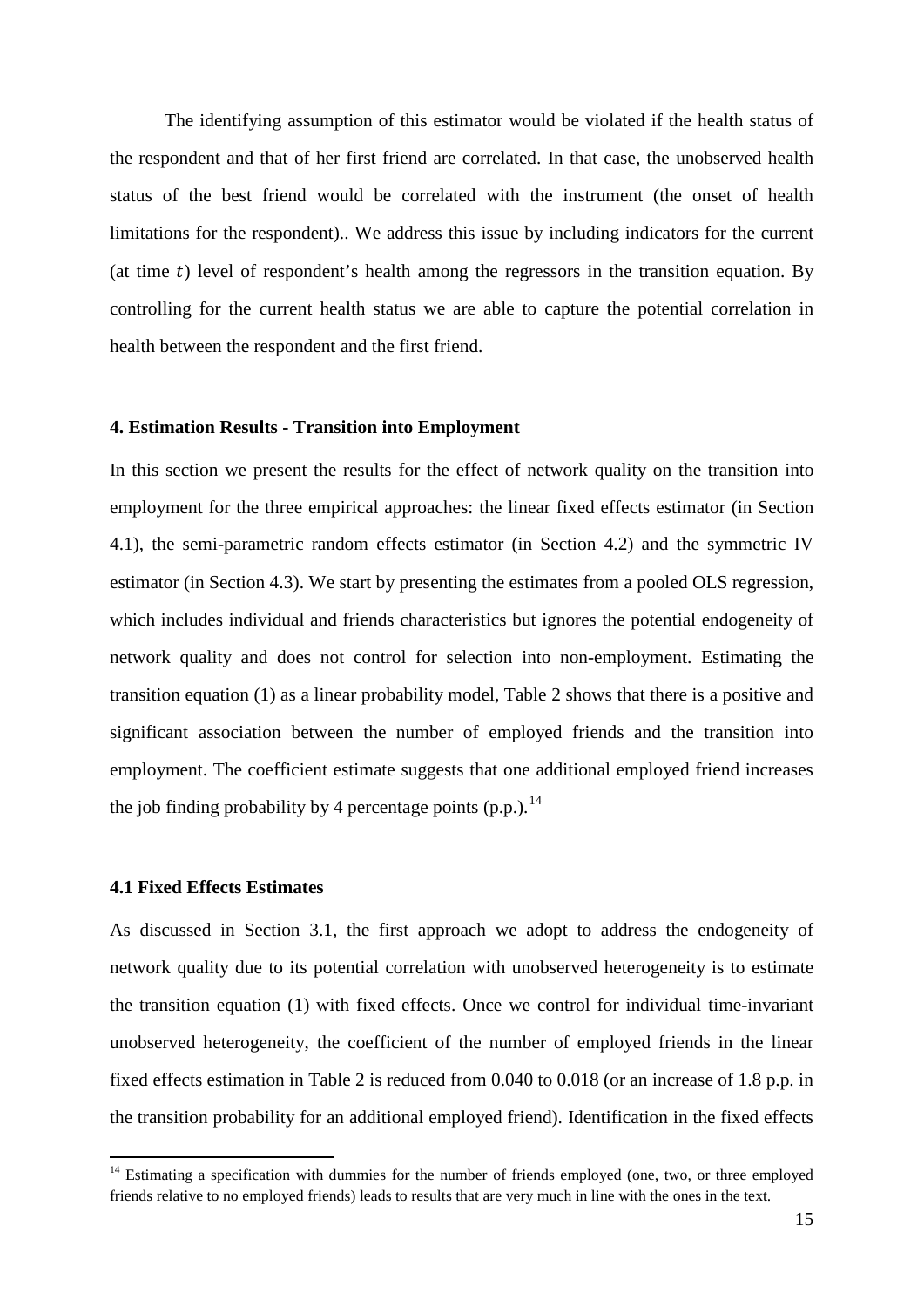estimator relies on individuals who are observed with at least two non-employment spells. As this group is likely to be less employable it is not surprising that the linear fixed effects estimate is much smaller than the one obtained from the pooled  $OLS$ <sup>[15](#page-16-0)</sup> A similar finding to the linear fixed effects estimator is obtained with the logit fixed effects estimator, which is identified out of the respondent's multiple non-employment spells among which at least one ends into employment. Although the fixed effects estimates can be downward biased because those who experience multiple spells of non-employment are likely to be negatively selected, they still suggest a positive and statistically significant effect of network quality on the transition into employment. That is, having more employed friends increases the chances of finding a job.

We perform a number of sensitivity checks with the fixed effects estimator. First, we allow for a differential effect of network quality among new friends, which allows separating the effect of network quality of a fixed network from a potentially endogenously changing network. We define as "new" those friends with a length of friendship of less than a year. Table 2 shows that the interaction of the number of employed friends with an indicator of having any new friends has no effect on the transition into employment.

Second, we include a full set of interactions of time-varying individual and friend characteristics with the gender dummy to capture unobserved heterogeneity in the data that varies over time and might be correlated with network quality. The main effect is not sensitive to the inclusion of these additional time-varying regressors.

Third, we consider the importance of common shocks for our results. Network formation may occur through residential proximity so that spatial correlation is an obvious source of common shocks. Similarly, when social contacts provide job referrals, network members are likely to share labor demand shocks. For example, a plant closure at the local area is a common shock that might affect the conditions for all members of the network. We consider the importance of local economic conditions for our findings in two ways. First, we find that the fixed effects estimates are not sensitive to the exclusion of the travel-to-work area unemployment rate (results of this sensitivity check are not reported and are available

<span id="page-16-0"></span><sup>&</sup>lt;sup>15</sup> Indeed, the coefficient of NEF in the pooled OLS estimation for the sample of individuals with more than one spell is 0.024, which is substantially lower to the one from the full sample (0.040).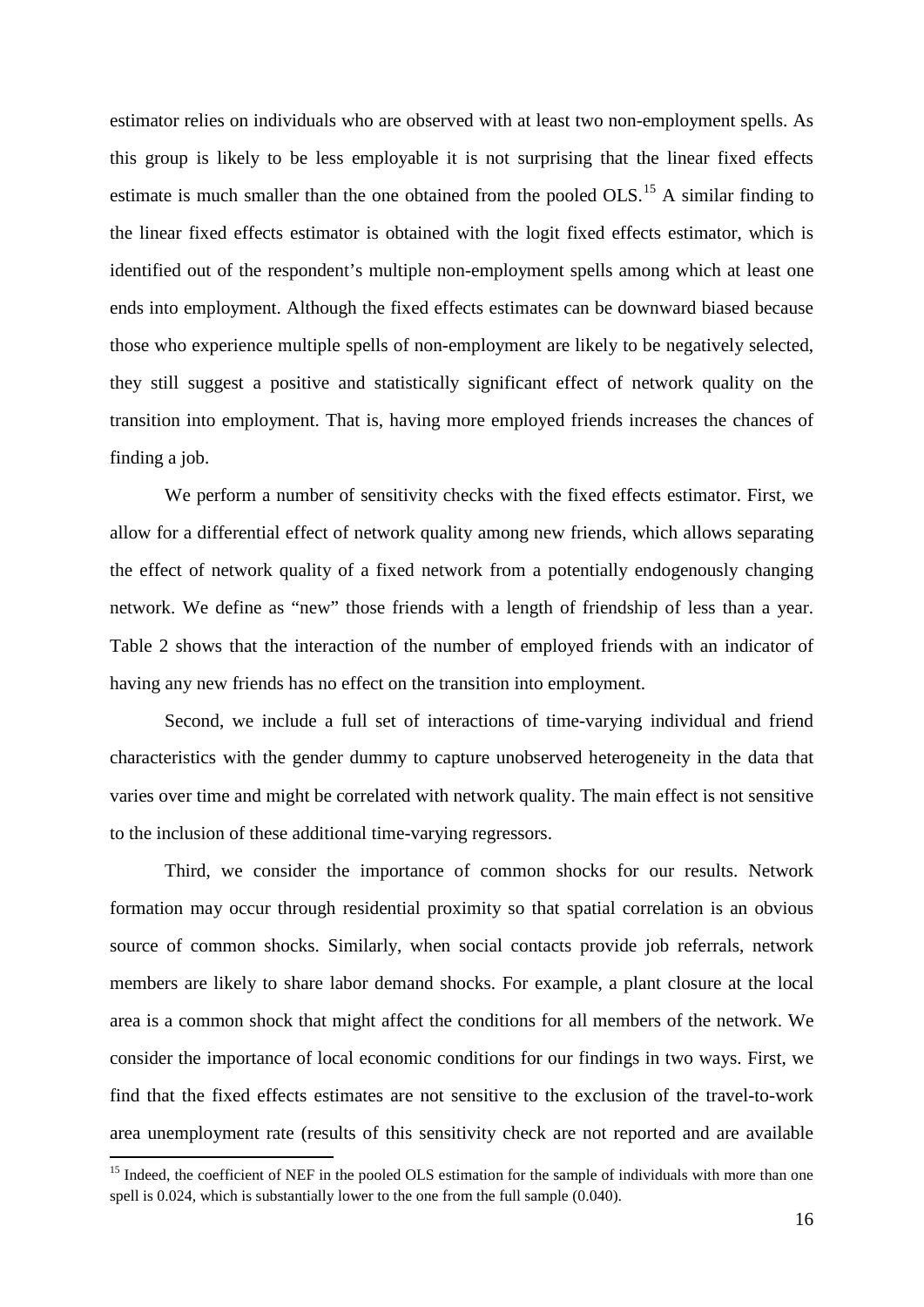upon request). Second, we investigate how the network effect varies by the residential location and the frequency of contact among friends. Table A2 shows that what matters for the job finding probability is the strength of the friendship and not the location of the friends. The top panel of the table shows that the estimates for the number of employed friends with strong ties (frequency of contact at least once a week) and the number of employed friends who live close (less than 50 miles) are positive and statistically significant (coefficients of 0.023 and 0.020, respectively). The lower panel of table shows, however, that the location of friends is not a driving factor for our findings; the estimate for the number of employed friends who are strong ties is significant for both friends who reside in close distance and further away. In contrast, the effect of network quality among friends who do not interact frequently is insignificant for both friends who live close and for those who live far from the respondent. That is, stronger ties among close friends increase job finding rates irrespective of their location. Taking together, this evidence suggests the effect of network quality on job finding rates is not driven by local correlated shocks.

#### **4.2 Semi-Parametric Random Effects Estimates**

The second approach we adopt to identify the effect of network quality on the transition into employment is by way of the semi-parametric random effects estimator presented in Section 3.2, which allows for unobserved heterogeneity and takes into account selection in the initial state of non-employment.

To form a comparison to the fixed effects results, we first ignore the issue of selection into non-employment and we estimate a correlated random effects model, which controls for the mean number of employed friends and other time averages of time-varying covariates. Table 2 shows that the coefficient estimate for the number of employed friends is positive and statistically significant. The marginal effect suggests that an additional employed friend increases the transition probability into employment by 1.8 percentage points. This effect is similar in magnitude to the one obtained with fixed effects, which also does not take into account selection into non-employment.

We then estimate the full model of equation (3), which takes into account selection in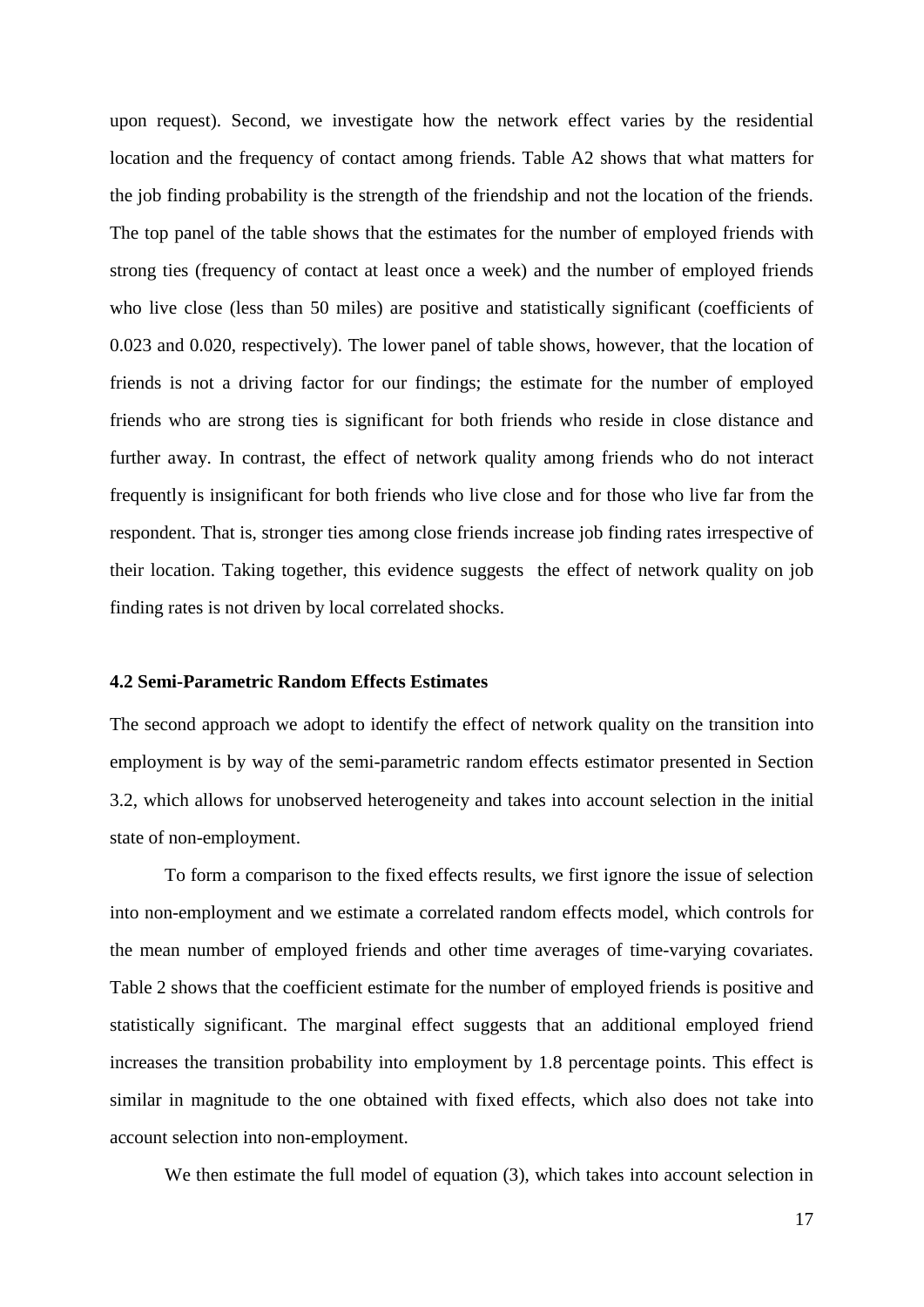non-employment through the initial condition. The effect of the number of employed friends remains positive and significant and the marginal effect increases to 3.1 percentage points. This effect is reported in the last estimation of Table 2. The magnitude of this effect lies between the one obtained from the pooled model, which ignores both unobserved heterogeneity and the initial condition (4 p.p.), and the fixed effects model, which controls for unobserved heterogeneity but ignores selection into non-employment (1.8 p.p.). Taking together these effects, we find robust evidence that network quality has a positive and significant effect on job finding rates. Our preferred estimate from the correlated random effects model, which controls for selection in non-employment, suggests that an additional employed friend increases the job finding probability by as much as 15 percent (marginal effect of 3.1 p.p. and unconditional exit rate of 21.16 percent).

### **4.3 Symmetric Network IV Estimates**

The third approach for estimating the transition into employment is based on the symmetric model, in which the transition is defined on the sample of respondents whose first closest friend is non-employed at time  $t$ . The network effect is captured by the employment status of the respondent, which is potentially endogenous. We address this endogeneity by using as an instrument for the employment status of the respondent the onset of health related work limitations, which creates exogenous variation of network quality (see Section 3.3 for a discussion of the IV estimator and the identification assumption). Relative to the two previous approaches, the IV estimator deals with endogeneity due to all types of unobserved heterogeneity, not only time-invariant ones, and with potentially endogenous network formation driven by past outcomes.

Table 3 displays the results from the estimation of the symmetric transition for the sample of the non-employed first friends. We start by discussing the results without instrumenting for the endogenous employment status of the respondent. The first estimation in the top panel of Table 4 is based on a linear regression and shows a positive and statistically significant effect of the respondent's employment status on the employment transition of the first closest friend. The marginal effect suggests a 9.2 p.p. increase in the transition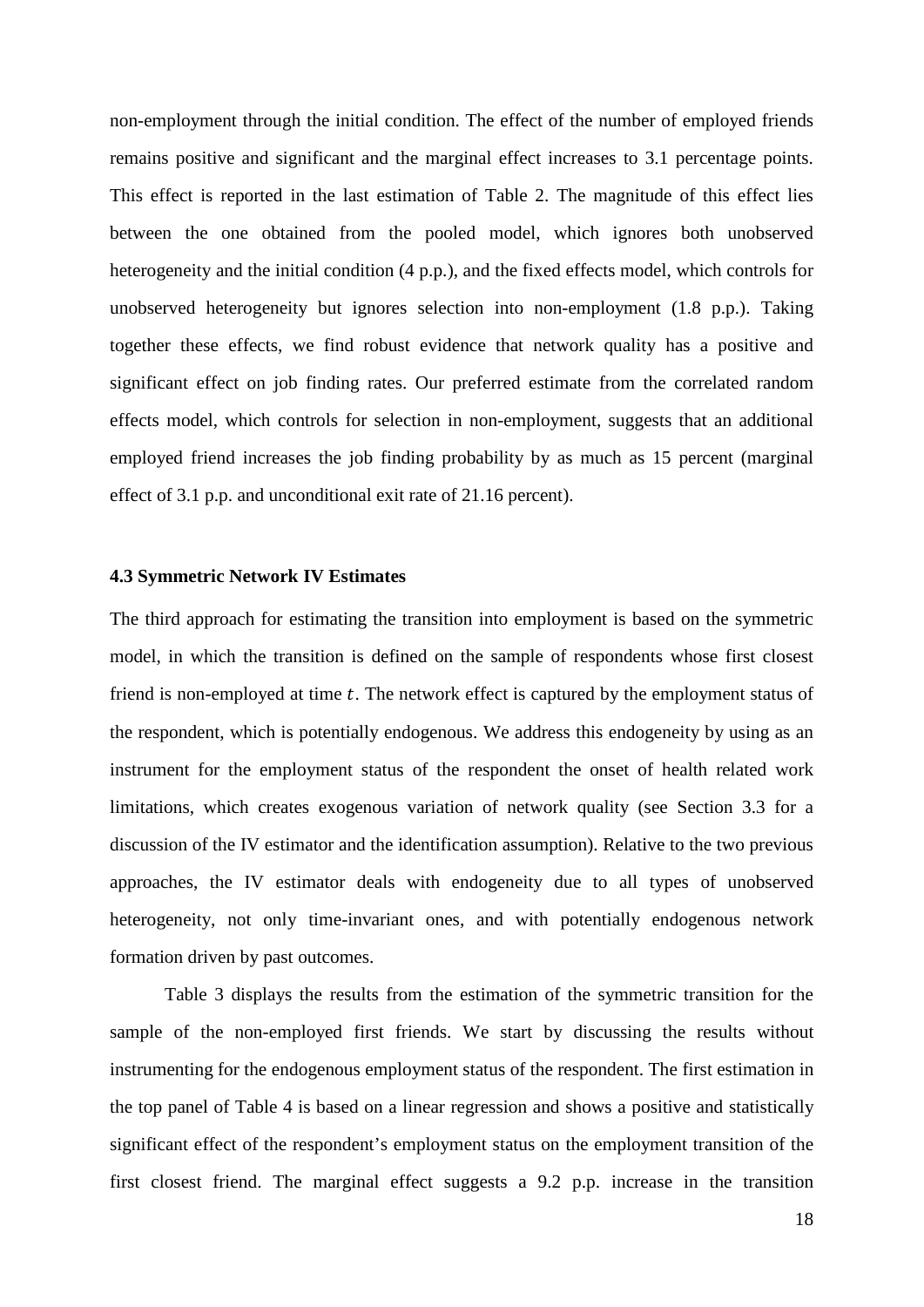probability of having an employed friend (referring to the respondent, which is denoted as "Friend Employed" in the table) compared to having a non-employed friend.<sup>[16](#page-19-0)</sup> We next report the results of estimating the symmetric transition equation with fixed effects, similar to the analysis for the direct model of equation (1) discussed in Section 4.1. The effect of the respondent's employment status is reduced from 0.092 to 0.065, but it is still statistically significant at the 5 percent confidence level.

Turning to the IV results of Table 3, the coefficient estimate of the instrumental variable indicates that the instrument operates in the expected direction. The onset of health related work limitations between  $t - 1$  and  $t$  reduces the employment probability of the respondent at  $t$ , with the coefficient estimate being statistically significant at the 1 percent confidence level (t-ratio: 3.72). Considering the transition equation, we find a positive and statistically significant network effect. Having an employed friend increases the transition from non-employment to employment of the first closest friend by 7.5 percentage points. The marginal effect from the IV estimation (0.075) lies between the marginal effects from the linear fixed effects (0.065) and the linear pooled estimation (0.092).

In the last estimation of Table 3 we report the results from the specification in which we include the current health and depression indicators. If the current health status between the respondent and the first closest friend are correlated, this would violate the identification assumption of the IV estimator. By controlling for the current health indicators of the respondent, we are able to control for this potential correlation and check the robustness of our IV results. Since the current health and depression indicators are correlated with the onset of health limitations in the last year, we expect that including them in the specification will lead to a weaker instrument. This is the case as shown in the last column of Table 3. The coefficient and the marginal effect of the instrument are smaller in absolute terms and the level of significance is reduced. What is important, however, is that the main effect of interest

<span id="page-19-0"></span><sup>&</sup>lt;sup>16</sup> A direct comparison with the marginal effects from the fixed effects and the semi-parametric random effects estimates cannot be made because the transition in the symmetric model is defined over the (*t*, *t*+2) interval, rather than (*t*, *t*+1) as in the fixed or random effects, and the variable of interest is a dummy for the employment status of the first friend rather than the number of employed friends.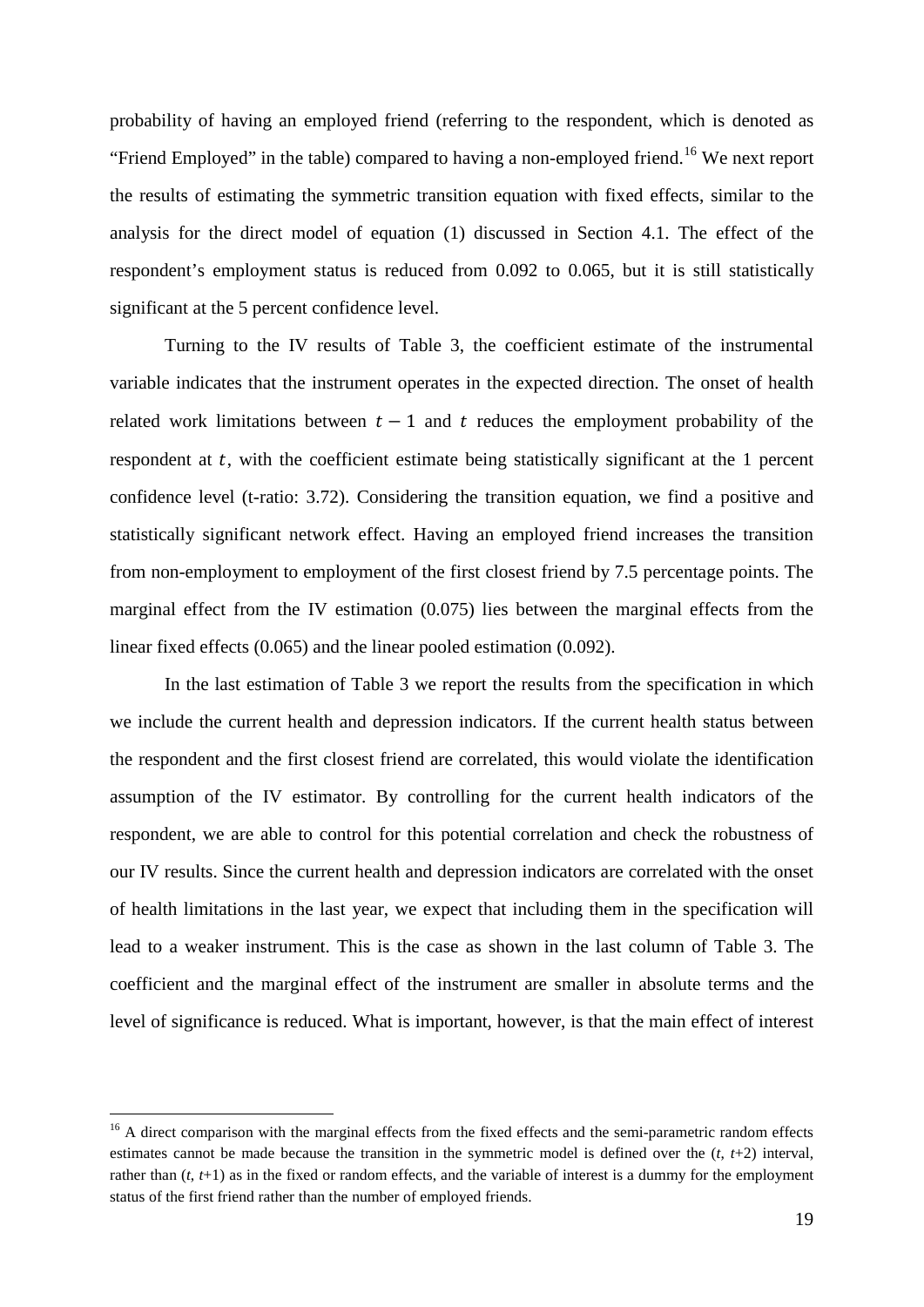remains practically unchanged as the effect of having an employed friend only slightly changes from a marginal effect of  $0.075$  to  $0.073$ .<sup>[17](#page-20-0)</sup>

As discussed in Section 3.3, the estimation of the symmetric model relies on the assumption that the identity of the first close friend remains constant between subsequent even waves. We investigate the sensitivity of our results to this assumption by considering only the subsample of non-employed first friends who remain fixed between time  $t$  and  $t + 2$ . There are two ways in which the network of three friends can change. The first is by having a new friend among any of the three close friends, where a new friend is defined as one with a length of friendship of less than 2 years. The second is by replacing one of the current friends with an existing friend who was not listed among the best three in the survey response. For the first case, we estimate the symmetric transition both when the first friend in  $t + 2$  is not a new friend, and also when none of the three friends is a new friend, where the latter is a more restrictive condition allowing for changes in the ranking of friends across waves. For the second case, we estimate the transition when the length of friendship with the first closest friend is more than 10 years. This captures long-lasting friendships, which are more likely to remain fixed. Table A3 shows that in the sample without a new first friend the marginal effect is 0.078 and in the sample without any new friend the marginal effect is even higher (0.091). Similar findings are obtained when we consider only long friendships, which are not reported but are available from the authors. Overall, the IV estimates provide robust evidence of the existence of a network effect, which is consistent with the evidence obtained both from the fixed effects and the semi-parametric random effects estimators.

#### **5. Match Quality**

The above analysis shows that a better network quality increases job finding rates. In this section, we examine the effect of network quality on the quality of the matches formed by those who found a job, measuring match quality using labor market outcomes such as wages

<span id="page-20-0"></span><sup>&</sup>lt;sup>17</sup> We also performed the estimation excluding each indicator – health or depression – in turn, reaching identical conclusions to those reported in the text. In addition, we have considered accidents as a potentially alternative way to model the onset of health related work limitation. However, the frequency of accidents in our sample is small so we could not pursue this further.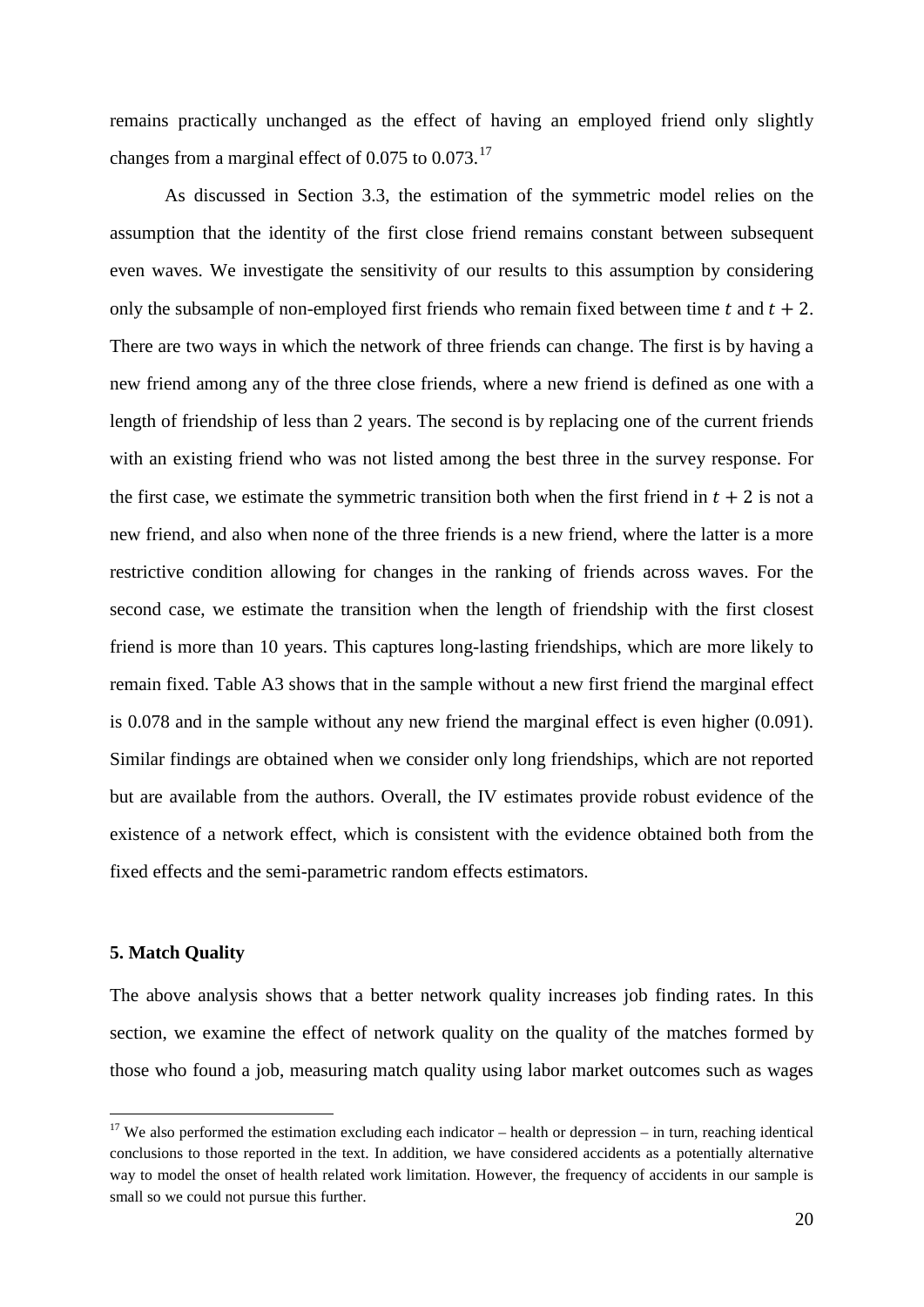and employment stability. Theoretically, there are two main mechanisms through which social contacts and referrals are predicted to lead to higher initial wages. First, social contacts and referrals are used by employers as a screening device for the worker's unobserved productivity, based on the belief that current workers tend to refer others who are similar to themselves (Saloner, 1985; Montgomery, 1991; Galenianos, 2012). Second, referrals can inform workers and firms about the quality of the match (Simon and Warner, 1992; Dustmann et al., 2011; Brown et al., 2012). However, there may also be negative effects of informal networks: workers may rely on informal networks as a last resort, which can be associated with low-wage-offers due to limited access to job opportunities through other channels (Loury, 2006), or the quality of the information transmitted through the network may not match the abilities of the job-seeker (Bentolila et al., 2010).

The empirical literature so far has produced mixed results. Some studies find positive wage effects (e.g. Simon and Warmer, 1992; Marmaros and Sacerdote, 2002; Loury, 2006), while others find negative effects (e.g. Pistaferri, 1999; Bentolila et al., 2010, Goel and Lang, 2012). Furthermore, these effects are not limited to wages. To the extent that informal networks lead to better matches may well result in lower separation rates (Dustmann et al., 2011), and thus to higher employment stability.

#### **5.1 Results on Wages**

Given the longitudinal aspect of the data, we are able to follow individuals over time and investigate the effect of network quality on wages for those who find a job. The (log) wage equation is given by:

$$
log(W_{i,t+1}) = \alpha_W + X'_{i,t+1}\beta_W + \delta_W NEF_{i,t} + \eta_{Wi} + \varepsilon_{i,t+1},
$$
  
\nif  $E_{i,t+1} = 1$  and  $E_{i,t} = 0$  (7)

where the dependent variable  $W_{i,t+1}$  denotes the hourly wage and the independent variables are defined similarly to equation (1) but measured at the time period  $t + 1$ . The specification includes  $\eta_{Wi}$ , which captures the effect of unobserved heterogeneity on wages. Network quality is measured by the number of employed friends  $(NEF)$  at time  $t$ ; the time period in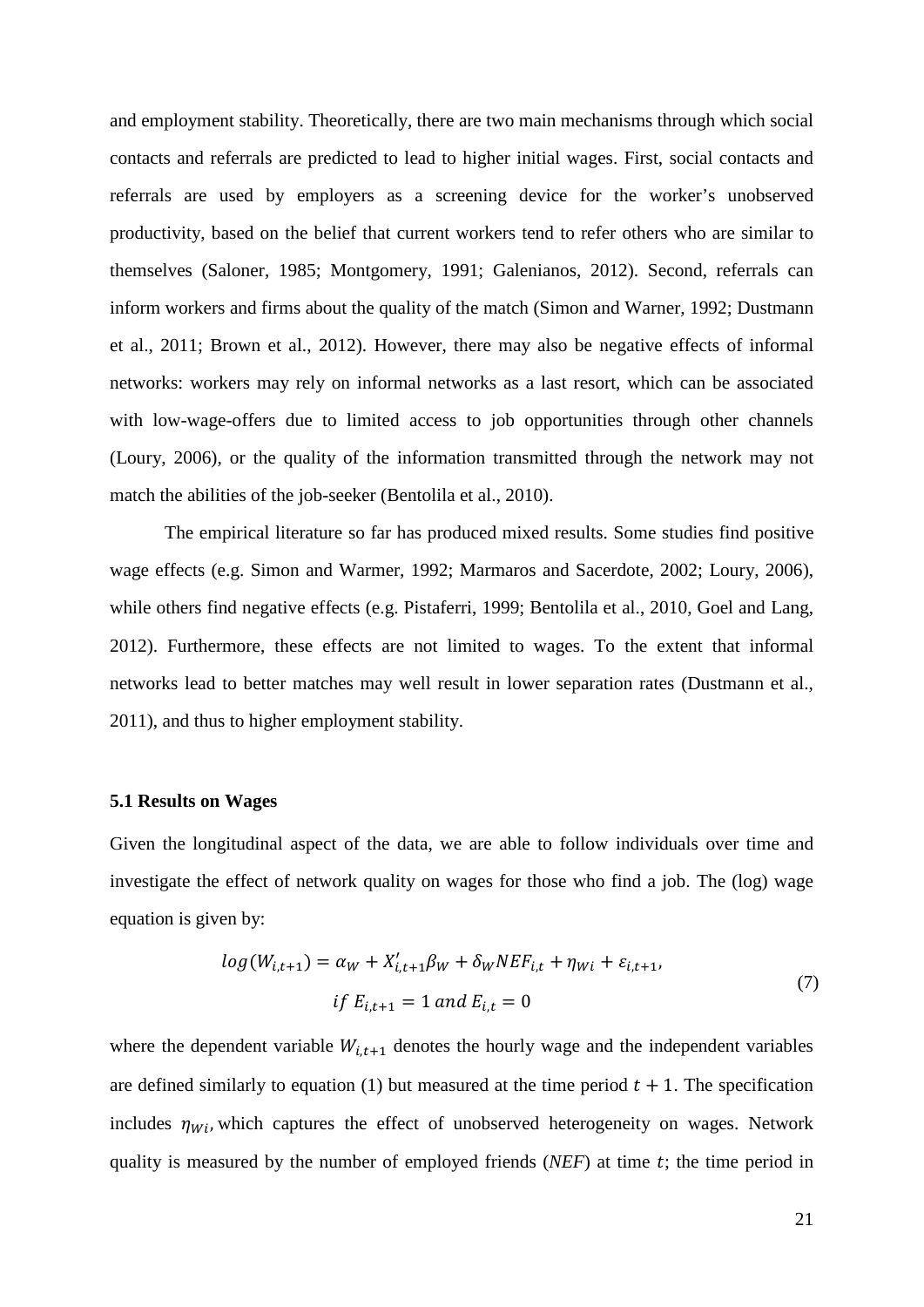which the worker was non-employed.

The first estimate in the top row of Panel A in Table 4, which is based on the estimation of equation (7) by OLS, shows that the number of employed friends has a significant and positive effect on wages. An additional employed friend is associated with a 3.4 percent higher hourly wages. This effect is consistent with the theoretical literature which predicts a positive effect of informal contacts on the initial wage.

While this result suggests a positive network effect on wages one has to view it with caution because those who found a job are likely to be positively selected among the nonemployed. To address this selection we estimate the wage equation jointly with the nonemployment transition (1) and the initial condition equation (2), taking into account the correlation of unobserved heterogeneity across the three outcomes. By jointly estimating both the probability to be employed and the realized outcome we are able to separate the effect of interest from selection based both on observables and unobservables.<sup>[18](#page-22-0)</sup> The selectioncorrected estimate of the number of employed friends at time  $t$  on wages at time  $t + 1$  (first estimate in the top row of Panel B in Table 4) shows evidence of positive selection among those employed. The effect of network quality reduces from 3.4 percent to 1.7 percent and is not statistically significant.

We extend the previous analysis by considering possible heterogeneous network effects by skill level. Both the network effect and selection may differ by skill level. The matching effect of networks on wages is likely to be more important for skilled workers because there is more heterogeneity in productivity driven by unobserved worker attributes, which creates more uncertainty for the employer. High skilled workers are not only more likely to have friends of similar type but they are also more likely to know the productivity of their close friends, which is valued by employers as it reduces information asymmetry leading to a wage premium. That close friends are likely to know the productivity of each other within their network is because skilled close friends are more likely to be in the same profession or

<span id="page-22-0"></span> $18$  This model is the extension of the correlated random effects model of section 3.2 including the wage equation (7). We estimate the model using a discrete distribution of unobserved heterogeneity and correlated random effects as we did for the employment transition model. Estimating the wage equation with fixed effects is not feasible due to limited within-person variation of wages in the sample of individuals finding a job.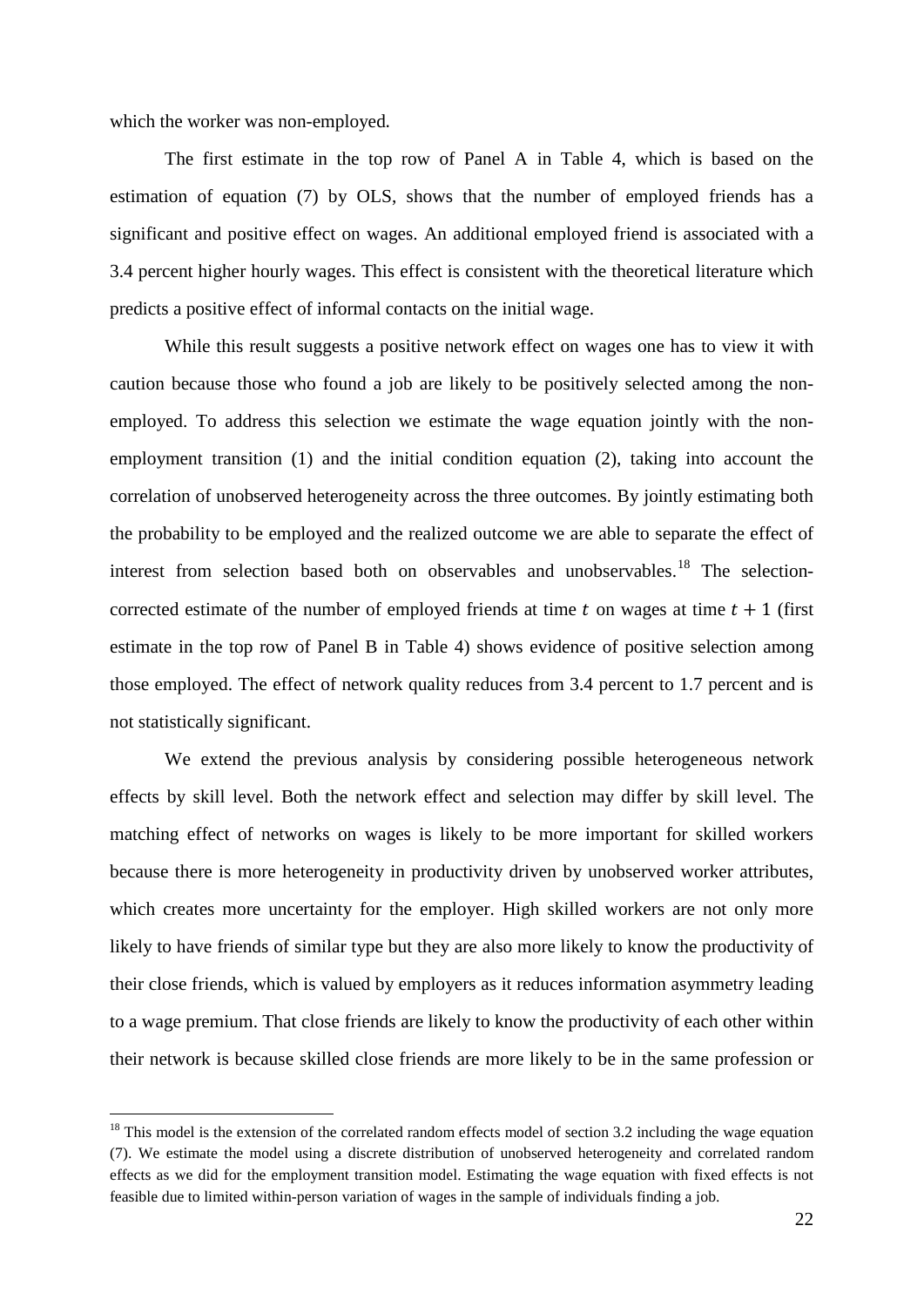occupation (Tassier and Menczer, 2008).

In contrast, for less-skilled workers and jobs, employers face less uncertainty about the unobserved worker ability and productivity is not so sensitive to differences in individual ability (Antoninis, 2006). Therefore, employers may use referrals for low-skilled workers not as a screening device but rather as a way to reduce their hiring costs, in which case there should be no wage premium by finding a job through a referral.

The top part of Panel A in Table 4 reports the effects of network quality by skill level, where the wage equation is estimated by OLS ignoring selection into employment and endogeneity of network quality. We find that a higher network quality has a larger effect on wages for the high-skilled (4.7 percent and statistically significant) compared to the lowskilled  $(2.1)$  percent and statistically non-significant).<sup>[19](#page-23-0)</sup> When we address selection and endogeneity we find that selection matters both for the high and the low-skilled but it is substantially more important for the low-skilled. Low-skilled workers are expected to face more difficulties to find a job and those who succeed are likely to be positively selected from the pool of the non-employed, so the positive selection should be more important for this group. The top part of Panel B in Table 4 shows for the high-skilled that an additional employed friend leads to a 4.4 percent increase in wages, which is significant at the 10 percent level. For the low-skilled, instead, there is no effect of network quality on wages. The finding that better network quality leads to increased wages for skilled workers, even after controlling for selection, is in line with the evidence provided by Simon and Warner (1992) who find that hiring through contacts for a sample of high qualified workers leads to a higher initial wage.

As discussed earlier, the empirical findings on the effect of searching through informal networks on wages is mixed. In a recent paper, Bentolila et al. (2010) find a negative effect of the use of social contacts on wages, which can be explained by the idea that social contacts may lead to a mismatch between the occupation and the abilities of the worker. This can occur because in general social contacts are not formed solely for the purpose of obtaining job information. Thence, they may help a worker to find a job but not necessarily in the

<span id="page-23-0"></span> $19$  High skilled are defined those individuals with A-levels and higher education.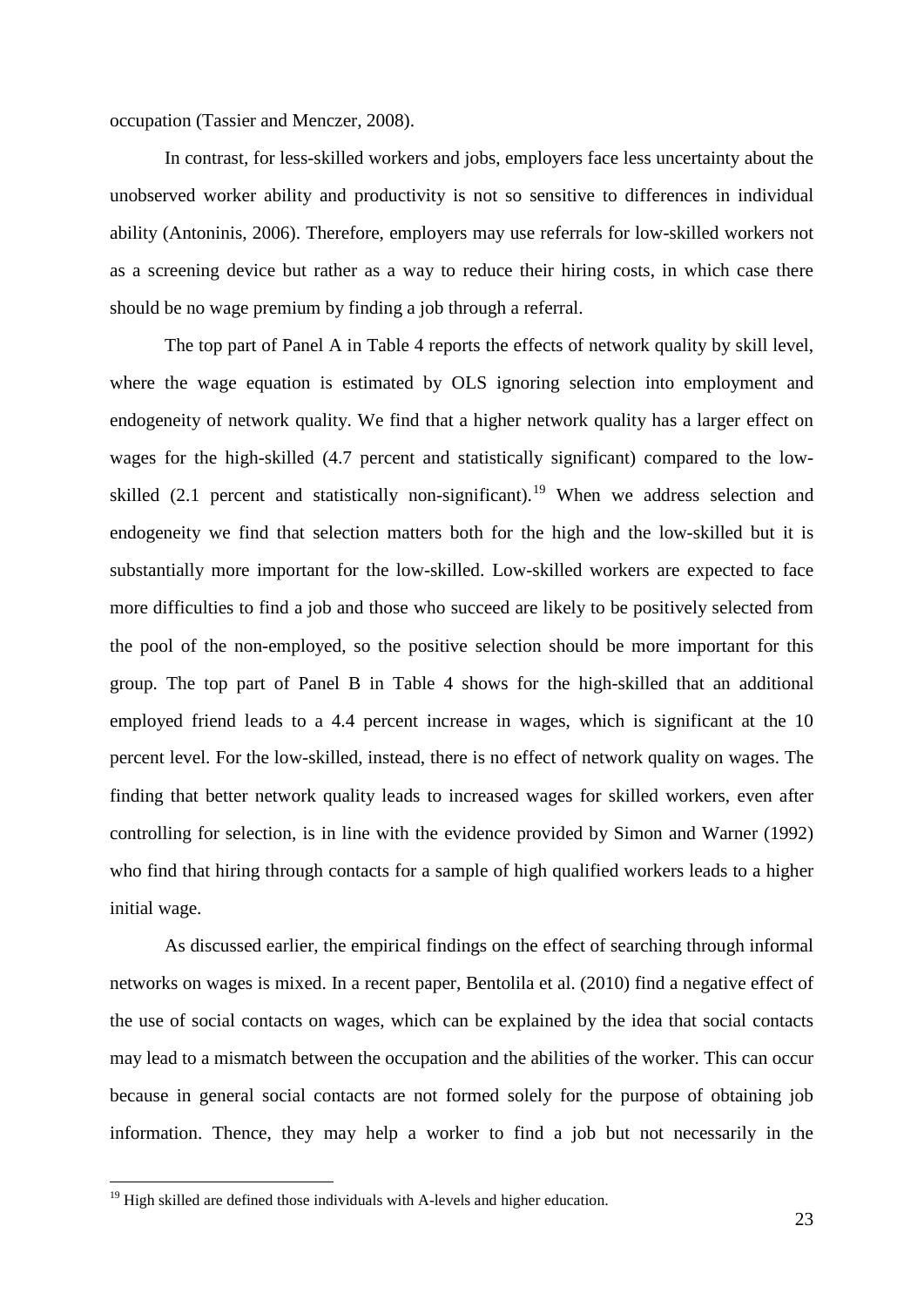occupation in which the worker is most productive. In the context of our analysis, which is based on the three closest friends, it is more likely that there is higher occupational overlap between close friendship networks, especially among the skilled, which leads to a matching effect and to higher wages when network quality is better. The mismatch hypothesis is more likely to hold when the informal contacts are relatives because they are less likely to be in the same profession or occupation compared to non-relative close friends (Tassier and Menczer, 2008).

In order to test the match vs. mismatch hypothesis we estimate separately the effect of network quality on wages among relatives and non-relatives.<sup>[20](#page-24-0)</sup> The results in the low part of Panel A in Table 4, which are based on OLS, suggest that it is the number of employed nonrelatives among high-skilled which matters for wages. After controlling for selection (low part of Panel B), we still find that high skilled individuals with more employed non-relatives earn higher wages, while there is a wage penalty for low skilled individuals with more employed relatives. These findings suggest a matching effect among high skilled with a better network quality of non-relatives, and a mismatching effect among low skilled with a better network quality of relatives.

The matching effect among high-skilled through non-relatives is consistent with the hypothesis that close friends can be more informative about match quality to the employers. The mismatching effect among low-skilled is consistent with the hypothesis that relatives are used as a last resort due to limited access to job opportunities through other channels (Loury, 2006), which can lead to a mismatch between the occupation and the abilities of the worker (Bentolila et al., 2010). The mismatching effect among low-skilled is also in line with the evidence by Kramarz and Nordström Skans (2011) who report that school graduates of lower ability are more likely to work in the firm in which their father is employed but with a wage penalty. Overall, these results help reconcile the mixed evidence of the previous literature on

<span id="page-24-0"></span> $20$  Each individual in the survey is asked if a reported friend is a relative or not. Reporting a relative or a nonrelative among the three close friends is not related to the quality of the network. Indeed, for the sample of nonemployed respondents there is no difference in the mean number of employed friends between those who ever report a relative as a friend and those who never report a relative among their friends.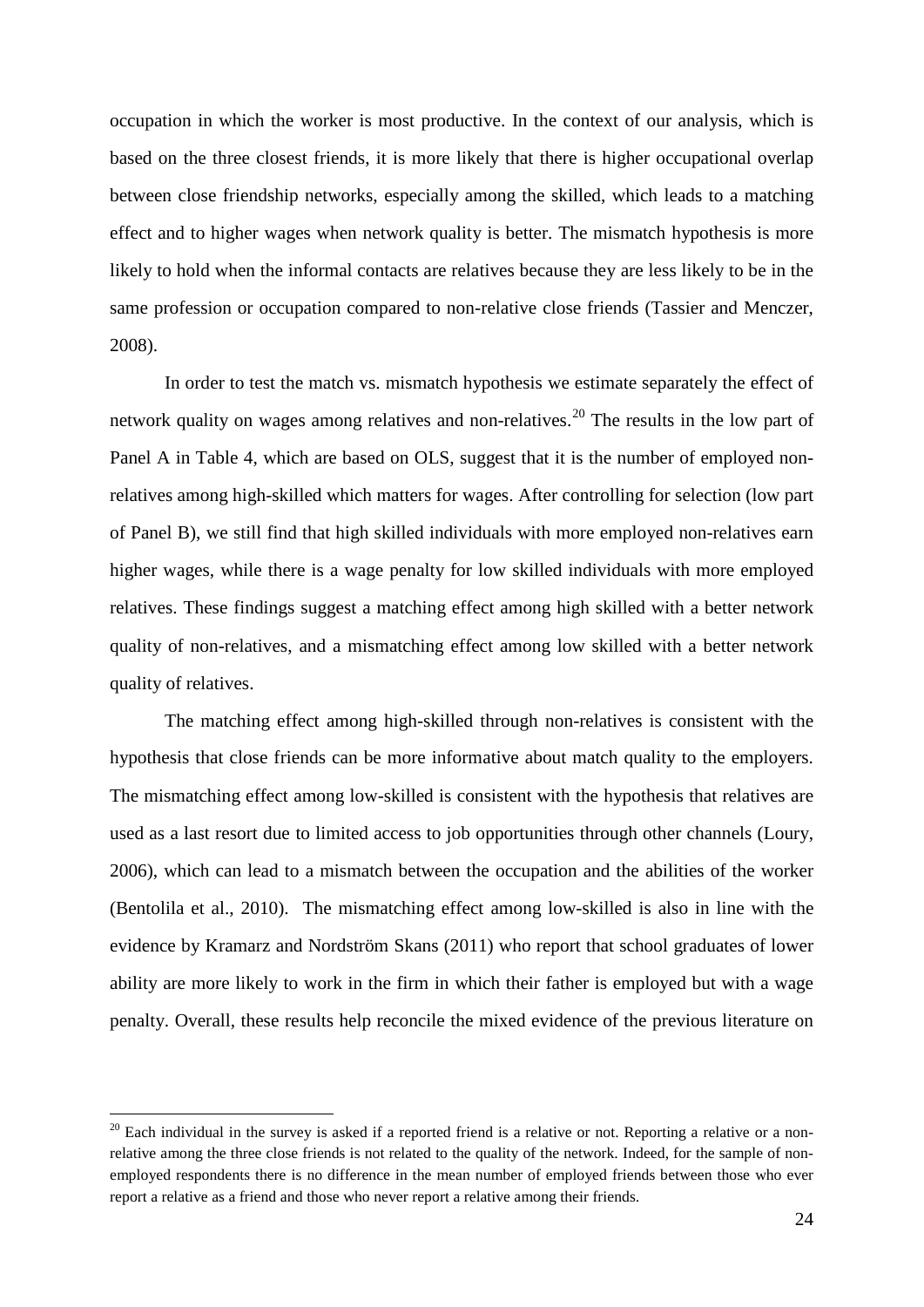the use of social contacts as a search channel on wages.<sup>[21](#page-25-0)</sup>

It is important to note that while there is heterogeneity in the wage effects of network quality by skill level and by type of relationship, the effect of network quality on the probability of finding a job is positive and significant for both skill levels and irrespective of whether the friend is a relative or not. Table A4 presents the estimates for the transition from non-employment to employment, which indicate that a better network quality among nonrelatives for the high-skilled has the highest effect (4.4 p.p.), followed by the one among relatives for the low-skilled (3.5 p.p.). Finally, Table A5 reports the estimates of the distribution of unobserved heterogeneity. Compared to the baseline, there is a group of individuals who are more likely to be observed as non-employed, are less likely to exit nonemployment conditional on being non-employed, and receive lower wages once they exit employment. There is also another group, which is less likely to enter non-employment and is more likely to find a job with higher wages.

#### **5.2 Results on Employment Stability**

Finally, we examine the network effect and its heterogeneity by skill level for the probability of falling back into non-employment. If networks transmit information and lead to better matches, then those who find a job through informal contacts should also exhibit lower job separation rates and consequently better employment stability.<sup>[22](#page-25-1)</sup> We estimate the following equation:

$$
p_E \equiv \Pr(E_{i,t+2} = 0 | E_{i,t} = 0, E_{i,t+1} = 1) = F(\alpha_E + X'_{i,t+1} \beta_E + \delta_E N E F_{i,t} + \eta_{Ei}), \quad (8)
$$

which is the probability of being non-employed in  $t + 2$  for the sample of individuals who found a job between t and  $t + 1$ . The specification is similar to the one used for the wage estimation in equation (7).

<span id="page-25-0"></span> $21$  Similar to the previous discussion on selection, a comparison of the estimates in Table 4 between Panel A (which ignores selection) and Panel B (which controls for selection) suggests that there is substantial positive selection among low skilled individuals. In the estimation of the correlated random effects model we control for the possible correlation of the measure of network quality (NEF) with the error term by including both the mean NEF for relatives and the mean NEF for non-relatives.

<span id="page-25-1"></span><sup>&</sup>lt;sup>22</sup> We focus on employment stability and not on job stability because we cannot separate in the data promotions from job separations.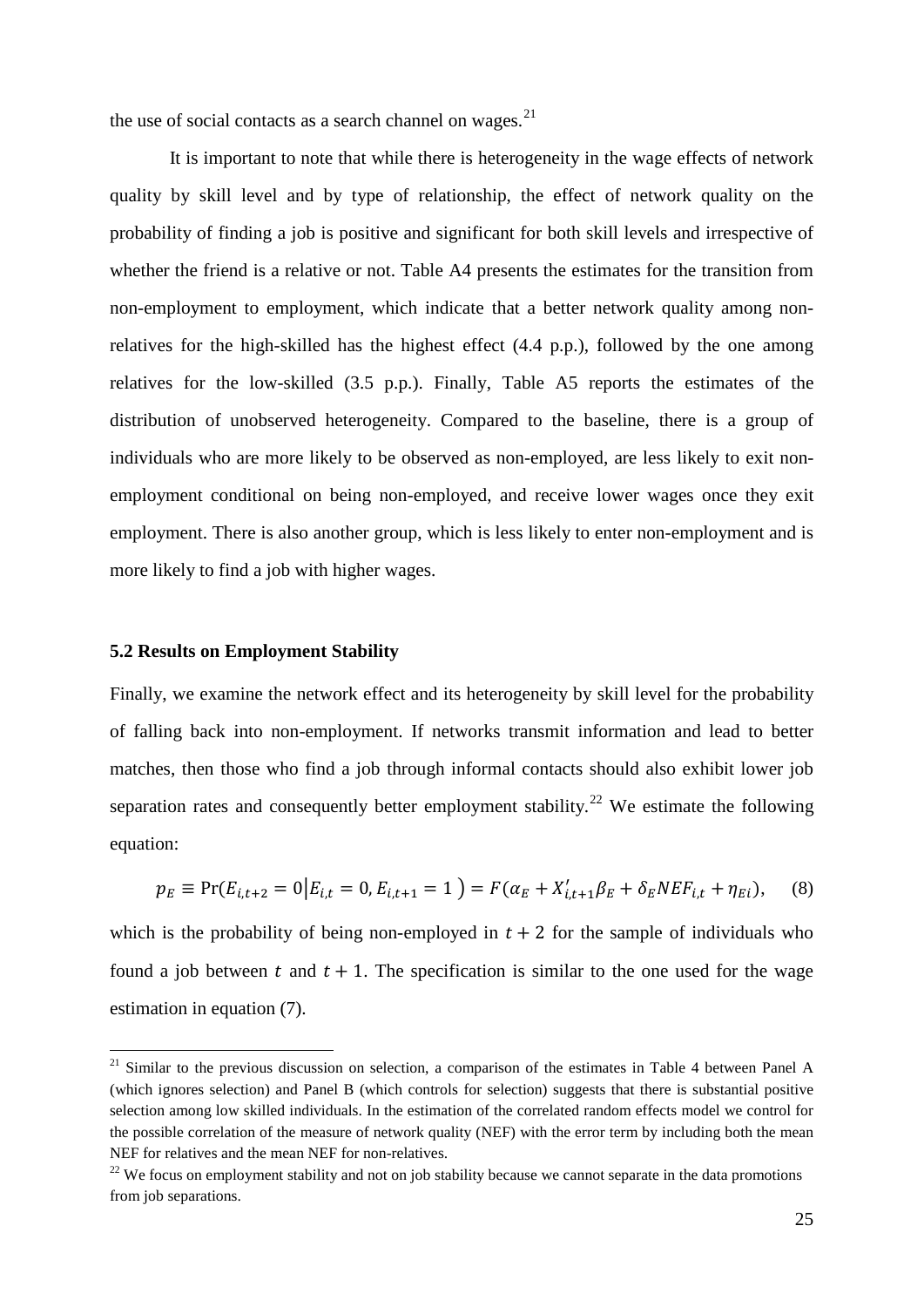Panel A in Table 5 shows the estimates of equation (8) using a linear probability model. When we ignore selection and correlation of network quality with the error term, there is a negative effect of having better network quality on the probability to exit employment, which is significant both on average and by skill level, and independent of whether we consider network quality among relatives and non-relatives. Panel B reports the estimates when we control for selection into employment, which are based on the extension of the correlated random effects model of Section 3.2 including the transition equation (8). Because we estimate equation (8) using the logistic distribution we report both the coefficients and the marginal effects. There are two main results. First, after controlling for selection into employment and for endogeneity of network quality, the coefficient estimates of the number of employed friends are substantially lower and they become all insignificant. Second, although there is no effect of network quality on employment stability on average (first row of Panel B), there is still heterogeneity by skill level, where the effect for high-skilled is twice as large as the average effect. Furthermore, the lower part of Panel B suggests that the negative effect of better network quality for the high-skilled on the probability to exit employment is coming through the number of employed non-relatives. In contrast, for the low-skilled, we find that those with more employed relatives are more likely to exit employment. In terms of magnitude, these effects are less sizeable compared to the wage effects. An additional employed non-relative reduces the probability of employment exit for the high-skilled by 1 p.p., while an additional employed relative increases the probability of employment exit for the low-skilled by 0.4 p.p.

These effects, although imprecisely estimated and less sizeable, are qualitatively similar to those reported for wages and provide evidence for network heterogeneity, which generates either a matching or a mismatching effect depending on its nature. Better network quality of non-relatives is associated with higher wages and better employment stability among high-skilled (matching effect), while better network quality of relatives is associated with a wage penalty and lower employment stability among low-skilled (mismatching effect).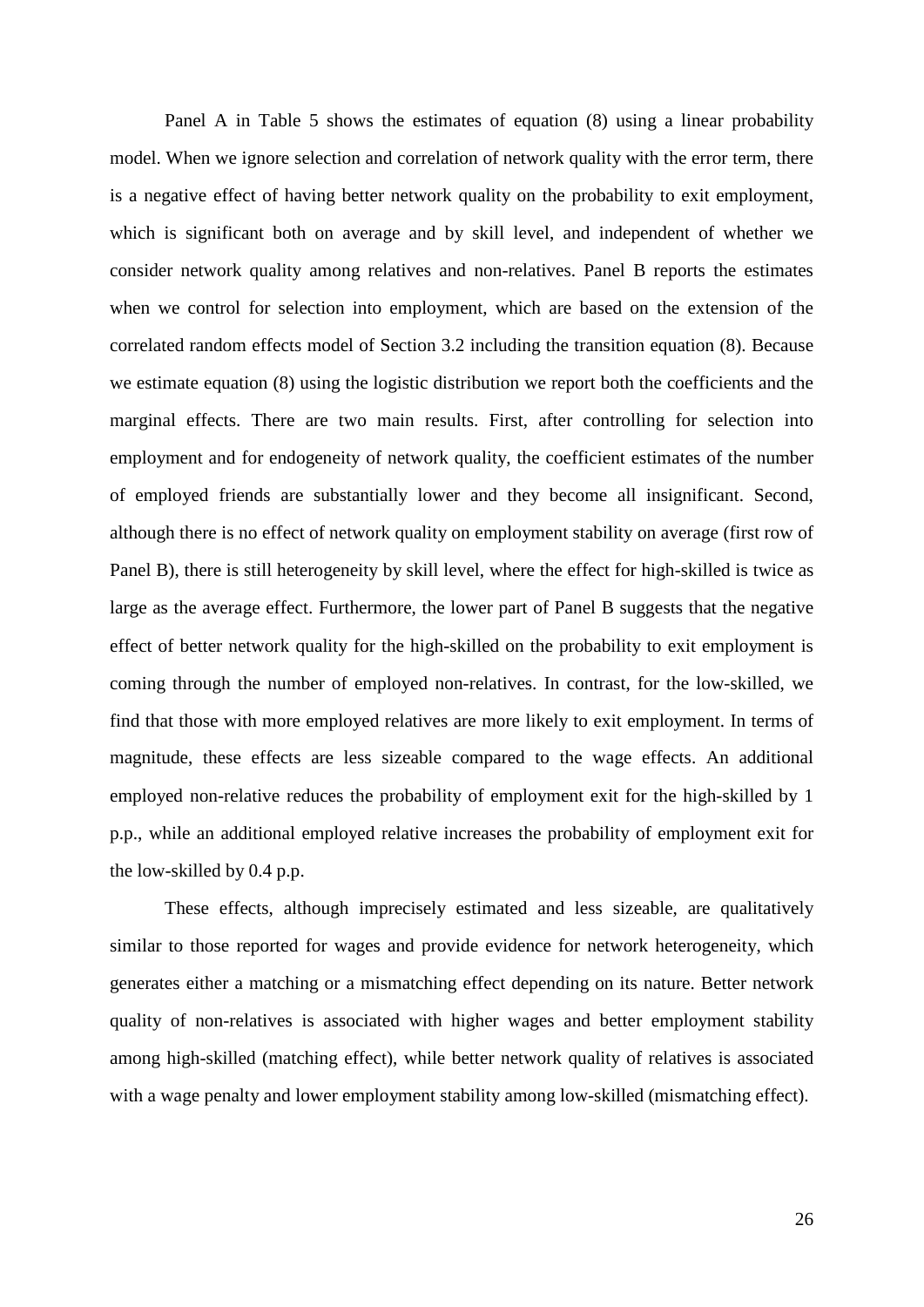## **6. Conclusion**

The labor market effects of social networks have received considerable attention in recent decades. We contribute empirically to this literature by developing a direct measure of network quality based on the number of employed close friends and we investigate its effect on job finding rates and on job match quality. This measure of network quality is motivated by the recent theoretical literature on network structure and employment dynamics, which emphasizes the employment status of network members as the key ingredient for the effectiveness of social contacts as a job search channel.

The literature on referrals has viewed networks as an information transmission mechanism leading to better matches. However, the quality of the information transmitted through the network may not match the abilities of the job-seeker, or networks may be used only as a last resort. In both cases, networks may increase job finding rates but may not necessarily lead to a good match. An alternative mechanism could be that, instead of transmitting information, better network quality creates pressure to network members to conform to the behavior of their peers. Therefore, a higher number of employed friends may increase the pressure to non-employed members to search more actively for a job leading to a higher job finding rate.

By considering both the transition to employment and the subsequent employment outcomes by skill level helps us to distinguish among these alternative explanations. Using various identification strategies, we provide robust evidence that one additional employed friend increases the job finding probability by about 3.1 percentage points, which corresponds to an increase in the job finding rate by as much as 15 percent. When we ignore selection into employment, we find that better network quality also leads to better matches, with higher initial wages and employment stability. After controlling for selection into employment, however, we find that better network quality increases job match quality only for high-skilled workers, while it leads to a mismatching effect for low-skilled workers, even though both skill groups experience higher job finding rates. More precisely, an additional employed friend among high-skilled leads to a wage premium (6.1 percent wage increase for each employed friend), while an additional employed relative among low-skilled leads to a wage penalty (4.3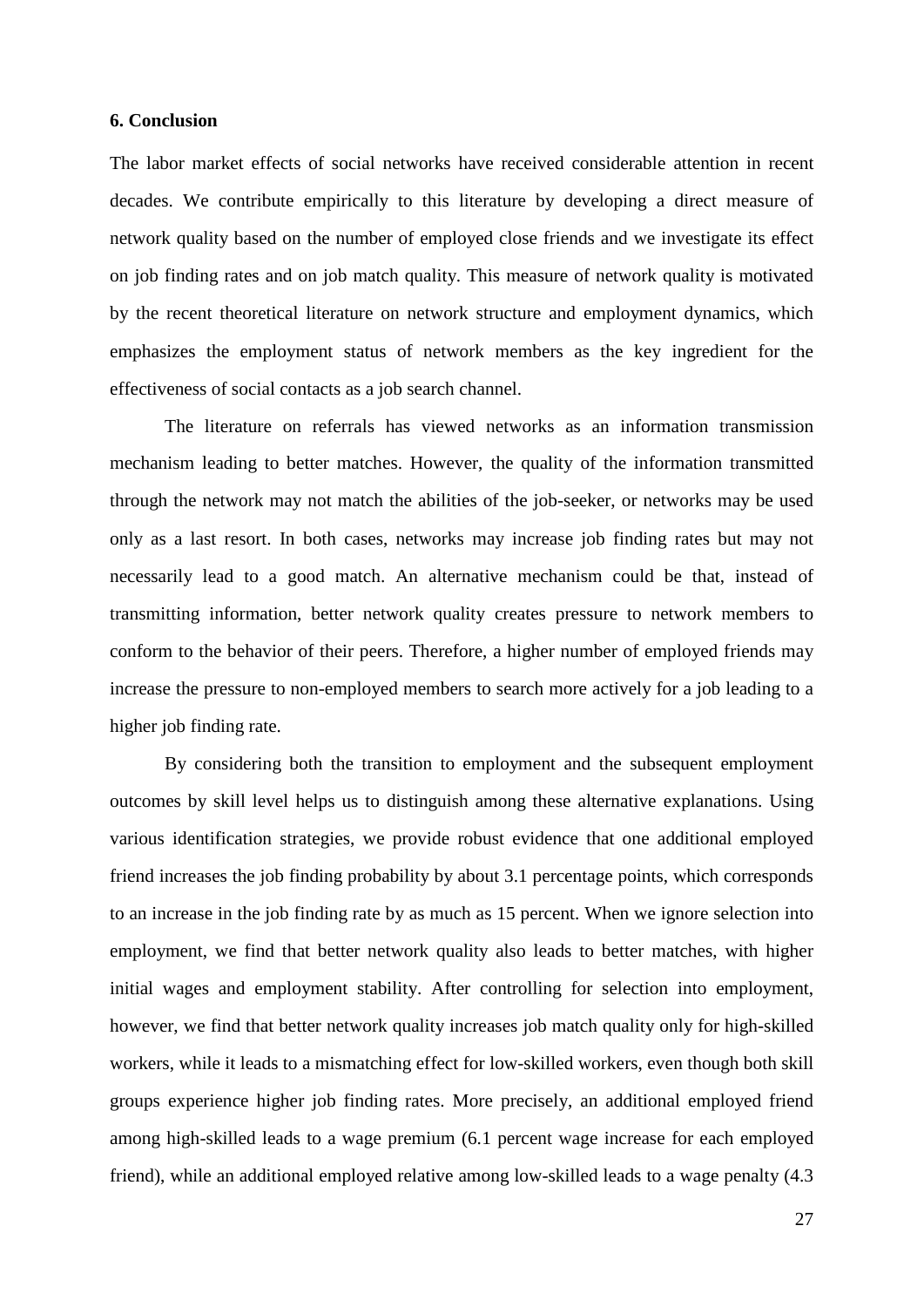percent wage loss for each employed relative). For employment stability, although the effects are less sizeable and imprecisely estimated, they suggest qualitatively also a matching effect for the high-skilled (higher employment stability) and a mismatching effect for the lowskilled (lower employment stability).

Clearly, a higher job finding rate through better network quality is consistent with both the information and peer-pressure mechanisms. However, our findings of a matching effect among the high-skilled through close friends, and a mismatching effect among the low-skilled through relatives, is consistent with the information mechanism in which friends pass better information than relatives and low-skilled workers are more likely to use relatives as a last resort. For the peer-pressure mechanism to explain these results it should hold that highskilled conform to norms set by friends and the low-skilled conform to norms set by relatives. Furthermore, the norms should differ by skill level because we observe different match quality effects across skills.

The results of better network quality increasing job finding rates for all workers, but generating heterogeneity by skill level on match quality, help to reconcile the mixed evidence on the effect of social contacts on labor market outcomes reported by previous studies, and highlight the importance of controlling for selection into employment.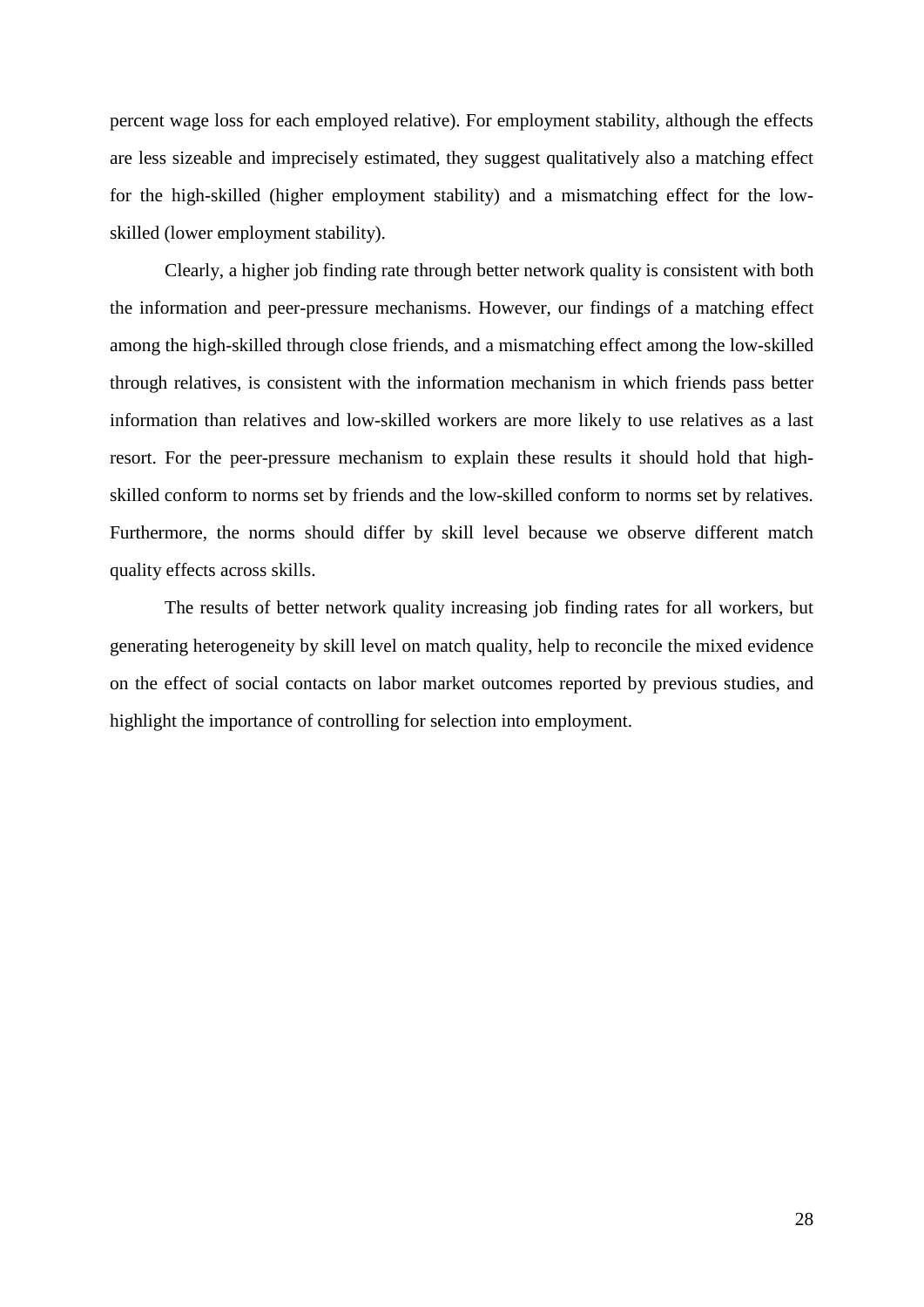## **References**

- Antoninis, M. (2006). The Wage Effects from the Use of Personal Contacts as Hiring Channels. *Journal of Economic Behavior and Organization* 59(1), 133-146.
- Bayer, P., S.L. Ross, and G. Topa (2008). Place of Work and Place of Residence: Informal Hiring Networks and Labor Market Outcomes. *Journal of Political Economy* 116(6), 1150-1196.
- Beaman, L.A. (2012). Social Networks and the Dynamics of Labor Market Outcomes: Evidence from Refugees Resettled in the U.S. *Review of Economic Studies* 79(1), 128- 171.
- Bentolila, S., C. Michelacci, and J. Suarez (2010). Social Contacts and Occupational Choice. *Economica* 77, 20-45.
- Blume, L.E., W.A. Brock, S.N. Durlauf, and Y.M. Ioannides (2011). Identification of Social Interactions in Benhabib, J., A. Bisin, and M.O. Jackson (eds), *Handbook of Social Economics*, Volume 1B, Elsevier North Holland.
- Bramoullé, Y., and G. Saint-Paul (2009). Social Networks and Labor Market Transitions. *Labour Economics* 17(1), 188-195.
- Bramoullé, Y., H. Diebbari, and B. Fortin (2009). Identification of Peer Effects Through Social Networks. *Journal of Econometrics* 150(1), 41-55.
- Brown, M., E. Setren, and G. Topa (2012). Do Referrals Lead to Better Matches? Evidence from a Firm's Employee Referral System. Federal Reserve Bank of New York, Staff Report No. 568.
- Cahuc P., and F. Fontaine (2009). On the Efficiency of Job Search with Social Networks. *Journal of Public Economic Theory* 11(3), 411-439.
- Calvό-Armengol, A. (2004). Job Contact Networks. *Journal of Economic Theory* 115(1), 191–206.
- Calvό-Armengol, A., and M.O. Jackson (2004). The Effects of Social Networks on Employment and Inequality. *American Economic Review* 94(3), 426–454.
- Calvό-Armengol, A., E. Patacchini, and Y. Zenou (2009). Peer Effects and Social Networks in Education. *Review of Economic Studies* 76, 1239–1267.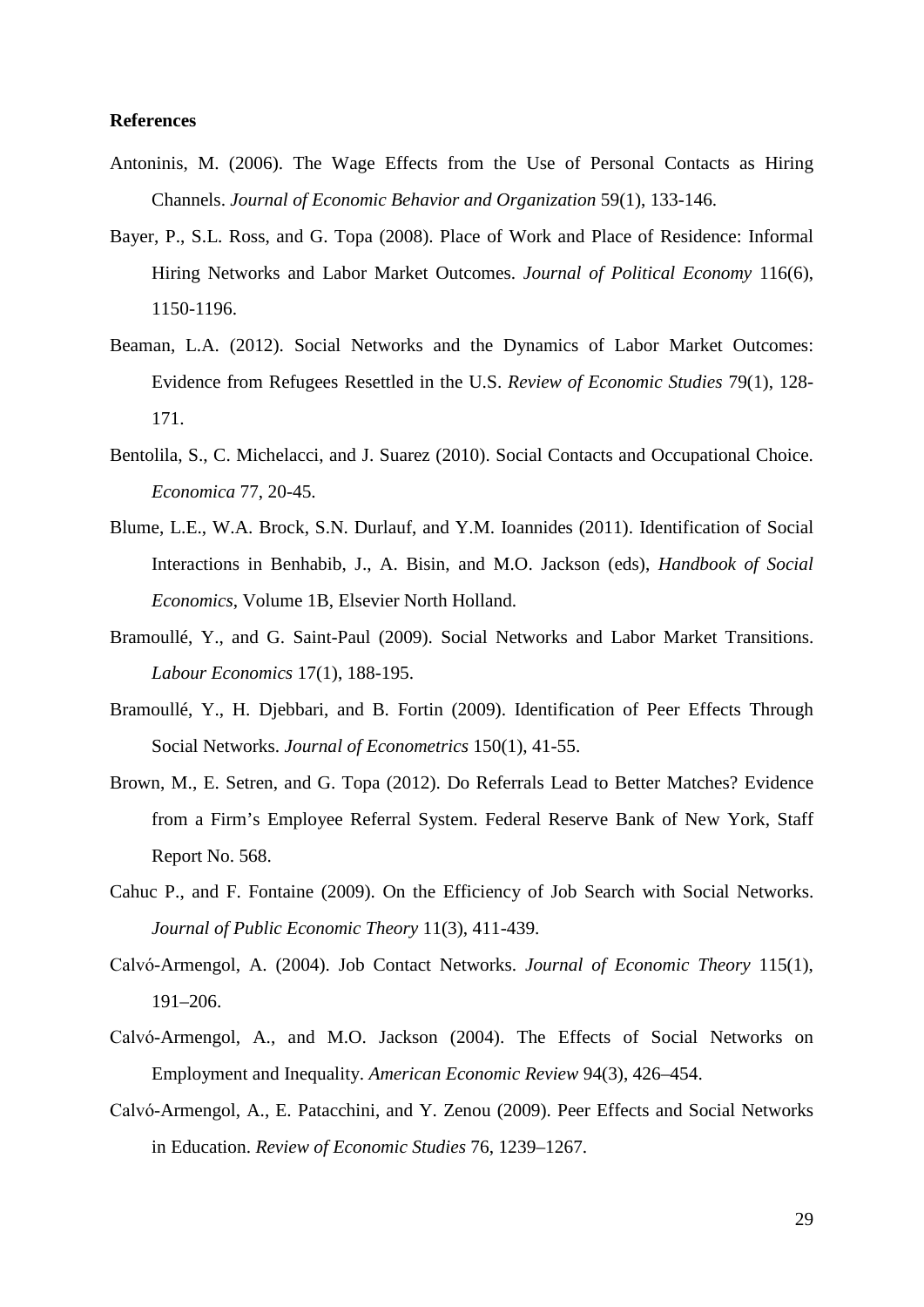- Chamberlain, G. (1984). Panel Data, in Griliches, Z. and M.D. Intriligator (eds), *Handbook of Econometrics*, Vol. 2, Amsterdam: Elsevier North Holland.
- Cingano, F., and A. Rosolia (2012). People I Know: Workplace Networks and Job Search Outcomes. *Journal of Labor Economics* 30(2), 291-332.
- Conti, G., A. Galeotti, G. Mueller, and S. Pudney (2012). Popularity. *Journal of Human Resources* (forthcoming).
- Dustmann, C., A. Glitz, and U. Schönberg (2011). Referral-Based Job Search Networks. IZA Discussion Paper No. 5777.
- Edin, P., P. Fredriksson, and O. Åslund (2003). Ethnic Enclaves And The Economic Success Of Immigrants - Evidence From A Natural Experiment. *Quarterly Journal of Economics* 118(1), 329-357.
- Fontaine F. (2007). A Simple Matching Model with Social Networks. *Economic Letters* 94, 396-401.
- Galenianos M. (2012). Hiring Through Referrals. Unpublished Manuscript, Department of Economics, Pennsylvania State University.
- Galeotti A., and L.P. Merlino (2010). Endogenous Job Contact Networks. ISER Working Paper No. 2010–14, University of Essex.
- Goel D., and K. Lang (2012). Social Ties and the Job Search of Recent Immigrants. Unpublished Manuscript.
- Granovetter, M. (1995). Getting a Job: A Study of Contacts and Careers. Second Edition, University of Chicago Press: Chicago.
- Hannan, C. (1999). Beyond Networks: 'Social Cohesion' and Unemployment Exit Rates. ISER Working Paper No. 1999–07, University of Essex.
- Heckman, J.J. (1981). The Incidental Parameters Problem and the Problem of Initial Condition in Estimating a Discrete-Time Data Stochastic Process, In Structural Analysis of Discrete Data with Econometric Applications, Manski, C.F., and D. McFadden (eds), MIT: Cambridge, MA.
- Heckman, J.J. and B. Singer (1984). A Method for Minimizing the Impact of Distributional Assumptions in Econometric Models for Duration Data. *Econometrica* 52, 271-230.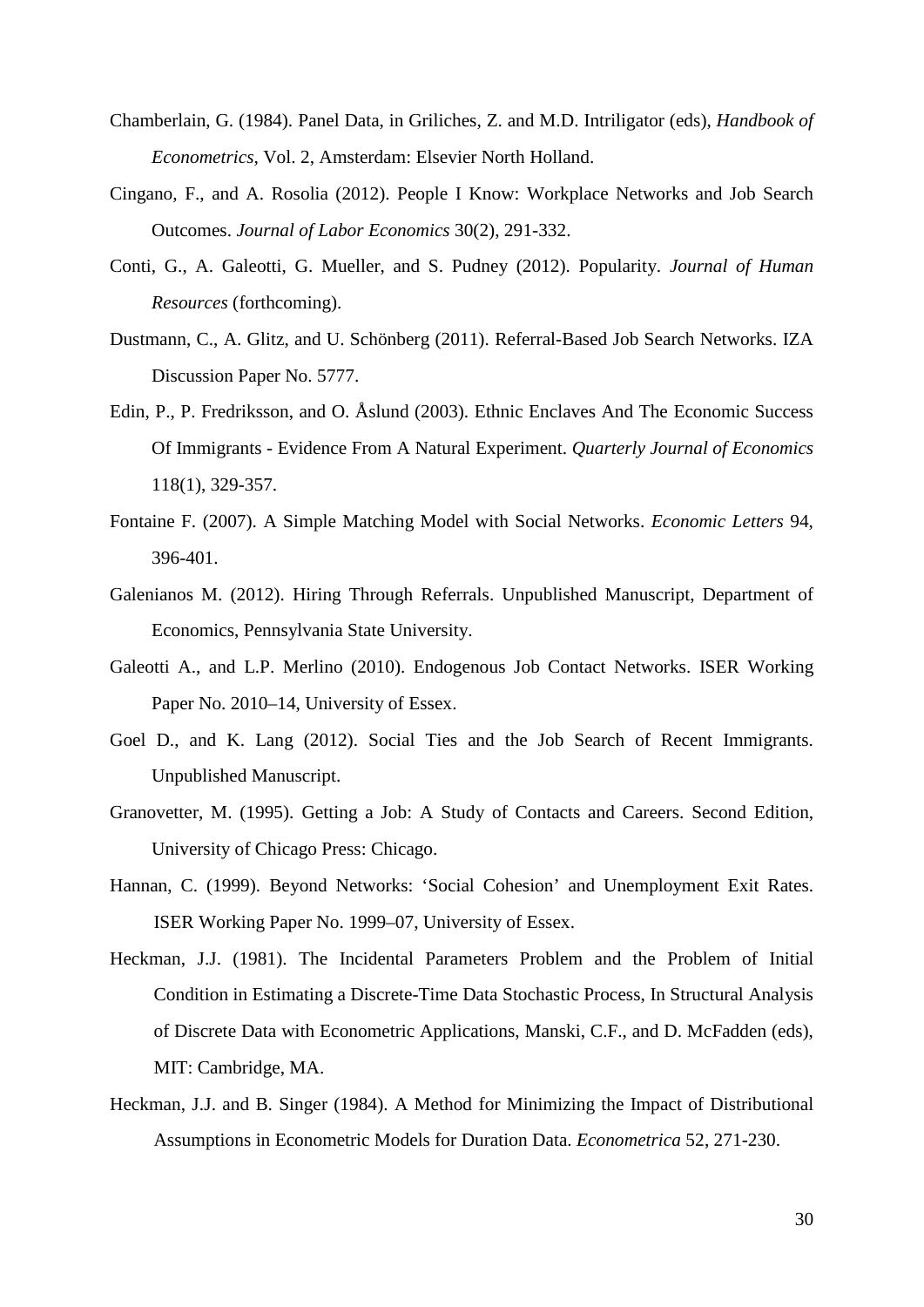- Hellerstein, J.M., M. McInerney, and D. Neumark (2011). Neighbors and Co-Workers: The Importance of Residential Labor Market Networks. *Journal of Labor Economics* 29(4), 659-695.
- Holzer, H.J. (1988). Search Method Use by Unemployed Youth. *Journal of Labor Economics* 6(1), 1-20.
- Ioannides, Y.M., and L.D. Loury (2004). Job Information Networks, Neighborhood Effects, and Inequality. *Journal of Economic Literature* 42(4), 1056–1093.
- Jackson, M.O. (2011). An Overview of Social Networks and Economic Applications, in Benhabib, J., A. Bisin, and M.O. Jackson (eds.), *Handbook of Social Economics*, Vol. 1, Amsterdam: Elsevier North Holland.
- Kramarz, F., and O. Nordström Skans (2011). When Strong Ties are Strong. Networks and Youth Labor Market Entry. Working Paper Series, Center for Labor Studies 2011:18, Uppsala University, Department of Economics.
- Loury, L.D. (2006). Some Contacts Are More Equal than Others: Informal Networks, Job Tenure, and Wages. *Journal of Labor Economics* 24(2), 299–318.
- Manski, C.F. (1993). Identification of Endogenous Social Effects: The Reflection Problem. *Review of Economic Studies* 60(3), 531–542.
- Marmaros, D., and B. Sacerdote (2002). Peer and Social Networks in Job Search. *European Economic Review* 46(4-5), 870-879.
- Moffitt, R.A. (2001). Policy Interventions, Low-Level Equilibria, and Social Interactions, in Durlauf, S.N., and H. Peyton Young (eds), *Social Dynamics*, Cambridge MA: MIT Press.
- Montgomery, J.D. (1991). Social Networks and Labor-Market Outcomes: Toward an Economic Analysis. *American Economic Review* 81(5), 1408–1418.
- Montgomery, J.D. (1992). Job Search and Network Composition: Implications of the Strength-Of-Weak-Ties Hypothesis. *American Sociological Review* 57(5), 586–596.
- Mortensen D., and T. Vishwanath (1994). Personal Contacts and Earnings. It is Who you Know! *Labour Economics* 1, 187-201.
- Mroz, T.A., and T.H. Savage (2006). The Long-Term Effects of Youth Unemployment. *Journal of Human Resources* 41(2), 259-293.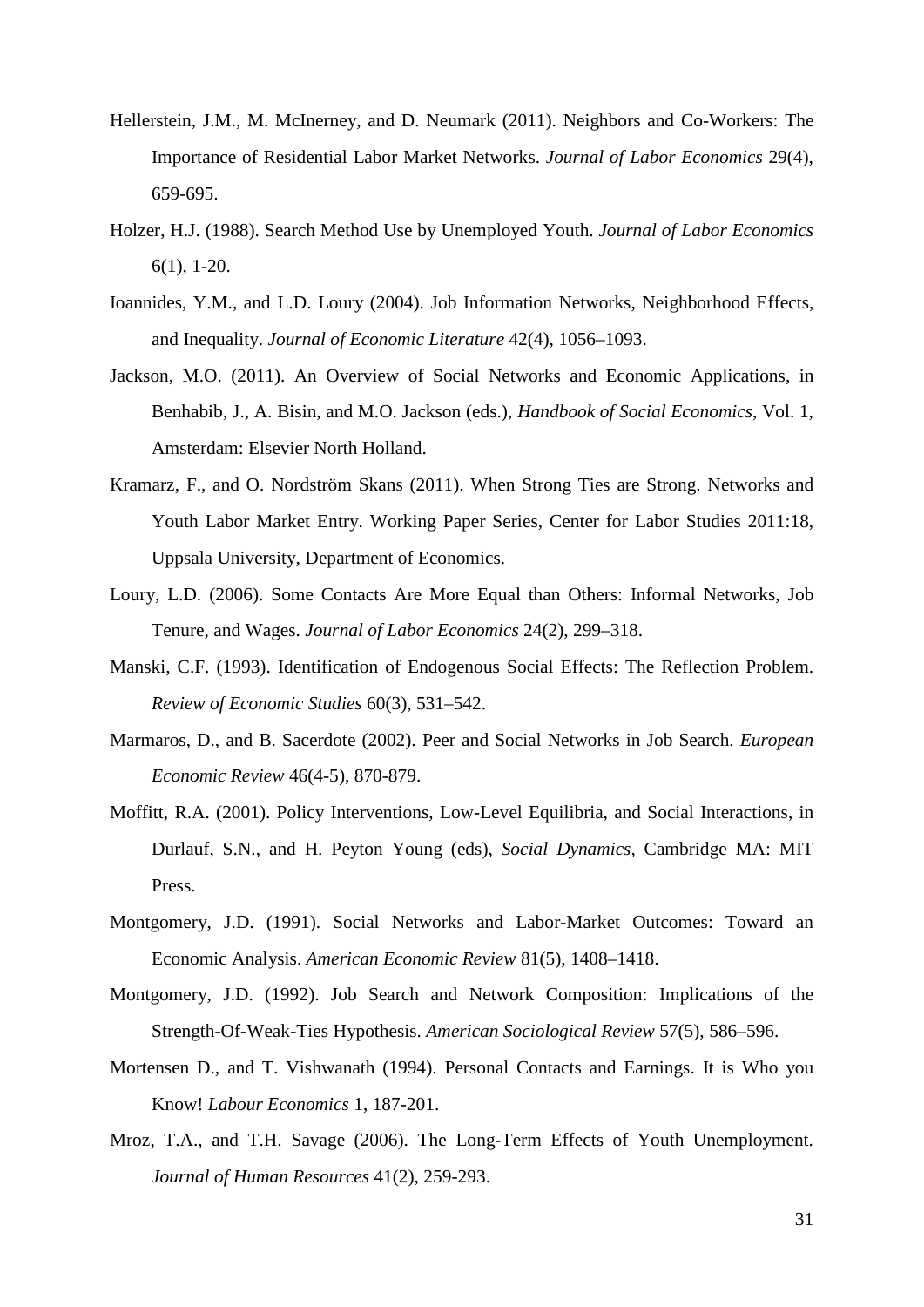- Mundlack, Y. (1978). On the Pooling of Time Series and Cross-Sectional Data. *Econometrica* 46, 69-85.
- Munshi, K. (2003). Networks in the Modern Economy: Mexican Migrants in the U.S. Labor Market. *Quarterly Journal of Economics* 118(2), 549–599.
- Pellizzari, M. (2010). Do Friends and Relatives Really Help in Getting a Good Job? *Industrial and Labor Relations Review* 63(3), 494–510.
- Pistaferri, L. (1999). Informal Networks in the Italian Labor Market. Giornale degli Economisti 58(3-4), 355-375.
- Saloner, G. (1985). Old Boy Networks as Screening Mechanisms. *Journal of Labor Economics* 3 (3), 255-267.
- Schmutte, I.M. (2010). Job Referral Networks and the Determination of Earnings in Local Labor Markets. US Census Bureau Center for Economic Studies Paper No. CES-WP- $10-40.$
- Simon, C.J., and J.T. Warner (1992). Matchmaker, Matchmaker: The Effect of Old Boy Networks on Job Match Quality, Earnings, and Tenure. *Journal of Labor Economics* 10(3), 306-330.
- Tassier, T., and F. Menczer (2008). Social Network Structure, Segregation, and Equality in a Labor market with Referral Hiring. *Journal of Economic Behavior & Organization* 66, 514–528.
- Topa, G. (2001). Social Interactions, Local Spillovers and Unemployment. *Review of Economic Studies* 68(2), 261–295.
- Topa, G. (2011). Labor Markets and Referrals, in Benhabib, J., A. Bisin, and M.O. Jackson, (eds.), *Handbook of Social Economics*, Vol. 1, Amsterdam: Elsevier North Holland.
- Wahba, J., and Y. Zenou (2005). Density, Social Networks and Job Search Methods: Theory and Application to Egypt. *Journal of Development Economics* 78, 443-473.
- Weinberg, B.A., P.B. Reagan, and J.J. Yankow (2004). Do Neighborhoods Affect Hours Worked? Evidence from Longitudinal Data. *Journal of Labor Economics* 22(4), 891– 924.
- Zenou, Y. (2012). Networks in Economics. Discussion Paper Series, Centre for Economic Policy Research, No. 9021.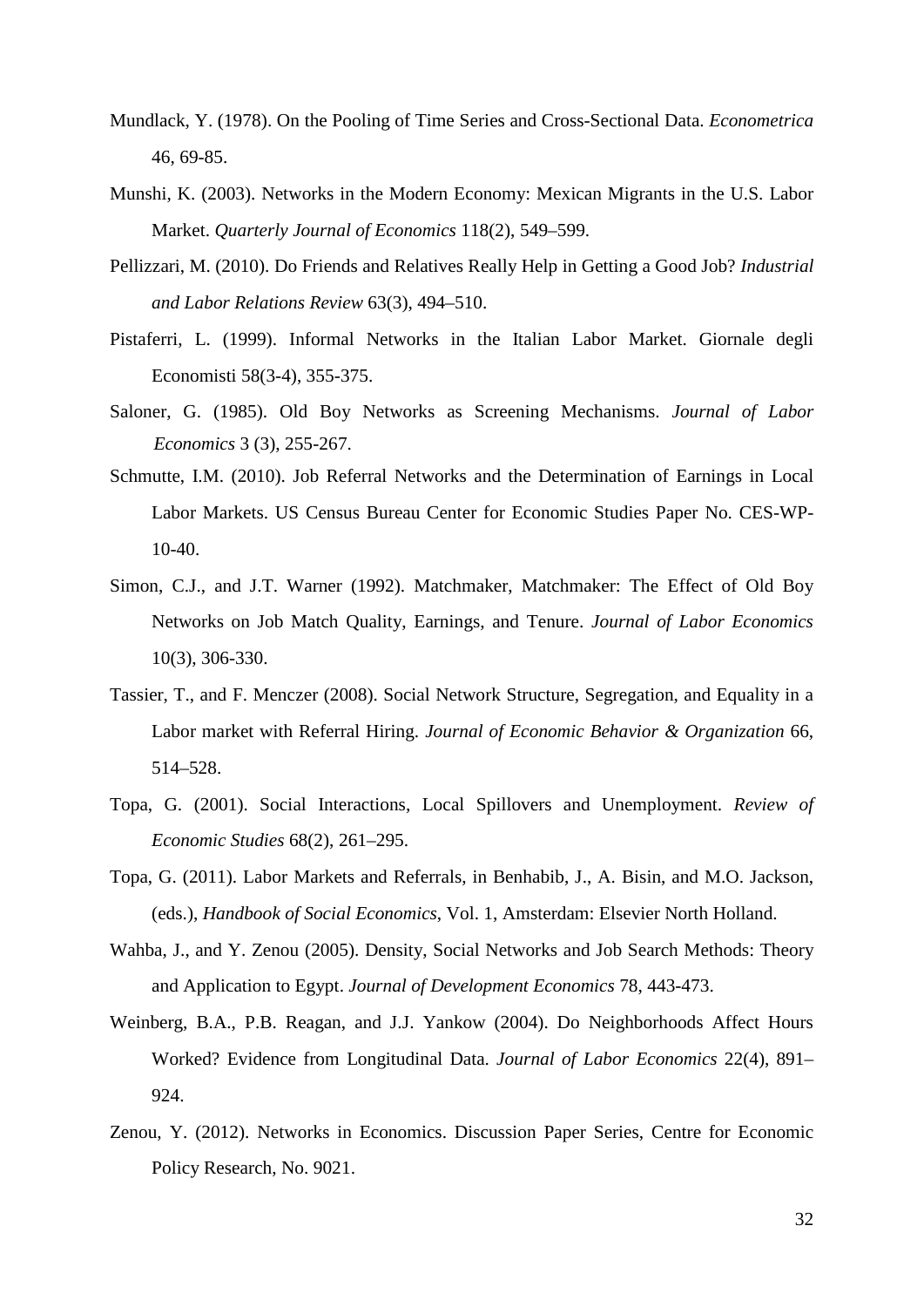|                        | <b>Panel A. Full Sample</b> |          |                    |                |  |  |  |
|------------------------|-----------------------------|----------|--------------------|----------------|--|--|--|
|                        |                             | 2)       | $\mathcal{L}$      | (4)            |  |  |  |
|                        | All                         | With New | <b>Without New</b> | Diff $(3)-(2)$ |  |  |  |
|                        |                             | Friends  | Friends            |                |  |  |  |
|                        | 2.385                       | 2.394    | 2.380              | $-0.015$       |  |  |  |
|                        |                             | (0.010)  | (0.005)            | (0.011)        |  |  |  |
| Number of Observations | 35,518                      | 6,906    | 28,612             |                |  |  |  |

|                        | <b>Panel B. Non-Employed Sample</b> |                   |                    |                |  |  |  |
|------------------------|-------------------------------------|-------------------|--------------------|----------------|--|--|--|
|                        | Π,                                  | $\left( 2\right)$ | $\mathfrak{I}$     | (4)            |  |  |  |
|                        | All                                 | With New          | <b>Without New</b> | Diff $(3)-(2)$ |  |  |  |
|                        |                                     | Friends           | Friends            |                |  |  |  |
|                        | 1.826                               | 1.795             | 1.833              | 0.038          |  |  |  |
|                        |                                     | (0.026)           | (0.013)            | (0.028)        |  |  |  |
| Number of Observations | 7,213                               | 1,387             | 5,826              |                |  |  |  |

Note: The table reports the mean number of employed friends for the full sample (Panel A) and for the sample of the non-employed (Panel B). Column (2) refers to the spells of individuals who have reported a new friend and column (3) to the spells of individuals who have not reported a new friend. A friend is defined as new if the length of friendship is less than 1 year. Standard errors are reported in parentheses.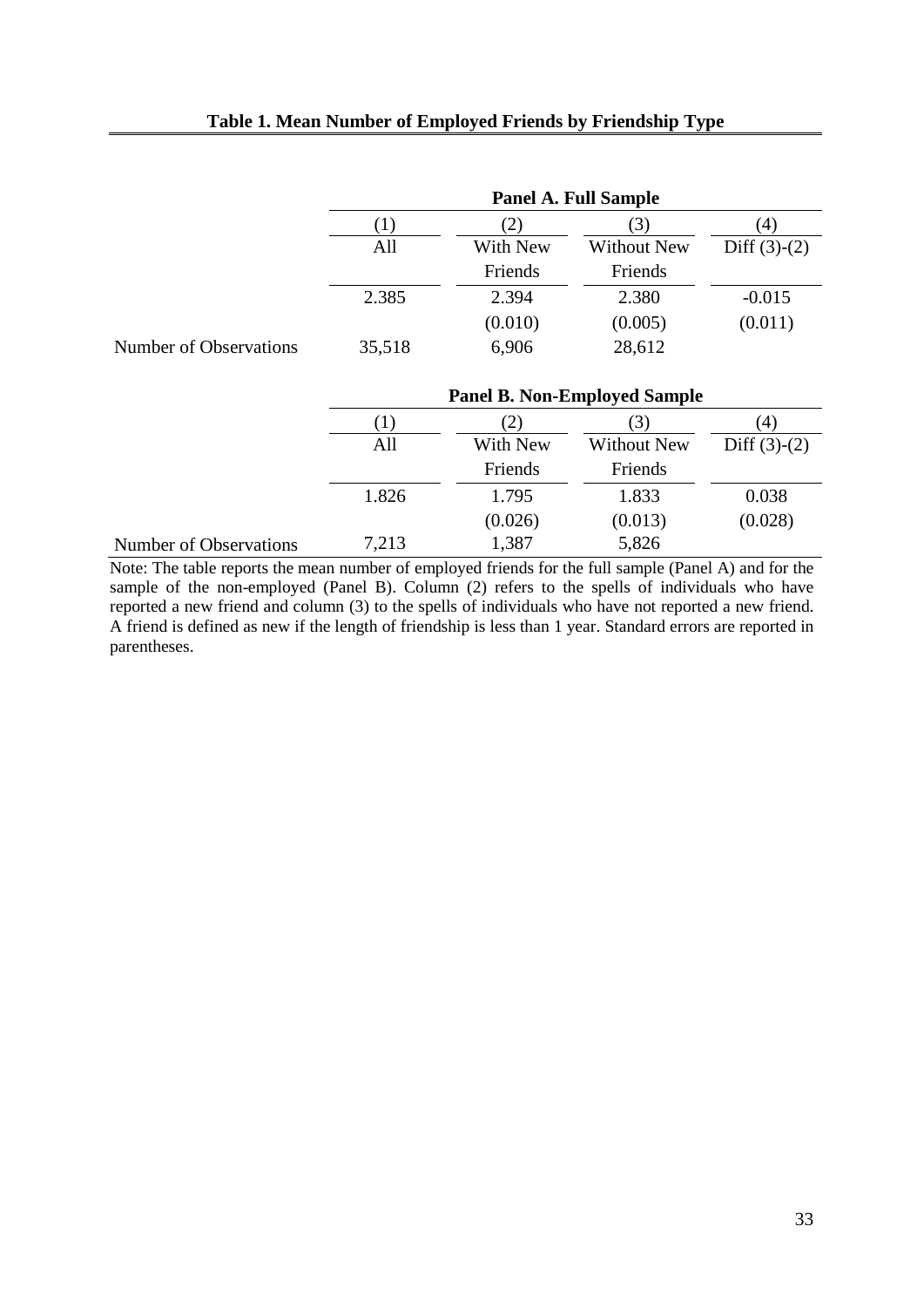|                                                              |                               | Pooled        |                                     |                           | <b>Fixed Effects</b> |                                                    | <b>Fixed Effects</b>      |               |      |
|--------------------------------------------------------------|-------------------------------|---------------|-------------------------------------|---------------------------|----------------------|----------------------------------------------------|---------------------------|---------------|------|
|                                                              |                               | <b>OLS</b>    |                                     |                           | Linear               |                                                    | Linear                    |               |      |
| <b>Number of Employed Friends</b>                            | Coef.<br>0.040                | s.e.<br>0.005 | ***                                 | Coef.<br>0.018            | s.e.<br>0.008        | **                                                 | Coef.<br>0.018            | s.e.<br>0.008 | $**$ |
| <b>Number of Employed Friends</b><br>* Having Any New Friend |                               |               |                                     |                           |                      |                                                    | $-0.001$                  | 0.026         |      |
| Number of Observations                                       | 7,213                         |               | 7,213                               |                           | 7,213                |                                                    |                           |               |      |
|                                                              | <b>Fixed Effects</b><br>Logit |               | Correlated<br><b>Random Effects</b> |                           |                      | <b>Correlated RE</b><br>with Initial<br>Conditions |                           |               |      |
| <b>Number of Employed Friends</b>                            | Coef.<br>0.187                | s.e.<br>0.080 | **                                  | Coef.<br>0.155<br>[0.018] | s.e.<br>0.061        | $***$                                              | Coef.<br>0.252<br>[0.031] | s.e.<br>0.063 | ***  |
| Number of Observations                                       |                               | 7,213         |                                     |                           | 7,213                |                                                    |                           | 35,518        |      |

**Table 2. Number of Employed Friends and the Transition from Non-Employment to Employment**

Note: The sample consists of individuals aged 18-65 in the even years of the period 1992-2006 when information on their three closest friends is available. The sample is also restricted to friends aged 18-65. Other regressors include individual and friend time-varying covariates (five age groups, elapsed duration, dummies for living as a couple, number of children (1, 2 or more), having health problems, experiencing depression, smoking, time and region dummies, and five age groups for the age of each friend), individual and friend time-invariant covariates (dummies for female for individual and each of his or her friends, dummies for levels of education, ethnicity) and local economic conditions (local unemployment rate at travel-to-work area). Standard errors are clustered at the individual level. \*\*\*/\*\*/\* denote significance at the 1%/5%/10% level, respectively. For the correlated random effects the transition is defined using the logistic distribution, and average marginal effects are reported in squared brackets below the estimates.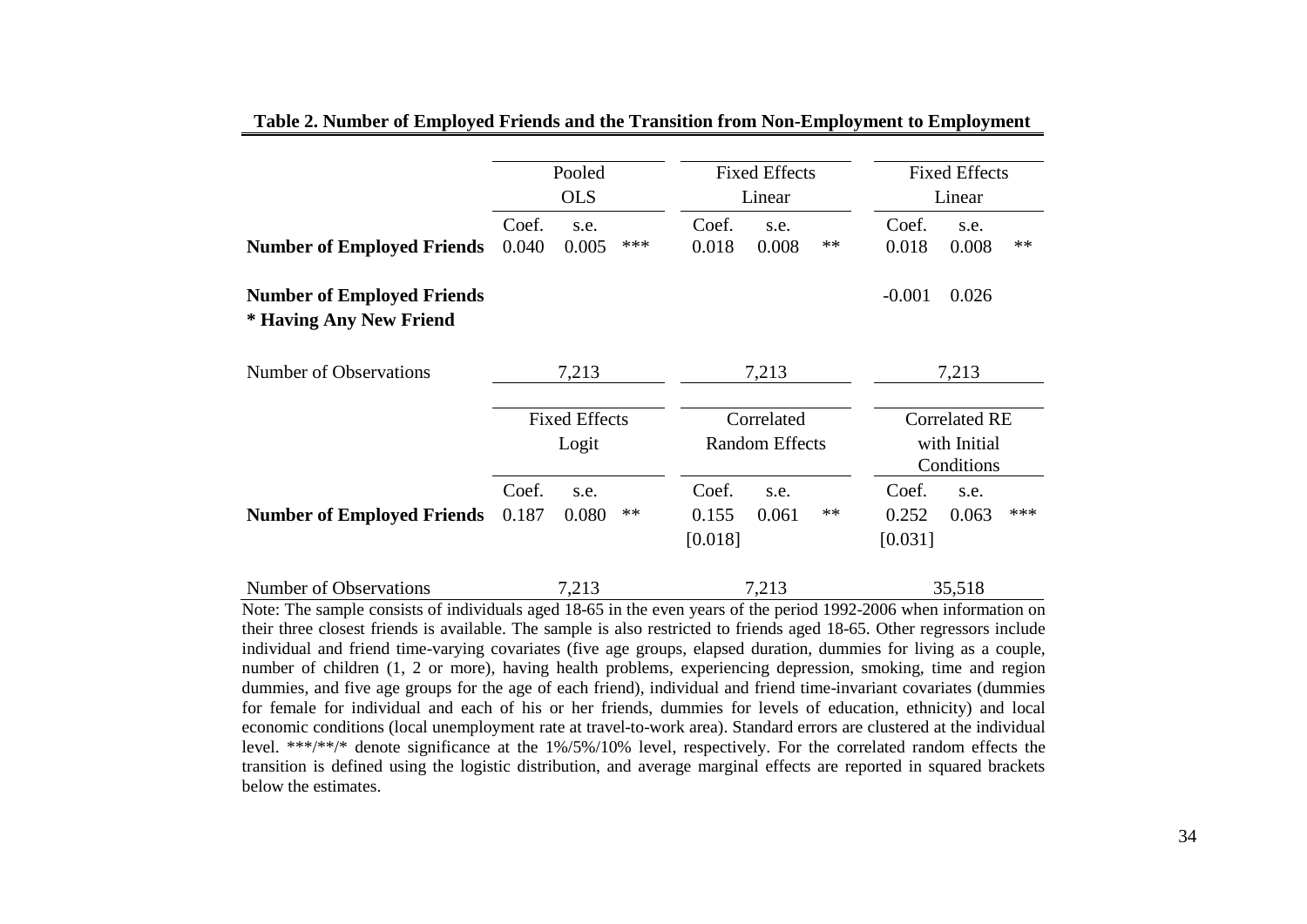|                                    | Pooled OLS     |                      |     | <b>Fixed Effects</b>                  |       |      |
|------------------------------------|----------------|----------------------|-----|---------------------------------------|-------|------|
|                                    | Coef.          | s.e.                 |     | Coef.                                 | s.e.  |      |
| <b>Friend Employed</b>             | 0.092          | 0.014                | *** | 0.065                                 | 0.026 | $**$ |
| Number of Observations             |                | 7,219                |     | 7,219                                 |       |      |
|                                    |                |                      |     |                                       |       |      |
|                                    | <b>FIML IV</b> |                      |     | <b>FIML IV</b>                        |       |      |
|                                    |                | W/out Current Health |     | With Current Health<br>and Depression |       |      |
|                                    |                | and Depression       |     |                                       |       |      |
|                                    | Coef.          | s.e.                 |     | Coef.                                 | s.e.  |      |
| <b>Instrument: Onset of Health</b> | $-0.693$       | 0.186                | *** | $-0.450$                              | 0.188 | $**$ |
| <b>Related Work Limitation</b>     | $[-0.081]$     |                      |     | $[-0.052]$                            |       |      |
| <b>Friend Employed</b>             | 0.393          | 0.094                | *** | 0.381                                 | 0.094 | ***  |
|                                    | [0.075]        |                      |     | [0.073]                               |       |      |
| Number of Observations             |                | 7.219                |     |                                       | 7.219 |      |

## **Table 3. Transition from Non-Employment to Employment for the First Closest Friend**

Note: The sample is defined over the non-employment spells of the respondents' first closest friend. The dependent variable is a dummy for the transition from non-employment to employment of the first closest friend. The variable of interest is "Friend Employed" which captures whether the respondent is employed or not. Other controls include all the available friend characteristics (year of birth, gender), and the respondents characteristics which are assumed to be correlated with friends characteristics that are not available in the BHPS, namely education, family structure, having currently health problems, experiencing depression, smoking and region of residence. The instrumental variable is a dummy which takes the value one if a respondent experienced a negative health shock that induced the onset of work limitation between t-1 and t, and zero otherwise. Since both the dependent and the endogenous variables are binary, the two equations are estimated jointly with Maximum Likelihood using a logistic distribution allowing for correlated unobserved heterogeneity across the two equations and the average marginal effects are reported in squared brackets below the estimates. \*\*\*/\*\*/\* denote significance at the 1%/5%/10% level, respectively.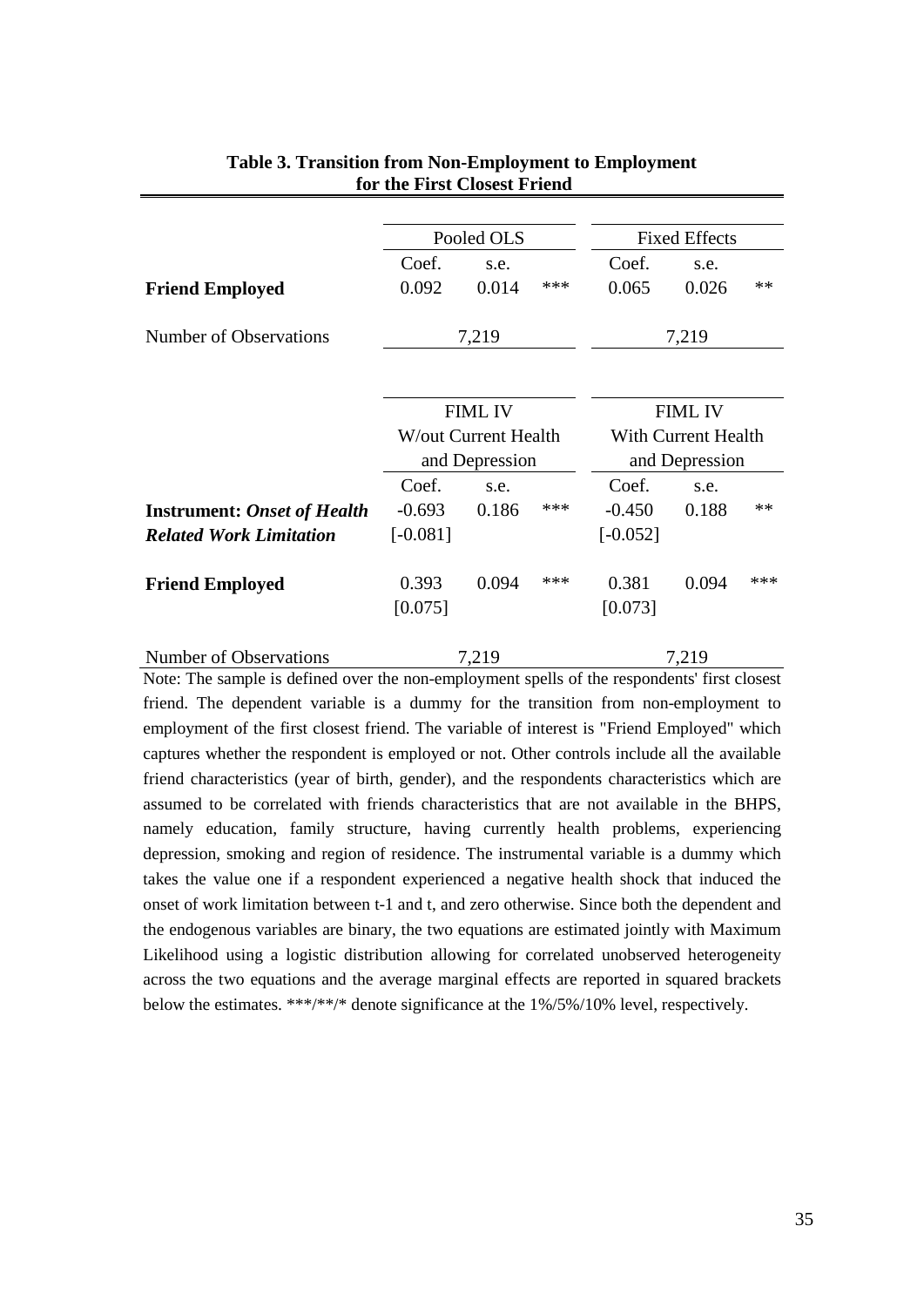| <b>Panel A Pooled OLS</b>               |                         |                              |                   |  |  |  |  |  |
|-----------------------------------------|-------------------------|------------------------------|-------------------|--|--|--|--|--|
|                                         | All                     | <b>High Skilled</b>          | Low Skilled       |  |  |  |  |  |
|                                         | Coef.<br>s.e.           | Coef.<br>s.e.                | Coef.<br>s.e.     |  |  |  |  |  |
| <b>Number of Employed Friends</b>       | 0.034<br>0.015<br>$***$ | 0.022<br>0.047<br>$\ast\ast$ | 0.021<br>0.019    |  |  |  |  |  |
| Number of Observations                  | 1,150                   | 1,150                        |                   |  |  |  |  |  |
|                                         |                         |                              |                   |  |  |  |  |  |
|                                         | All                     | <b>High Skilled</b>          | Low Skilled       |  |  |  |  |  |
|                                         | Coef.<br>s.e.           | Coef.<br>s.e.                | Coef.<br>s.e.     |  |  |  |  |  |
| <b>Number of Employed Relatives</b>     | $-0.007$<br>0.023       | $-0.009$<br>0.034            | $-0.005$<br>0.028 |  |  |  |  |  |
| <b>Number of Employed Non-Relatives</b> | ***<br>0.016<br>0.046   | ***<br>0.024<br>0.064        | 0.029<br>0.021    |  |  |  |  |  |
| Number of Observations                  | 1,130                   | 1,130                        |                   |  |  |  |  |  |

**Table 4. Number of Employed Friends and Hourly Wages by Skill Level and Friends' Relation**

## **Panel B. FIML - Joint Estimation of Non-Employment Transition and Wages Correlated Random Effects with Initial Conditions**

|                                         | All            | <b>High Skilled</b>     | Low Skilled       |  |
|-----------------------------------------|----------------|-------------------------|-------------------|--|
|                                         | Coef.<br>s.e.  | Coef.<br>s.e.           | Coef.<br>s.e.     |  |
| <b>Number of Employed Friends</b>       | 0.017<br>0.021 | 0.025<br>0.044<br>∗     | $-0.012$ 0.026    |  |
| Number of Observations                  | 35,518         | 35,518                  |                   |  |
|                                         |                |                         |                   |  |
|                                         | All            | <b>High Skilled</b>     | Low Skilled       |  |
|                                         | Coef.<br>s.e.  | Coef.<br>s.e.           | Coef.<br>s.e.     |  |
| <b>Number of Employed Relatives</b>     | $-0.026$ 0.032 | 0.040<br>$-0.014$       | 0.039<br>$-0.043$ |  |
| <b>Number of Employed Non-Relatives</b> | 0.032<br>0.021 | $***$<br>0.026<br>0.061 | $-0.001$<br>0.026 |  |
| Number of Observations                  | 34,568         | 34,568                  |                   |  |

Note: Panel A reports OLS results for the wage equation for the sample of those who make a transition from non-employment to employment. Panel B reports the estimation results of the wage equation when it is estimated jointly with the transition from non-employment into employment taking into account initial conditions and allowing for correlated random effects. Each row includes two estimations. The estimation on the left shows the effect of the number of employed friends on wages (All). The estimation on the right shows the effect of the number of employed friends by the skill level of the respondent (High Skilled vs. Low Skilled). High skilled are defined as those with A-levels or higher education. Finally, the second row in each panel shows the effect of the number of employed friends who are relatives vs. the number of employed friends who are non-relatives on wages.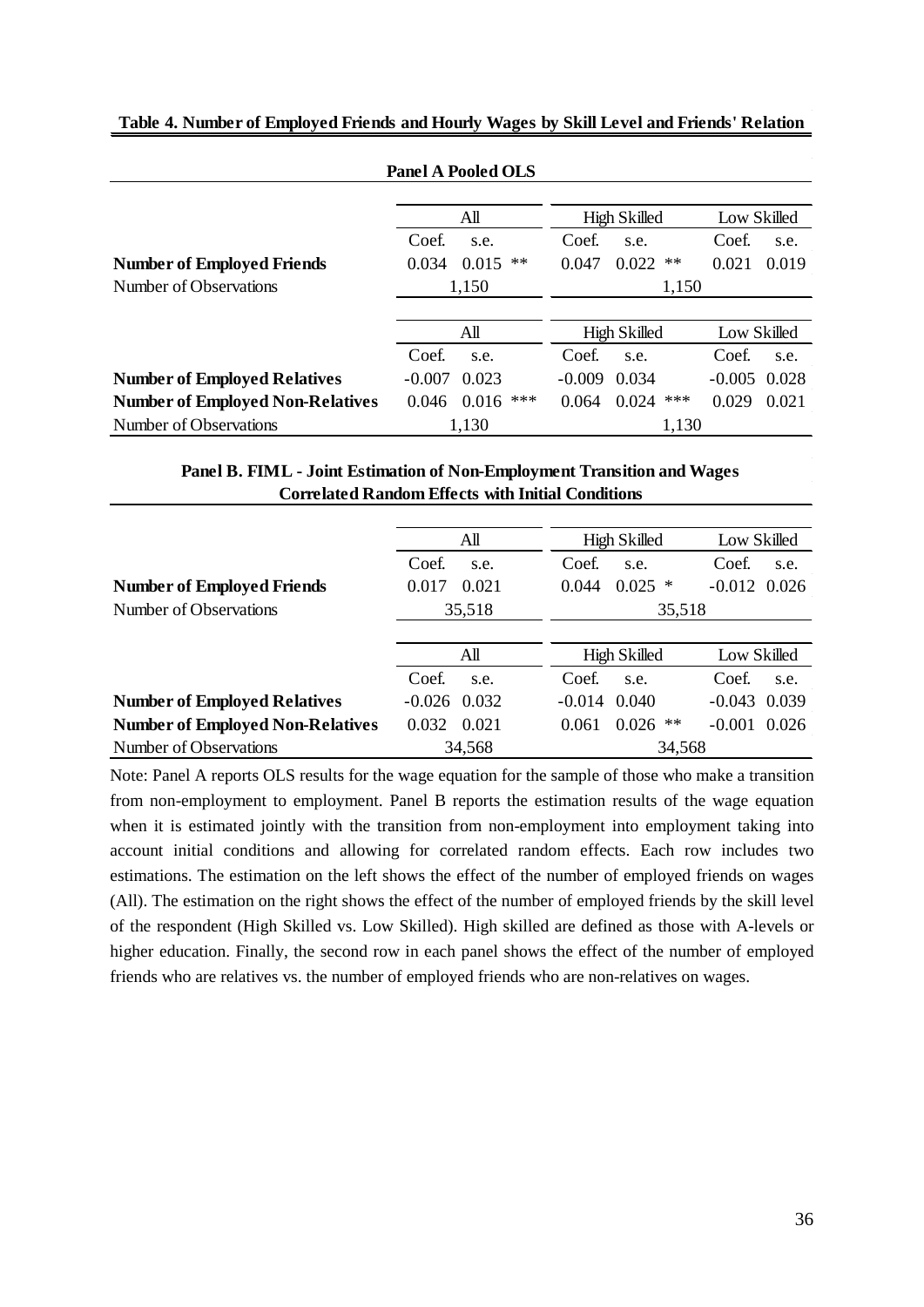|                                         | <b>Panel A Pooled OLS</b> |     |                     |                     |             |                     |
|-----------------------------------------|---------------------------|-----|---------------------|---------------------|-------------|---------------------|
|                                         | All                       |     |                     | <b>High Skilled</b> |             | Low Skilled         |
|                                         | Coef.<br>s.e.             |     | Coef.               | s.e.                | Coef.       | s.e.                |
| <b>Number of Employed Friends</b>       | 0.014<br>$-0.041$         | *** | $-0.032$            | $0.017 *$           | $-0.049$    | $\ast\ast$<br>0.021 |
| Number of Observations                  | 1,150                     |     | 1,150               |                     |             |                     |
|                                         |                           |     |                     |                     |             |                     |
|                                         | All                       |     | <b>High Skilled</b> |                     | Low Skilled |                     |
|                                         | Coef.<br>s.e.             |     | Coef.               | s.e.                | Coef.       | s.e.                |
| <b>Number of Employed Relatives</b>     | $0.020$ **<br>$-0.040$    |     | $-0.027$            | 0.025               | $-0.051$    | $0.029*$            |
| <b>Number of Employed Non-Relatives</b> | $0.015$ ***<br>$-0.041$   |     | $-0.033$            | $0.018*$            | $-0.048$    | $0.022$ **          |
| Number of Observations                  | 1,130                     |     |                     | 1,130               |             |                     |

### **Table 5. Number of Employed Friends and Employment Stability by Skill Level and Friends' Relation**

## **Panel B. FIML - Joint Estimation of Non-Employment Transition and Employment Stability Correlated Random Effects with Initial Conditions**

|                                         | All               | <b>High Skilled</b> | Low Skilled       |
|-----------------------------------------|-------------------|---------------------|-------------------|
|                                         | Coef.<br>s.e.     | Coef.<br>s.e.       | Coef.<br>s.e.     |
| <b>Number of Employed Friends</b>       | $-0.112$<br>0.189 | $-0.205$<br>0.236   | $-0.032$ 0.227    |
|                                         | $[-0.006]$        | $[-0.012]$          | $[-0.002]$        |
| Number of Observations                  | 35,518            | 35,518              |                   |
|                                         |                   |                     |                   |
|                                         | All               | <b>High Skilled</b> | Low Skilled       |
|                                         | Coef.<br>s.e.     | Coef.<br>s.e.       | Coef.<br>s.e.     |
| <b>Number of Employed Relatives</b>     | 0.283<br>0.027    | $-0.006$<br>0.357   | 0.059<br>0.335    |
|                                         | [0.002]           | $[-0.0003]$         | [0.004]           |
|                                         |                   |                     |                   |
| <b>Number of Employed Non-Relatives</b> | $-0.100$ $0.187$  | 0.232<br>$-0.171$   | $-0.033$<br>0.228 |
|                                         | $[-0.006]$        | $[-0.010]$          | $[-0.002]$        |
| Number of Observations                  | 34,568            | 34,568              |                   |

Note: Panel A reports OLS results from a regression for the sample of those who have entered employment. The dependent variable is binary taking the value one if the individual returns back to non-employment within the next year and zero otherwise. Panel B reports the estimation results of the transition back to nonemployment when it is estimated jointly with the transition from non-employment into employment taking into account initial conditions and allowing for correlated random effects. For this joint estimation the transitions are defined using the logistic distribution, and average marginal effects are reported in squared brackets below the estimates. Each row includes two estimations. The estimation on the left shows the effect of the number of employed friends on employment stability (All). The estimation on the right shows the effect of the number of employed friends by the skill level of the respondent (High Skilled vs. Low Skilled). High skilled are defined as those with A-levels or higher education. Finally, the second row in each panel shows the effect of the number of employed friends who are relatives vs. the number of employed friends who are non-relatives on employment stability. A negative (positive) coefficient indicates a lower (higher) exit probability from employment and higher (lower) employment stability.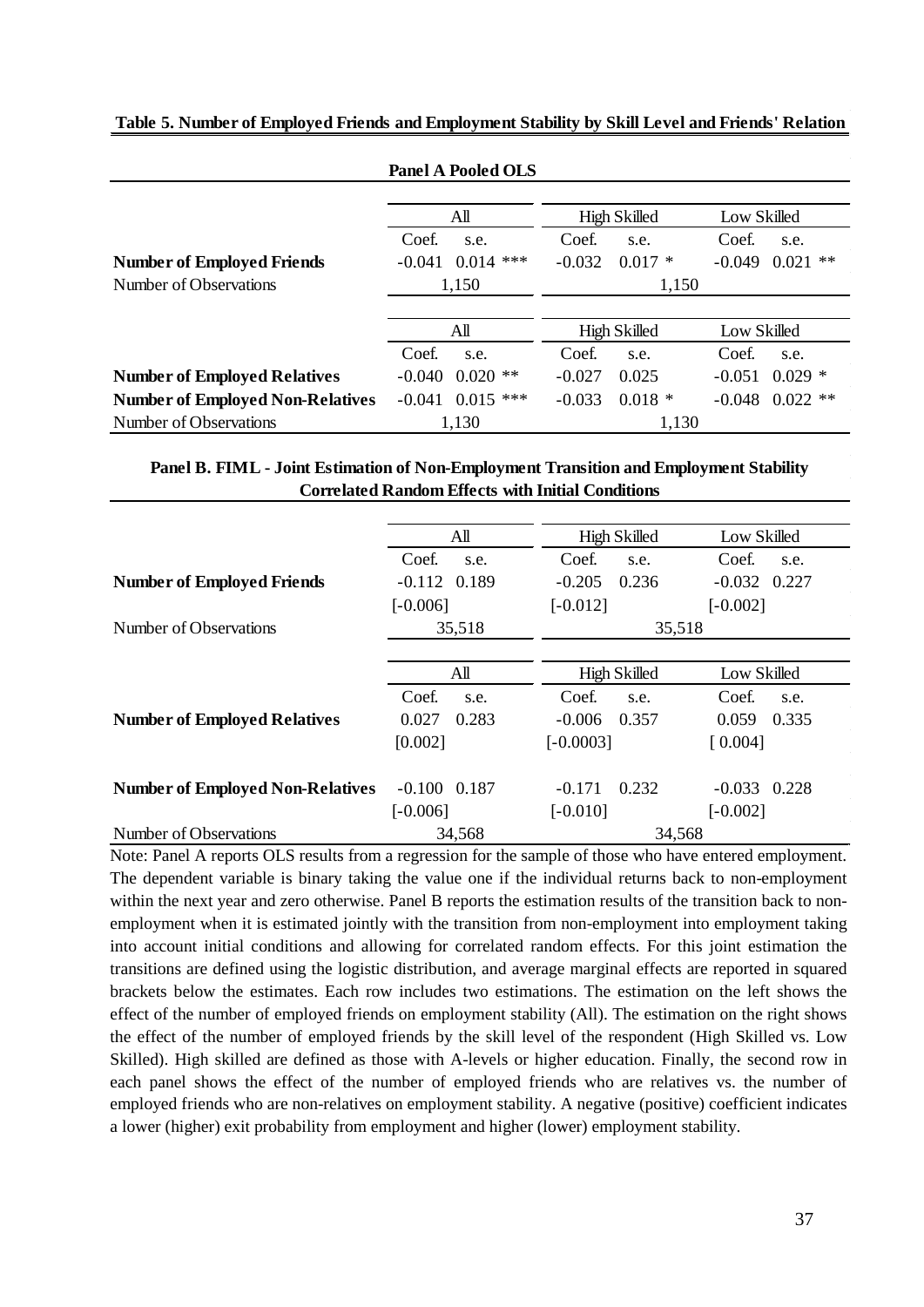| <b>Table A1. Sample Statistics</b>       |       |          |  |  |  |  |
|------------------------------------------|-------|----------|--|--|--|--|
|                                          | Mean  | St. Dev. |  |  |  |  |
| Number of Employed Friends               | 2.38  | 0.81     |  |  |  |  |
| Age                                      | 39.11 | 11.98    |  |  |  |  |
| Dummy for Female                         | 0.53  | 0.50     |  |  |  |  |
| Education (Ref: No Educ. Qualifications) |       |          |  |  |  |  |
| <b>Other Qualifications</b>              | 0.08  | 0.28     |  |  |  |  |
| O-Level                                  | 0.20  | 0.40     |  |  |  |  |
| A-Level                                  | 0.13  | 0.33     |  |  |  |  |
| Other Higher Education                   | 0.29  | 0.46     |  |  |  |  |
| Degree: First and Higher Education       | 0.15  | 0.36     |  |  |  |  |
| <b>Family Structure</b>                  |       |          |  |  |  |  |
| Dummy for Couples                        | 0.75  | 0.44     |  |  |  |  |
| Number of Children (Ref: No Children)    |       |          |  |  |  |  |
| One Child                                | 0.17  | 0.37     |  |  |  |  |
| Two Children                             | 0.16  | 0.37     |  |  |  |  |
| Three or More Children                   | 0.06  | 0.24     |  |  |  |  |
| <b>Health Related Variables</b>          |       |          |  |  |  |  |
| Dummy for Having Health Problems         | 0.52  | 0.50     |  |  |  |  |
| Dummy for Experiencing Depresion         | 0.06  | 0.24     |  |  |  |  |
| Dummy for Being a Smoker                 | 0.28  | 0.45     |  |  |  |  |
| Ethnicity (Ref: Other)                   |       |          |  |  |  |  |
| White                                    | 0.95  | 0.23     |  |  |  |  |
| <b>Black African</b>                     | 0.004 | 0.06     |  |  |  |  |
| <b>Black Carribean</b>                   | 0.003 | 0.05     |  |  |  |  |
| Indian                                   | 0.01  | 0.11     |  |  |  |  |
| Pakistan                                 | 0.003 | 0.05     |  |  |  |  |
| Travel-to-Work Unemployment Rate         | 4.41  | 3.46     |  |  |  |  |
| <b>Friends Characteristics</b>           |       |          |  |  |  |  |
| Age of First Friend                      | 39.40 | 12.06    |  |  |  |  |
| Age of Second Friend                     | 38.73 | 11.81    |  |  |  |  |
| Age of Third Friend                      | 38.49 | 11.87    |  |  |  |  |
| Dummy for First Friend Female            | 0.55  | 0.50     |  |  |  |  |
| Dummy for Second Friend Female           | 0.58  | 0.49     |  |  |  |  |
| Dummy for Third Friend Female            | 0.57  | 0.50     |  |  |  |  |
| Observations                             |       | 35,518   |  |  |  |  |

Note: The sample consists of individuals aged 18-65 in the even years of the period 1992-2006 when information on their three closest friends is available. The sample is also restricted to friends aged 18-65.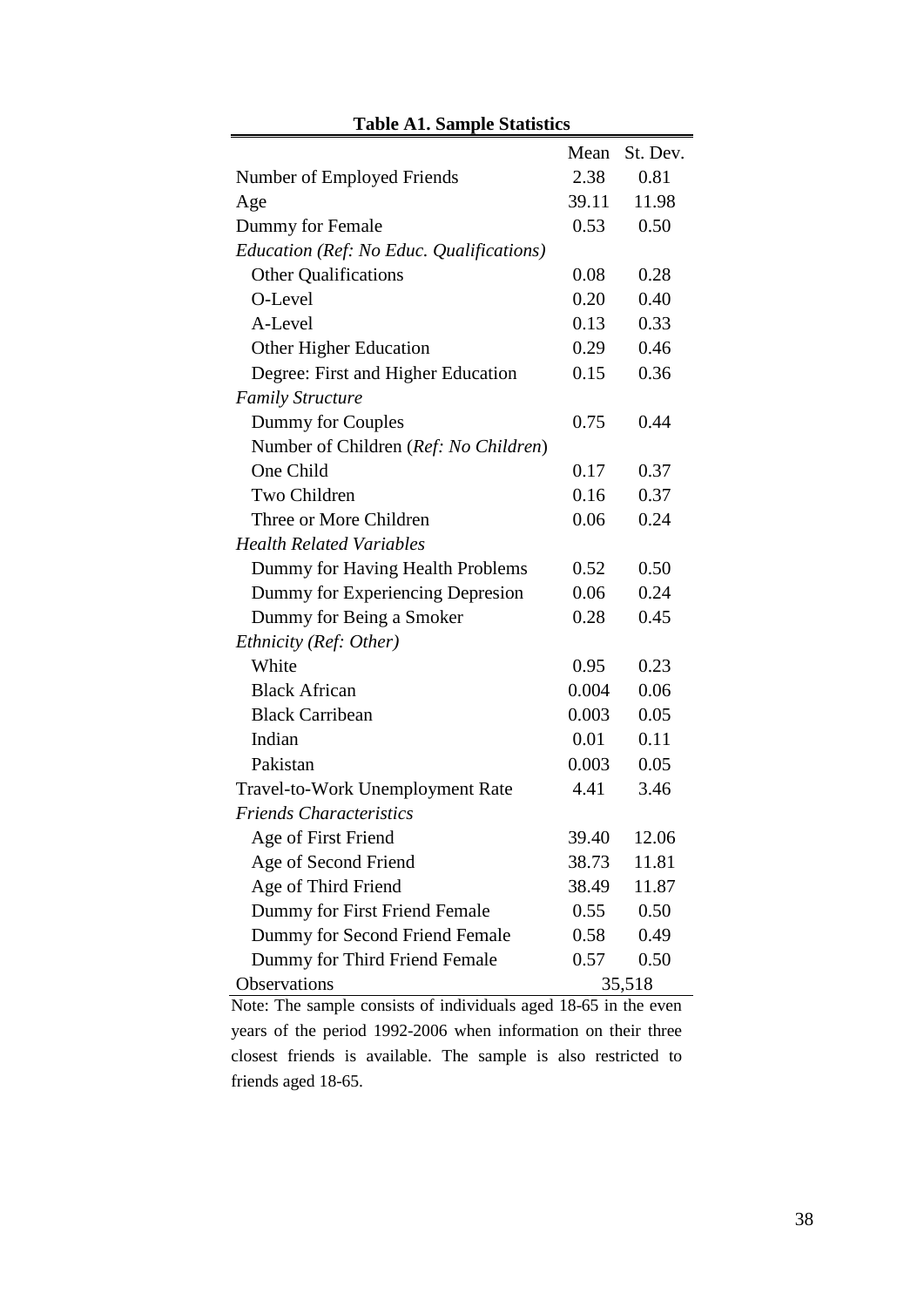|                                   | <b>Contact Frequency</b>               |                                                    | <b>Residential Proximity</b>            |                                       |  |  |
|-----------------------------------|----------------------------------------|----------------------------------------------------|-----------------------------------------|---------------------------------------|--|--|
|                                   | <b>Strong Ties</b>                     | <b>Weak Ties</b>                                   | Living Close                            | Living Far                            |  |  |
|                                   | Coef.<br>s.e.                          | Coef.<br>s.e.                                      | Coef.<br>s.e.                           | Coef.<br>s.e.                         |  |  |
| <b>Number of Employed Friends</b> | ***<br>0.023<br>0.008                  | 0.005<br>0.012                                     | 0.020 0.008<br>$\ast\ast$               | 0.001<br>0.022                        |  |  |
| Number of Observations            | 7,213<br>7,213                         |                                                    |                                         |                                       |  |  |
|                                   |                                        | <b>Contact Frequency and Residential Proximity</b> |                                         |                                       |  |  |
|                                   |                                        |                                                    |                                         |                                       |  |  |
|                                   | <b>Strong Ties</b><br>and Living Close | <b>Weak Ties</b><br>and Living<br>Close            | <b>Strong Ties</b><br>and Living<br>Far | <b>Weak Ties</b><br>and Living<br>Far |  |  |
|                                   | Coef.<br>s.e.                          | Coef.<br>s.e.                                      | Coef.<br>s.e.                           | Coef.<br>s.e.                         |  |  |
| <b>Number of Employed Friends</b> | $***$<br>0.020<br>0.008                | 0.006<br>0.010                                     | 0.040 0.021<br>$\ast$                   | 0.015<br>0.018                        |  |  |
| Number of Observations            |                                        | 7,213                                              |                                         |                                       |  |  |

# **Table A2. Linear Fixed Effects Estimates for the Transition from Non-Employment into Employment by Contact Frequency and Residential Proximity**

Note: For the sample and other regressors see the note in Table 2. "Strong ties" are defined as those in which the frequency of contact either by visiting, writing, or by telephone is at least once a week. "Weak ties" are defined as those in which the frequency of contact is less often than once a week. Friends "living close" are defined as those who live up to 50 miles away from the respondent, while "living far" if they live more than 50 miles away from the respondent.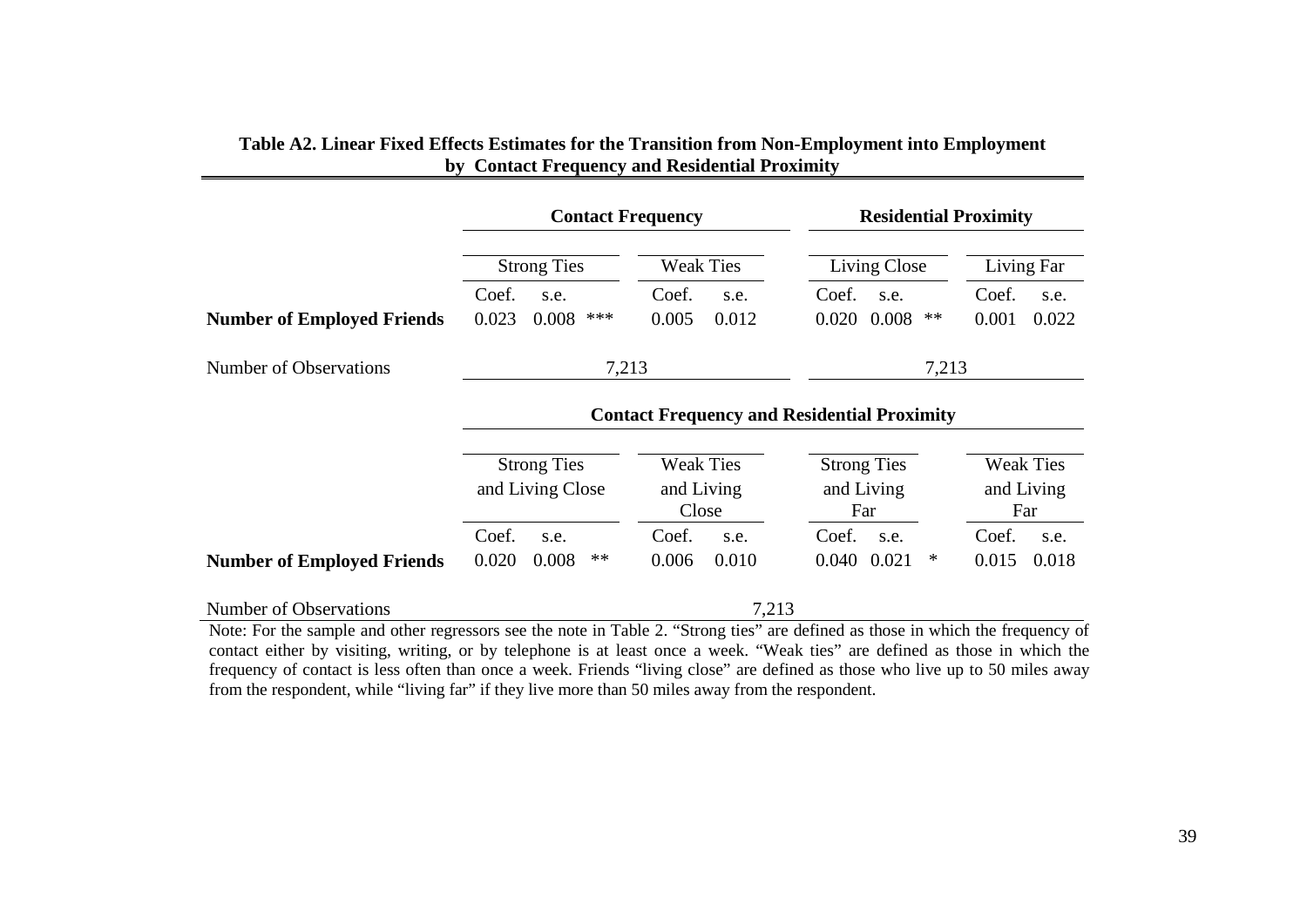| Panel A. Sample without a New First Friend |                              |                |     |                     |                      |     |  |  |
|--------------------------------------------|------------------------------|----------------|-----|---------------------|----------------------|-----|--|--|
|                                            | Pooled OLS                   |                |     |                     | <b>Fixed Effects</b> |     |  |  |
|                                            | Coef.                        | s.e.           |     | Coef.               | s.e.                 |     |  |  |
| <b>Friend Employed</b>                     | 0.093                        | 0.014          | *** | 0.069               | 0.027                | *** |  |  |
| Number of Observations                     |                              | 6,940          |     |                     | 6,940                |     |  |  |
|                                            |                              |                |     |                     |                      |     |  |  |
|                                            | <b>FIML IV</b>               |                |     |                     | <b>FIML IV</b>       |     |  |  |
|                                            | <b>W</b> /out Current Health |                |     | With Current Health |                      |     |  |  |
|                                            |                              | and Depression |     | and Depression      |                      |     |  |  |
|                                            | Coef.                        | s.e.           |     | Coef.               | s.e.                 |     |  |  |
| <b>Instrument: Onset of Health</b>         | $-0.440$                     | 0.195          | **  | $-0.672$            | 0.194                | *** |  |  |
| <b>Related Work Limitation</b>             | $[-0.050]$                   |                |     | $[-0.076]$          |                      |     |  |  |
| <b>Friend Employed</b>                     | 0.405                        | 0.101          | *** | 0.409               | 0.102                | *** |  |  |
|                                            | [0.078]                      |                |     | [0.078]             |                      |     |  |  |
| Number of Observations                     |                              | 6,940          |     |                     | 6,940                |     |  |  |

# **Table A3. Transition from Non-Employment to Employment for the First Closest Friend - Sample with No New Friends**

## **Panel B. Sample without any New Friend**

|                                    |                              | Pooled OLS     |     | <b>Fixed Effects</b>       |                |        |  |  |
|------------------------------------|------------------------------|----------------|-----|----------------------------|----------------|--------|--|--|
|                                    | Coef.                        | s.e.           |     | Coef.                      | s.e.           |        |  |  |
| <b>Friend Employed</b>             | 0.098                        | 0.020          | *** | 0.080                      | 0.044          | $\ast$ |  |  |
| Number of Observations             |                              | 3,605          |     |                            | 3,605          |        |  |  |
|                                    |                              |                |     |                            |                |        |  |  |
|                                    | <b>FIML IV</b>               |                |     | <b>FIML IV</b>             |                |        |  |  |
|                                    | <b>W</b> /out Current Health |                |     | <b>With Current Health</b> |                |        |  |  |
|                                    |                              | and Depression |     |                            | and Depression |        |  |  |
|                                    | Coef.                        | s.e.           |     | Coef.                      | s.e.           |        |  |  |
| <b>Instrument: Onset of Health</b> | $-0.602$                     | 0.275          | **  | $-0.921$                   | 0.273          | ***    |  |  |
| <b>Related Work Limitation</b>     | $[-0.062]$                   |                |     | $[-0.098]$                 |                |        |  |  |
| <b>Friend Employed</b>             | 0.471                        | 0.114          | *** | 0.505                      | 0.128          | ***    |  |  |
|                                    | [0.091]                      |                |     | [0.098]                    |                |        |  |  |
| Number of Observations             |                              | 3,605          |     |                            | 3,605          |        |  |  |

Note: The estimation reported in this table is similar to the one of Table 4. Panel A is restricted to those individuals who do not report a new first friend in the next wave. Panel B is restricted to those individuals who do not report any new friend among their three closest friends in the next wave. A friend is defined as new if the length of friendship is less than 2 years. Average marginal effects are reported in square brackets.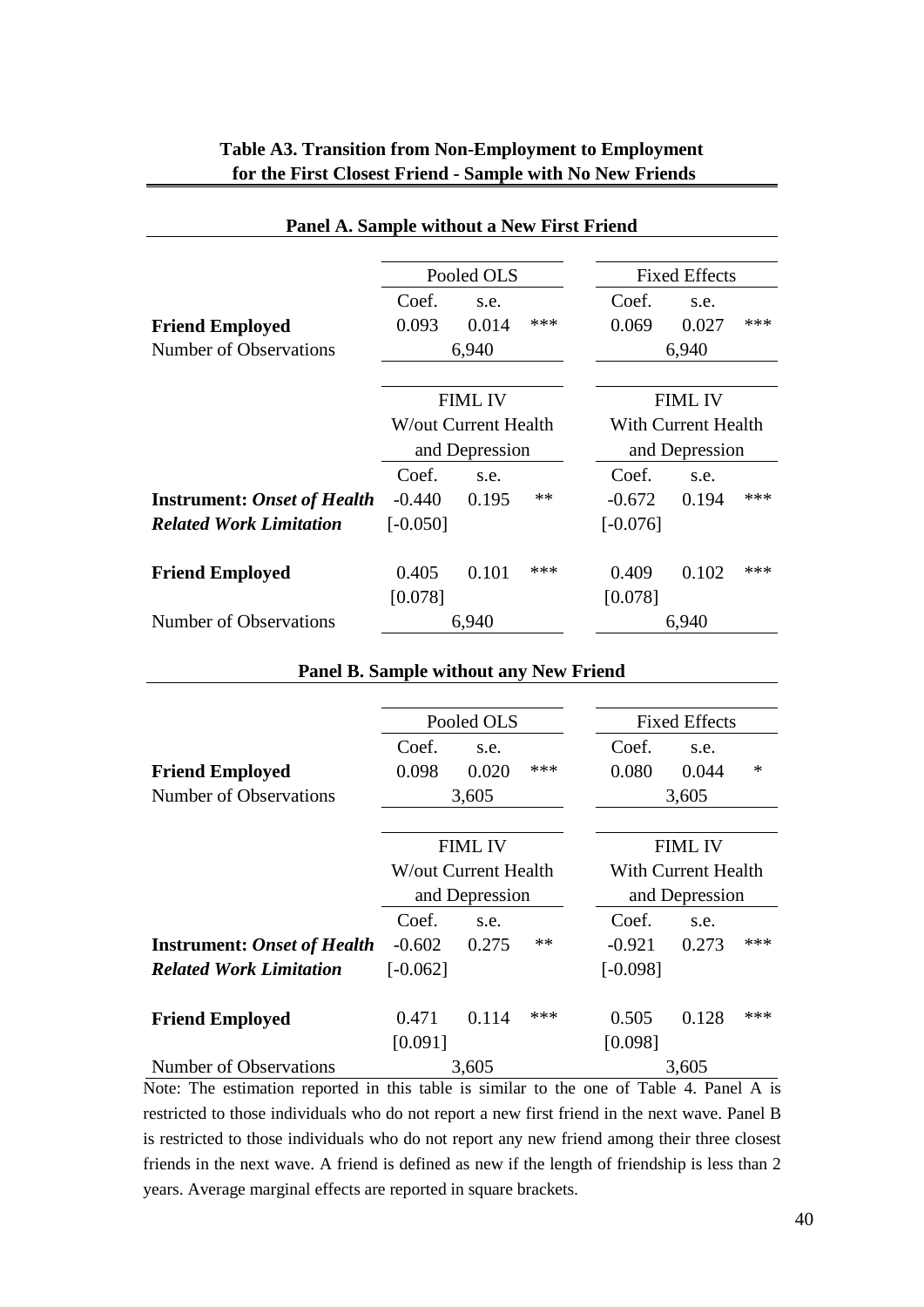|                                     | All            | High Skilled |         |       | Low Skilled |         |       |     |
|-------------------------------------|----------------|--------------|---------|-------|-------------|---------|-------|-----|
|                                     | Coef.<br>s.e.  |              | Coef.   | s.e.  |             | Coef.   | s.e.  |     |
| <b>Number of Employed Friends</b>   | 0.252<br>0.063 | ***          | 0.301   | 0.077 | ***         | 0.237   | 0.075 | *** |
|                                     | [0.031]        |              | [0.041] |       |             | [0.033] |       |     |
| Number of Observations              | 35,518         | 35,518       |         |       |             |         |       |     |
|                                     |                |              |         |       |             |         |       |     |
|                                     | All            | High Skilled |         |       | Low Skilled |         |       |     |
|                                     | Coef.<br>s.e.  |              | Coef.   | s.e.  |             | Coef.   | s.e.  |     |
| <b>Number of Employed Relatives</b> | 0.250<br>0.092 | ***          | 0.231   | 0.115 | $**$        | 0.261   | 0.111 | **  |
|                                     | [0.034]        |              | [0.031] |       |             | [0.035] |       |     |
| <b>Number of Employed Non-</b>      |                |              |         |       |             |         |       |     |
| <b>Relatives</b>                    | 0.063<br>0.274 | ***          | 0.324   | 0.080 | ***         | 0.227   | 0.078 | *** |
|                                     | [0.037]        |              | [0.044] |       |             | [0.031] |       |     |
| Number of Observations              | 34,568         | 34,568       |         |       |             |         |       |     |

**Table A4. Number of Employed Friends and Transition from Non-Employment to Employment by Skill Level and Friends' Relation**

Note: The sample consists of individuals aged 18-65 in the even years of the period 1992-2006 when information on their three closest friends is available. The sample is also restricted to friends aged 18-65. Other regressors include individual and friend time-varying covariates (five age groups, elapsed duration, dummies for living as a couple, number of children (1, 2 or more), having health problems, experiencing depression, smoking, time and region dummies, and five age groups for the age of each friend), individual and friend time-invariant covariates (dummies for female for individual and each of his or her friends, dummies for levels of education, ethnicity) and local economic conditions (local unemployment rate at travel-to-work area). High skilled are defined as those with Alevels or higher education. \*\*\*/\*\*/\* denote significance at the 1%/5%/10% level, respectively. Average marginal effects are reported in square brackets.